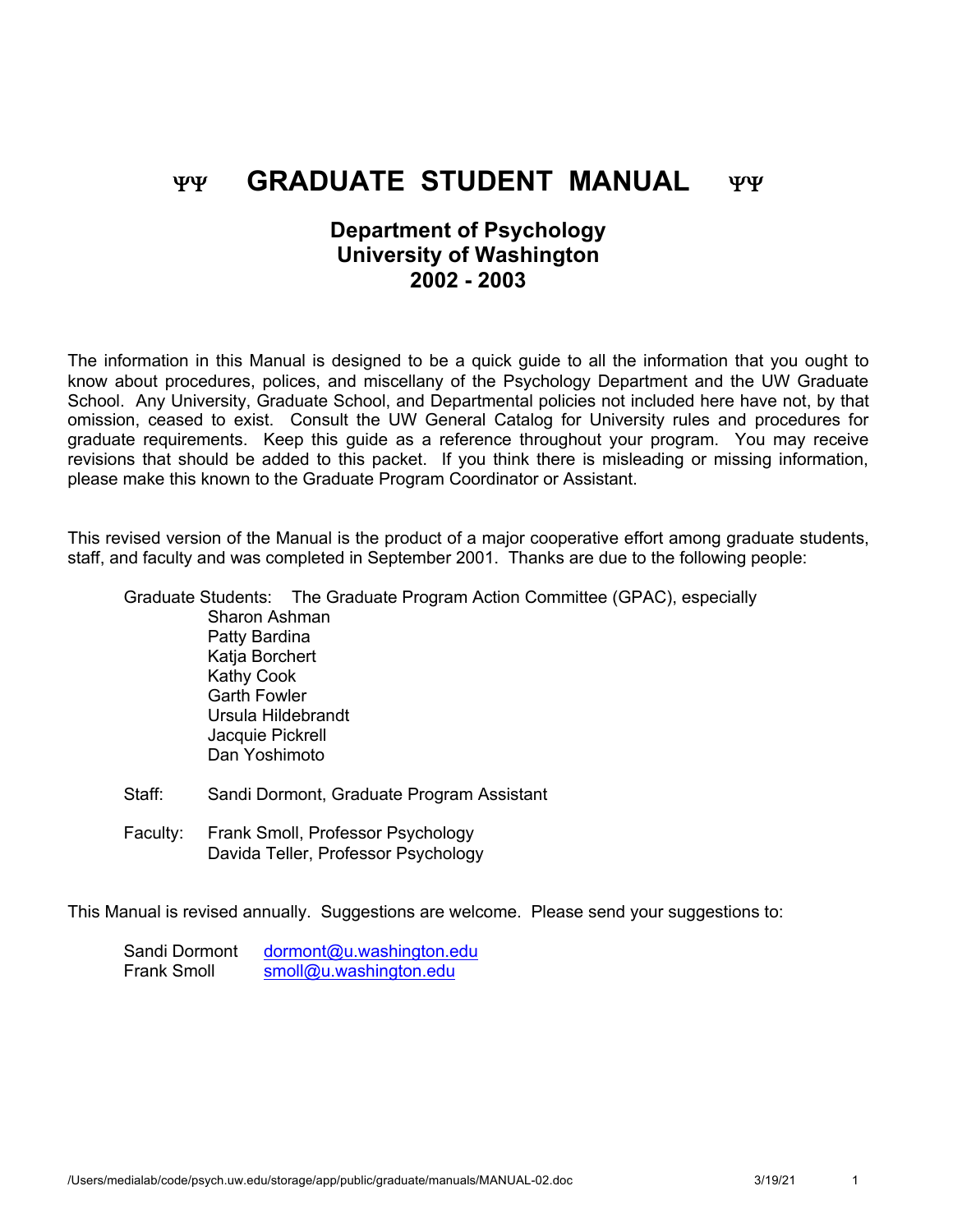# TABLE OF CONTENTS

|                 | A. Basic Information for First Year Students   |  |
|-----------------|------------------------------------------------|--|
| I.              |                                                |  |
| II.             |                                                |  |
| III.            |                                                |  |
| IV.             |                                                |  |
|                 | B. Progressing Through the Program             |  |
| I.              |                                                |  |
| II.             |                                                |  |
| III.            |                                                |  |
| IV.             |                                                |  |
| V.              |                                                |  |
| VI.             |                                                |  |
| VII.            |                                                |  |
| VIII.           |                                                |  |
|                 |                                                |  |
|                 | C. Areas of Study and Area Course Requirements |  |
| L.              |                                                |  |
| II.             |                                                |  |
| III.            |                                                |  |
|                 |                                                |  |
|                 | D. Policies and Procedures                     |  |
| I.              |                                                |  |
| $\mathbf{II}$ . |                                                |  |
| Ш.              |                                                |  |
| IV.             |                                                |  |
| $V_{\cdot}$     |                                                |  |
| VI.             |                                                |  |
| VII.            |                                                |  |
|                 |                                                |  |
|                 | E. Funding and Money Matters                   |  |
|                 |                                                |  |
| Ш.              |                                                |  |
| III.            |                                                |  |
| IV.             |                                                |  |
|                 | F. Appendices                                  |  |
| I.              |                                                |  |
| ΙΙ.             |                                                |  |
|                 |                                                |  |
| III.            |                                                |  |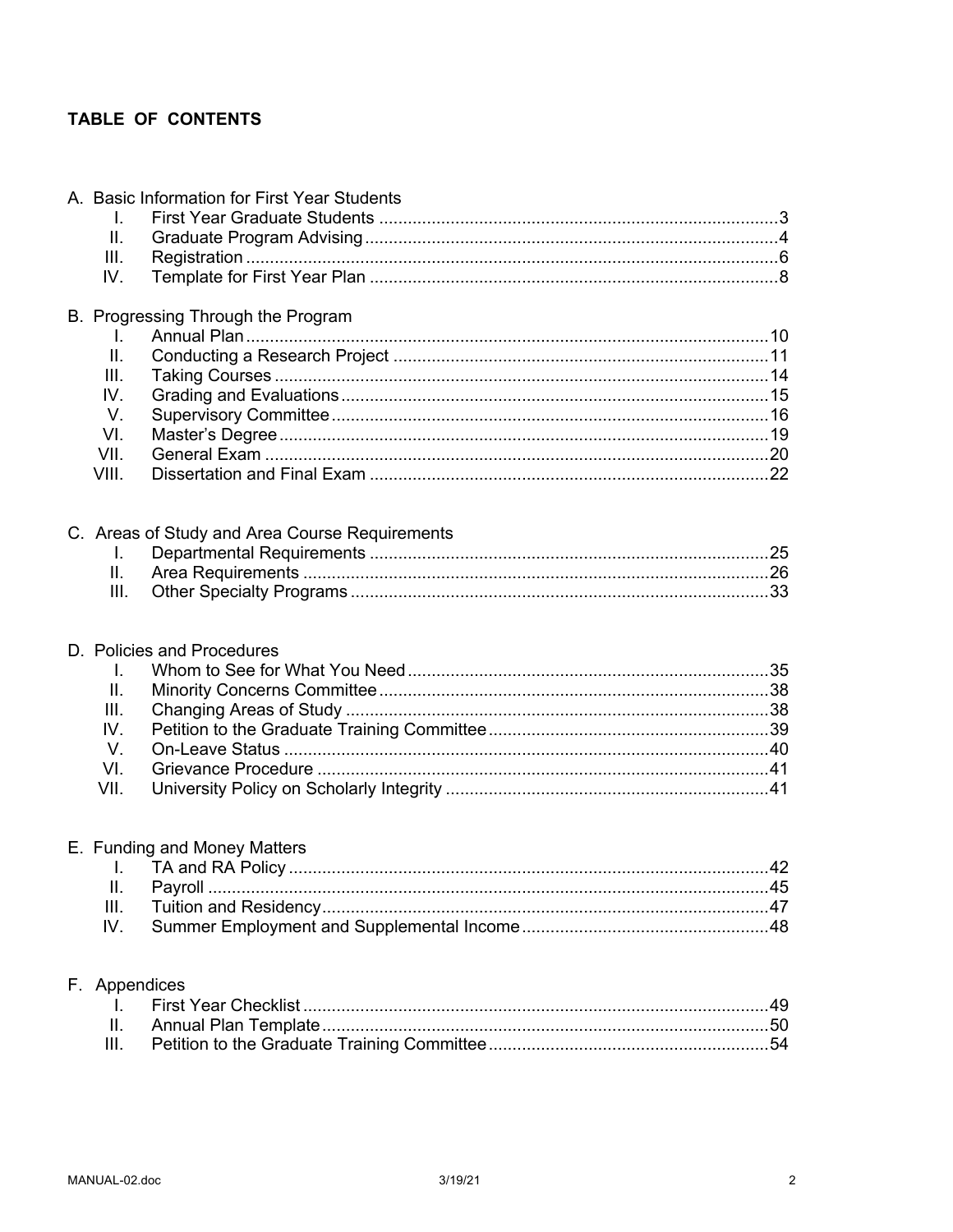# **A. Basic Information for First Year Students**

# **A. I. FIRST YEAR GRADUATE STUDENTS**

Welcome to the Psychology Department! This manual was written in an effort to guide you through your graduate program. Please read through the manual to get a clear picture of the procedures involved in completing the program. The first year of graduate school can be a difficult time. Many faculty members, advanced graduate students, and staff members are committed to helping new graduate students in their transition to graduate school. Please make use of these resources when the need arises. If you have questions not included in the manual, please contact Sandi Dormont in Guthrie 127 (dormont@u, 206- 543-9329), your advisor, another graduate student, or the Graduate Program Coordinator, Frank Smoll.

- **1. Faculty Advisors.** You will have been assigned an advisor or advisors in your major area who will assist you with planning your program for the first year. Your advisor(s) will also supervise your research during the first year. Although many students continue with this advisor past their first year and/or make this person the chair of their Supervisory Committee, this is not required. You should feel free to pursue work with another faculty member if that should better fit your educational needs. (See Section A. II. Graduate Program Advising).
- **2. Orientation Week.** First year graduate students are expected to attend an orientation seminar during the week prior to the start of classes, Autumn Quarter. Normally, first year students are asked to register for this credit seminar, Psych 560 O, when registering for Autumn Quarter classes. Contact the Psychology Graduate Program Assistant at 206-543-9329 for details if you have not received information in the mail.
- **3. First Year Plan.** Early in Autumn quarter of the first year (preferably during Orientation Week), new students are to schedule a planning meeting with their advisor(s). After the meeting, the student is asked to prepare a written version of his/her goals, coursework, research, etc., for the upcoming year (the Plan). New plans are prepared in May of each year. In subsequent years, review of the year's Plan is part of the planning/evaluation meeting. See the template at the end of this section (A).
- **4. Course Requirements.** You should begin fulfilling departmental course requirements during the first year. In particular, you must complete courses to satisfy the statistics requirement by the end of the second year. You must also take part in Orientation Week and attend the Psychology Colloquium. Check with your area about specific requirements and see Section C.III. below.
- **5. First Year Research Project.** All first year students are required to conduct research during the year. This activity culminates in a formal presentation of your work at the annual Psychology Department Research Festival, held at the end of Spring Quarter. Clinical students present at the end of their second year in the program. All other students present at the end of their first year.
- **6. Annual Evaluations.** You will be evaluated at the end of each year by the faculty in your major area. The evaluation will be based on your accomplishments during the prior year and the Annual Plan for the coming year and will be reviewed by the Area and by the Graduate Training Committee. A letter providing feedback from the evaluation and any appropriate recommendations will be sent to you from your advisor(s). For more detailed feedback, you should talk with your advisor and/or the Area Representative on the Graduate Training Committee. (See Area Rep list in the course section (C) later in this manual.)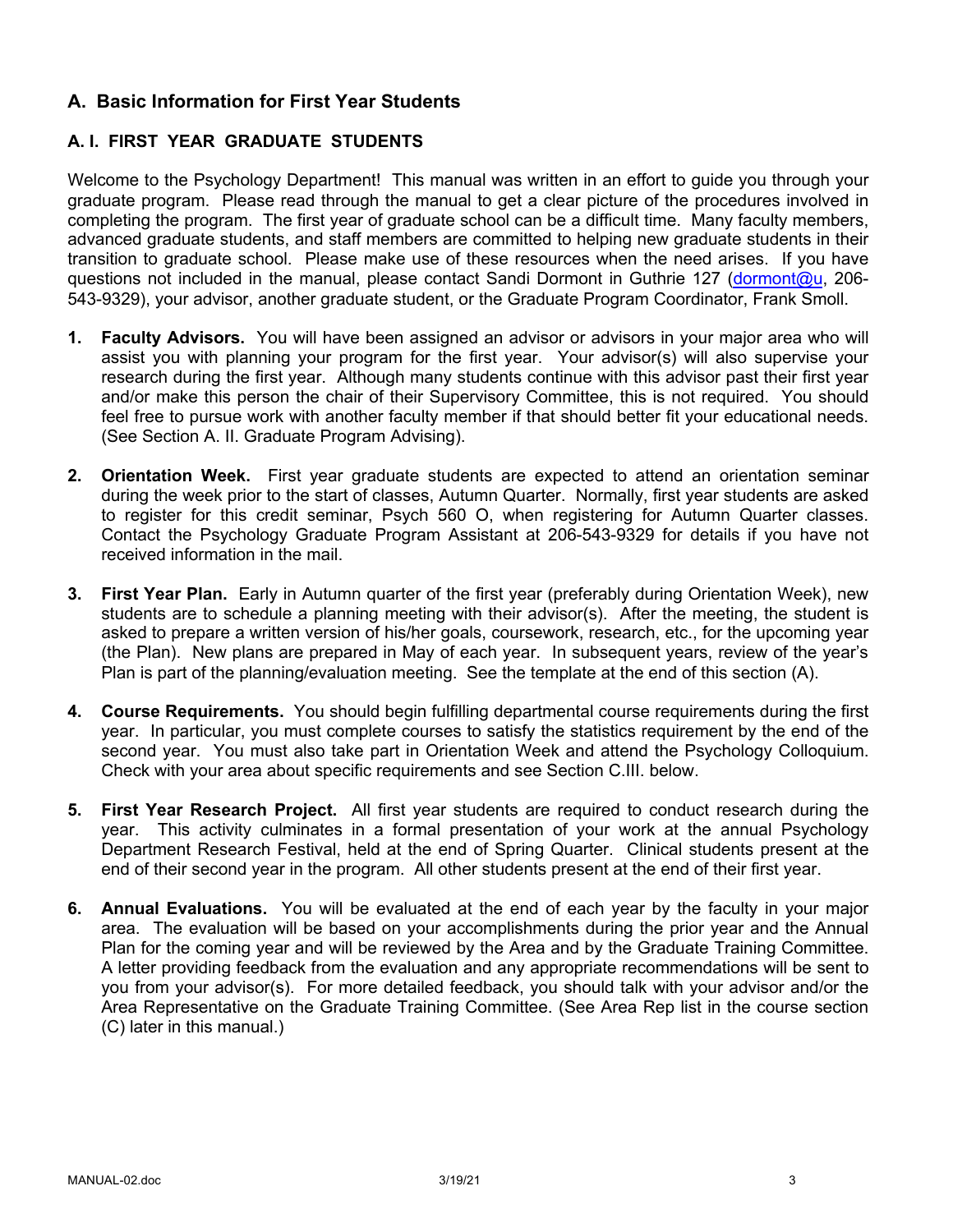- **7. Office Space.** Many students will have office space available through their advisors. If you do not, or would like to have space in the Psychology Building (Guthrie Hall), graduate student desk space is available in the Pit (G-10). There is also a room for computer use and internet access, and a lounge with a refrigerator and microwave in the Pit. Students are responsible for space assignments and upkeep in this area. Contact your Graduate Program Action Committee (GPAC).
- **8. E-Mail.** In order to sign up for a UW e-mail account, go to www.washington.edu/ computing/uwnetid. Then select UW net id and password and follow the online instructions. If you have any questions, contact the computer center at Suzzalo (206-543-9158) or Odegaard (206-616-7173) libraries.

# **A. II. GRADUATE PROGRAM ADVISING**

### **Advisors/Co-Advisors**

Advisors work to help students with their goals and with their research. They also usually serve as the chair of the student's Supervisory Committee. Co-advisors are assigned to students to provide students with additional support. Students should feel free to approach their advisors and co-advisors with questions or concerns regarding their program. Though the advisors and co-advisors are assigned to students for the first year of the program, students may change these assignments. It is recommended that students who would like to change advisors or co-advisors discuss this possibility with their advisor or co-advisor. For a student perspective, consult with other graduate students, and/or the Psychology Graduate Student Action Committee. (See below, Section A.II.)

### *Graduate Training Committee –* **Chaired by Davida Teller** (G233, 206-543-2654)

e-mail:dteller@u.washington.edu)

The Graduate Training Committee is an appointed committee of the faculty. Faculty members of the Committee represent each of the sub-areas within the Psychology Department, and a graduate student attends the meetings to provide student input. The functions of the Committee are to:

- 1. Consider graduate training issues that relate to the entire department in order to make recommendations for departmental action. This would include such topics as departmental course requirements, research requirements, timing of general exams, etc.
- 2. Review and take action on requests from students for special considerations (e.g., waiver of requirements). See Petitions in section D.
- 3. Address grievances any student may have in regard to training issues or individual treatment within the department.
- 4. In collaboration with the Areas, review the progress of individual graduate students, recommend disciplinary actions when necessary (rare).
- 5. Keep abreast of changes in Graduate School policies in order to interpret them to students and faculty.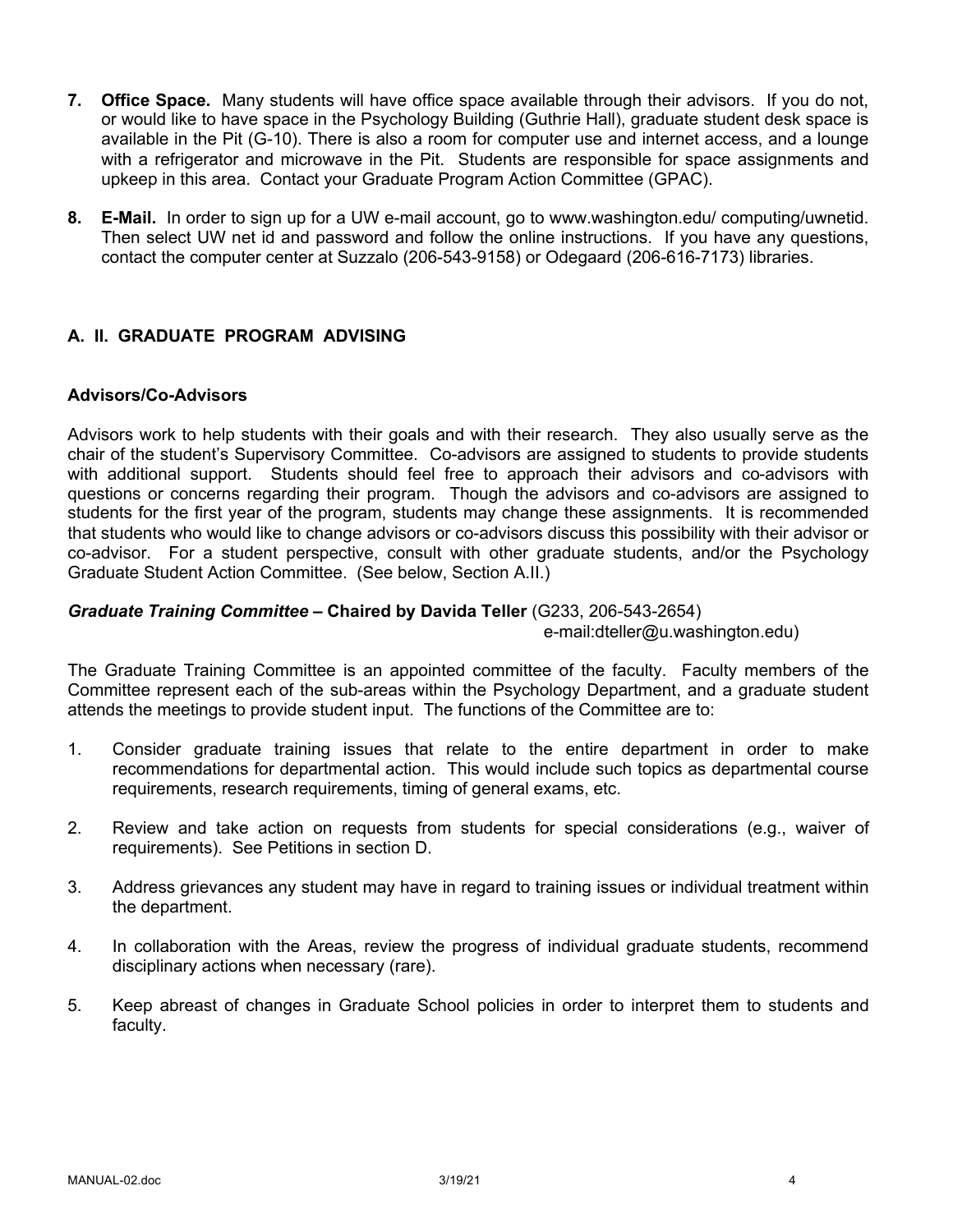# **Graduate Program Coordinator - Frank Smoll** (G-219, 206-543-4612, smoll@u.washington.edu)

The Graduate Program Coordinator (GPC) supervises the activities of the Graduate Program Office, is a member of the Graduate Training Committee, acts as liaison with the Graduate School, assigns teaching assistants in collaboration with the Graduate Program Assistant and the Associate Chair, and provides individual counseling and troubleshooting to graduate students. Academic advising, in general, is provided by you own advisor, though the GPC may be more knowledgeable and up-to-date on some policies and requirements. If in doubt, see the GPC, who can refer you to a more appropriate person, if necessary. (Also see the 'Whom to See' list in Section D.)

### **Graduate Program Assistant - Sandi Dormont** (G-127, 206-543-9329, dormont@u.washington.edu)

The Graduate Program Assistant (GPA) may be the most important of all these sources, as she is knowledgeable about the Graduate School and the University, and knows the procedures that you must follow along the way toward your degree.

Graduate Program Assistant activities of importance to you include:

- 1. Keeping an updated record of your student status, Supervisory Committee members, etc. Also, if given some idea of your time schedule for completing requirements, she can remind you of procedural details you must attend to.
- 2. Making official requests to the Graduate School for Supervisory Committee formation and changes.
- 3. Scheduling General and Final Examinations with the Graduate School.
- 4. Preparing and distributing General Exam / Final Exam warrants. (The term 'warrant' refers to the document signed by the supervisory committee stating that the student has passed the Master's, General or Final Exam.)
- 5. Handling appointment petitions to register for less than 10 credit hours for a quarter, or to receive more than 50% funding for a quarter.
- 6. Coordinating TA assignments in collaboration with the GPC and Associate Chair, and handling TA budget questions.
- 7. Questions concerning University and departmental requirements.
- 8. Registration problems.

The Graduate Program Assistant also has many other responsibilities, including the time-consuming job of graduate admissions. So please be considerate of her time, especially in the months of December, January and February, when the input from graduate school applicants peaks.

### **Psychology Graduate Program Action Committee (GPAC)**

Founded in 1998, this committee represents all graduate students in the Psychology Department and serves as a liaison between students, faculty, and administration. **Membership is open to all psychology graduate students.** Students are invited to participate in this committee and are welcome to attend any meetings, to ask questions, or to raise issues pertaining to the Psychology Department. Contact Sandi Dormont (dormont@u.washington.edu) for more information. Students currently active in the committee include: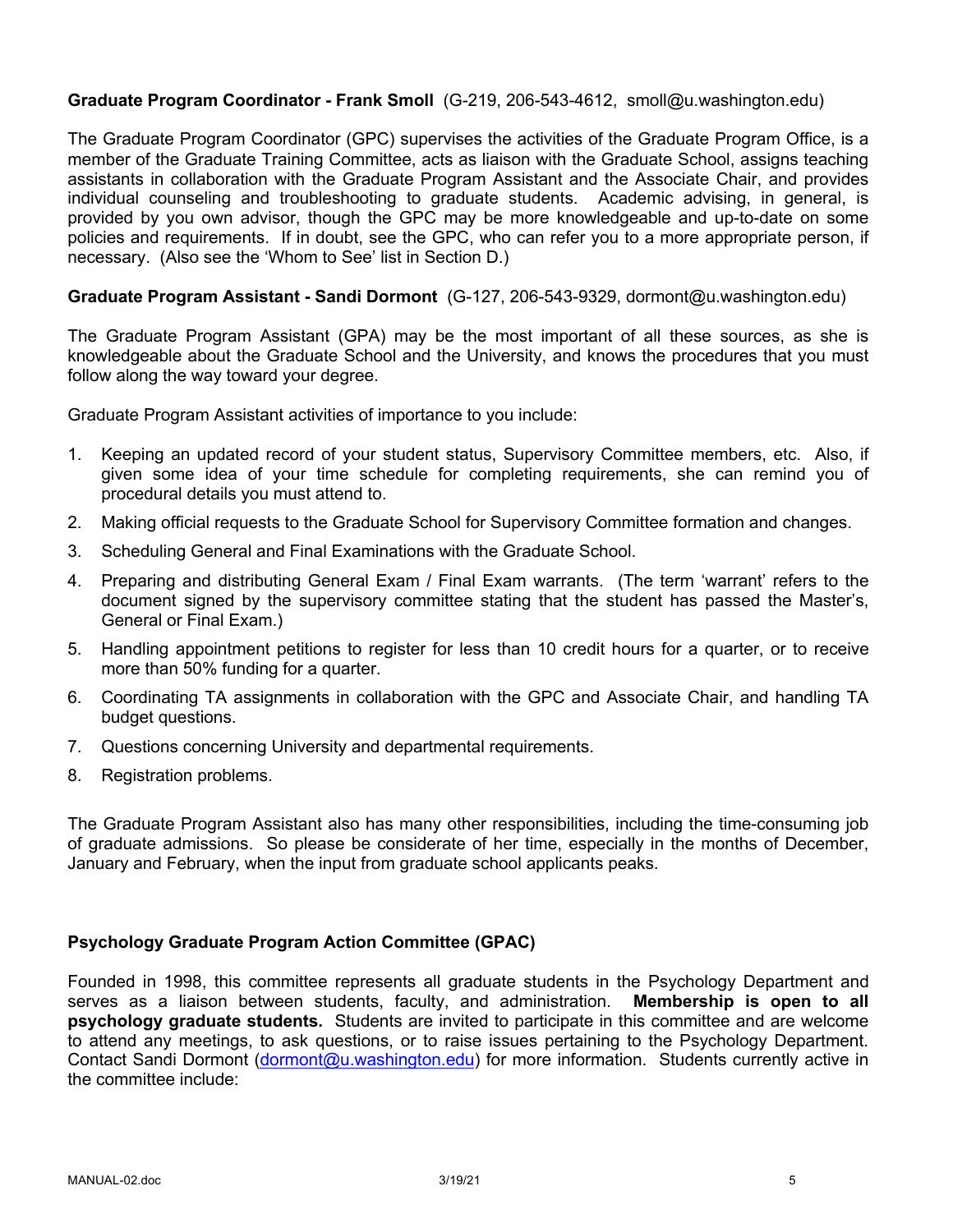Jennifer Bennett jennbenn@u.washington.edu Kristin Lindgren<br>Raphael Bernier rab2@u.washington.edu Dorothy Mandell Katja Borchert katjab@u.washington.edu Jacquie Pickrell jpick@u.washington.edu Ursula Hildebrandt ursulac@u.washington.edu Iris Zemach ikz@u.washington.edu

Sharon Ashman sashman@u.washington.edu Heather Knapp hknapp@u.washington.edu<br>Jennifer Bennett jennbenn@u.washington.edu Kristin Lindgren kpl9716@u.washington.edu  $d$ mandell $@u$ .washington.edu Robin Chamoy chamoy@u.washington.edu Mandy Steiman msteiman@u.washington.edu Amy Guthormsen aguthorm@u.washington.edu Reo Wexner rwexner@u.washington.edu Erin Harley eharley@u.washington.edu Leona Zamora lzamora@u.washington.edu

# **A. III. REGISTRATION**

**Choose your courses**. Review the course requirements in Section C of this manual. A description of Psychology courses is found in the "Revised Curriculum" (copies available in G-119 information rack). In consultation with your advisor, make your Annual Plan and decide which courses to take. Also talk with other students or the instructor of the course.

**Look up courses in the Time Schedule**. Once you have decided upon the classes you want to take, look in the "Time Schedule" for the appropriate quarter to find out the days and times when these classes meet. The UW Time Schedule can be found on the UW website http://www.washington.edu/students/ timeschd/. The Psychology Department also prints its own time schedule each quarter (available in G-119A.) However, the most up-to-date changes can usually be found on the webpage.

**Entry Codes**. You should make note of the classes that need a "course entry code" or a "course permission card." The course entry code numbers are usually available from the instructor. If the course has variable credits, such as Psych 600, 700, or 800, the entry code numbers should be available in the Graduate Program Office or at the main office of Guthrie (G-119A.) Course permission cards can be picked up at the main office. They need to be signed by the instructor of the course (or your advisor for independent research) and then exchanged for the course entry code number. If problems with entry codes occur during registration, you should contact the instructor or Jackie Molenda (206-543-1469, imolenda@u).

**During the academic year you must be registered for courses or petition for on-leave status. Failure to do so will result in being dropped from the University. (Exception: You do not need to go on-leave or register for Summer Quarter only.) If you have a teaching or research assistantship, please see the section of this manual entitled "Number of Credits" on the following page.**

# *Registration*

Registration must be done before the first day of classes to avoid a late fee. Changes in courses may be made no later than the Friday of the first week of classes to avoid a late fee. Registration is done on the web at: http://myuw.washington.edu. If you have questions, call Registration at 206-543-5927.

**Important**: Keep a file for yourself of all the courses you take, *including* seminars and independent studies. In this file enclose reading lists, syllabi, instructor name(s), and the quarter and year each course was taken. This file will be invaluable to you later; e.g., when you apply for licensing or teaching positions.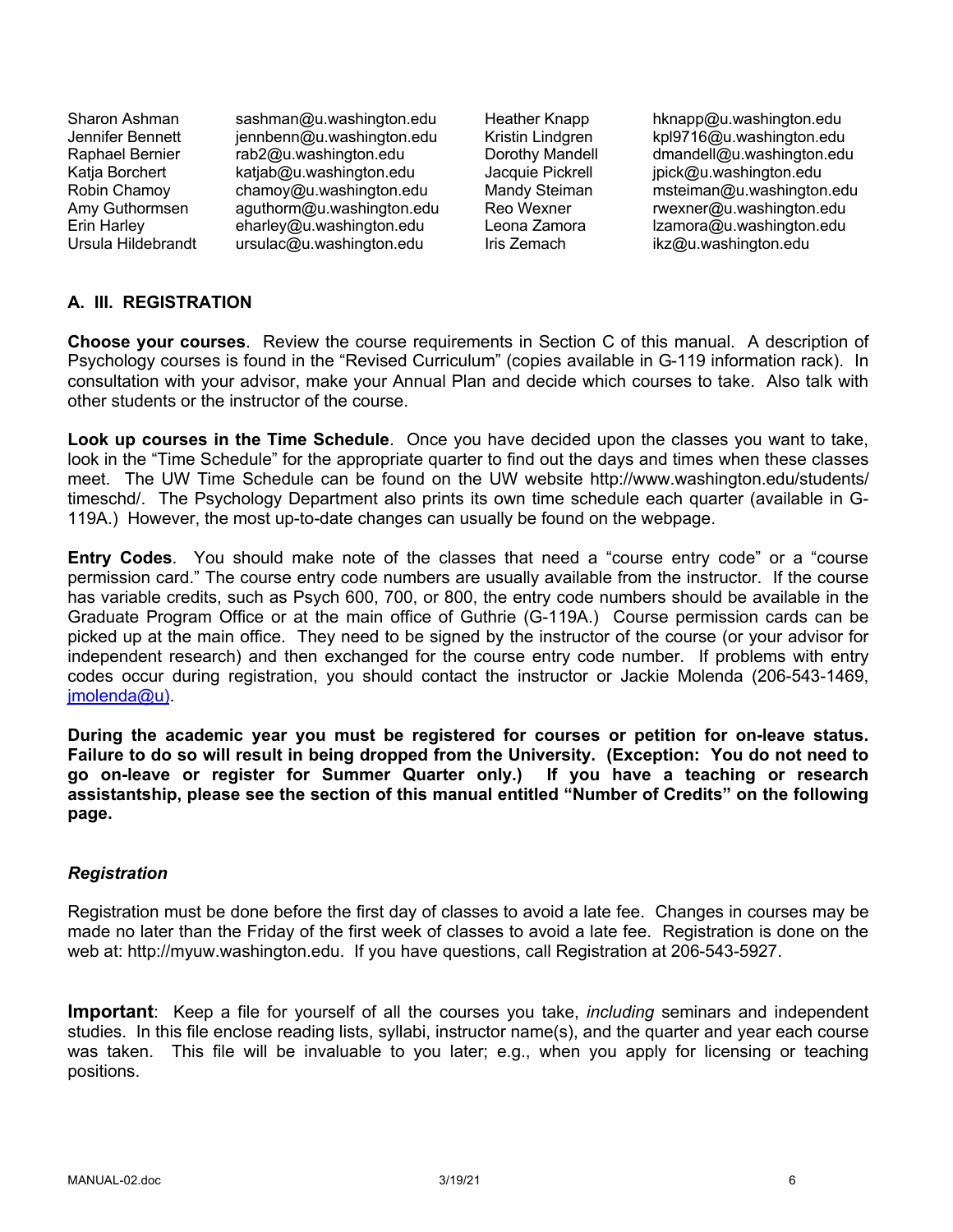**10 Year Limit**: The count of years in the program begins during the Autumn Quarter following the student's admission. Quarters on leave or assigned off campus count as if the student has been in residence, i.e., "the clock keeps ticking." Quarters in clinical internships also count in the determination of the student's number of years in the program. In the unlikely event it becomes necessary to complete your program in more than ten years, you must submit a petition to the Dean of the Graduate School for permission to extend the 10-year limit. Forms for this are available in the Graduate Program Office (G-127). A common goal is to finish the program in 5 to 6 years.

### *Dropping and Adding Courses*

If you need to drop or add a course, be certain to do this no later than the Friday of the first week of the quarter to avoid a \$20 late registration fee. Dropping and adding courses may be done on the web at: http://myuw.washington.edu, or in person at Schmitz Hall. If you are changing classes in person at Schmitz Hall, you may be required to present an add/drop card, signed by the instructor(s). These cards are available from the Psychology Main Office, G-119A. If you add or drop classes after the first week of the quarter, take your add/drop card and \$20 to Schmitz Hall. You should note, that you are permitted **only ONE** drop after the second week of the quarter, per academic year – choose wisely!

### *Number of Credits*

TAs and RAs must register for a minimum of 10 credit hours for each quarter of their appointment. (2 credits for Summer Quarter.) These credits can include credit for Psych 600 (Independent Study/Research), Psych 700 (Master's Thesis), or Psych 800 (Doctoral Dissertation) with the number of credit hours appropriate to your time commitment to your research and individual study. Since you are virtually always conducting a program of independent study and research, you will generally register for several credits in one or more of these courses each quarter.

The tuition charge is the same for 7-18 credit hours. You will be charged additional tuition for credits in excess of 18. A minimum of 9 credits in Psych 700 is needed for the Master's degree. A minimum of 27 credits over at least 3 quarters in Psych 800 is needed for the Doctoral Degree (see Section B. VIII). There is no maximum number of credits for these courses.

| <b>REGISTRATION REQUIREMENTS</b>            | Academic Year | <b>Summer Quarter</b> |
|---------------------------------------------|---------------|-----------------------|
| <b>Full time Status</b>                     | $10 - 18$     | $10 - 18$             |
| Minimum Credits Required                    |               | 0*                    |
| Minimum Credits to maintain TA/RA           | 10            |                       |
| Minimum Credits to maintain Financial Aid** | 10            | $0*$ or 10            |

If registered during previous academic year (3 quarters)

Note: For Full time Financial Aid you need 10 CREDITS per quarter (including summer.) Please check with Student Financial Aid (Janet Cantelon, Assistant Director - 206-685-1371) for your particular situation: deferred status, satisfactory standing, Stafford Loans. etc.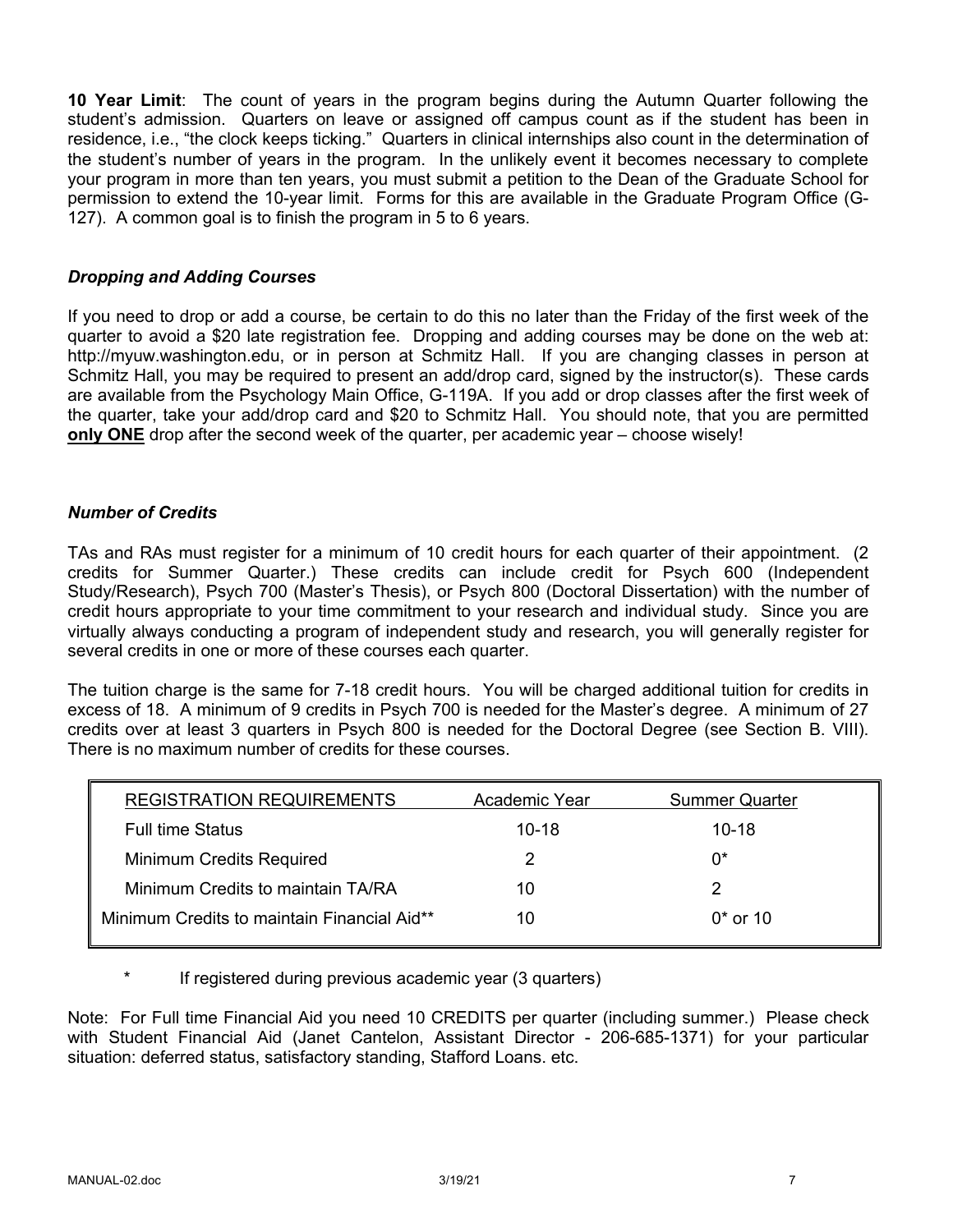# **A. IV. TEMPLATE FOR FIRST YEAR PLANNING MEETING**

The purpose of this template is to help new graduate students and their advisors prepare for a discussion of the student's plans for the first year. Be sure to schedule the meeting as soon as possible. Use this template to provoke your thinking, and jot down notes before the meeting. This is also the time to check in with your co-advisor and get his/her thoughts on your plan. A good time to do this is after talking with your advisor but before finalizing the written version of the plan. The final written version is due on Friday of the first week of classes.

### **1. Long-term goals**

- a. Where do your interests lie within Psychology? (Be as specific as you can.)
- b. What are your goals for the coming 10 year period (e.g., after graduate school, do you want to teach? Do research? Work in industry? Postdoc? Other? Undecided, keep XX range of options open?)
- c. What new skills/knowledge are most needed to take you toward your goals. Which of them can you acquire this year, and how?

### **2. Plans for the coming year**

a. Research

Research projects to be initiated?

Any writing to be done?

Research presentations planned (e.g., Journal clubs? Research Festival?)

Clinical students: What is a realistic research plan, given your heavy course load?

b. Coursework (Check the time schedule for conflicts)

Required courses to be taken

Other courses/seminars to be taken

### c. Development of teaching skills

Courses you hope to TA

Other teaching practice (e.g., Journal club presentations? Other?)

d. Attendance at professional meetings? \$\$\$?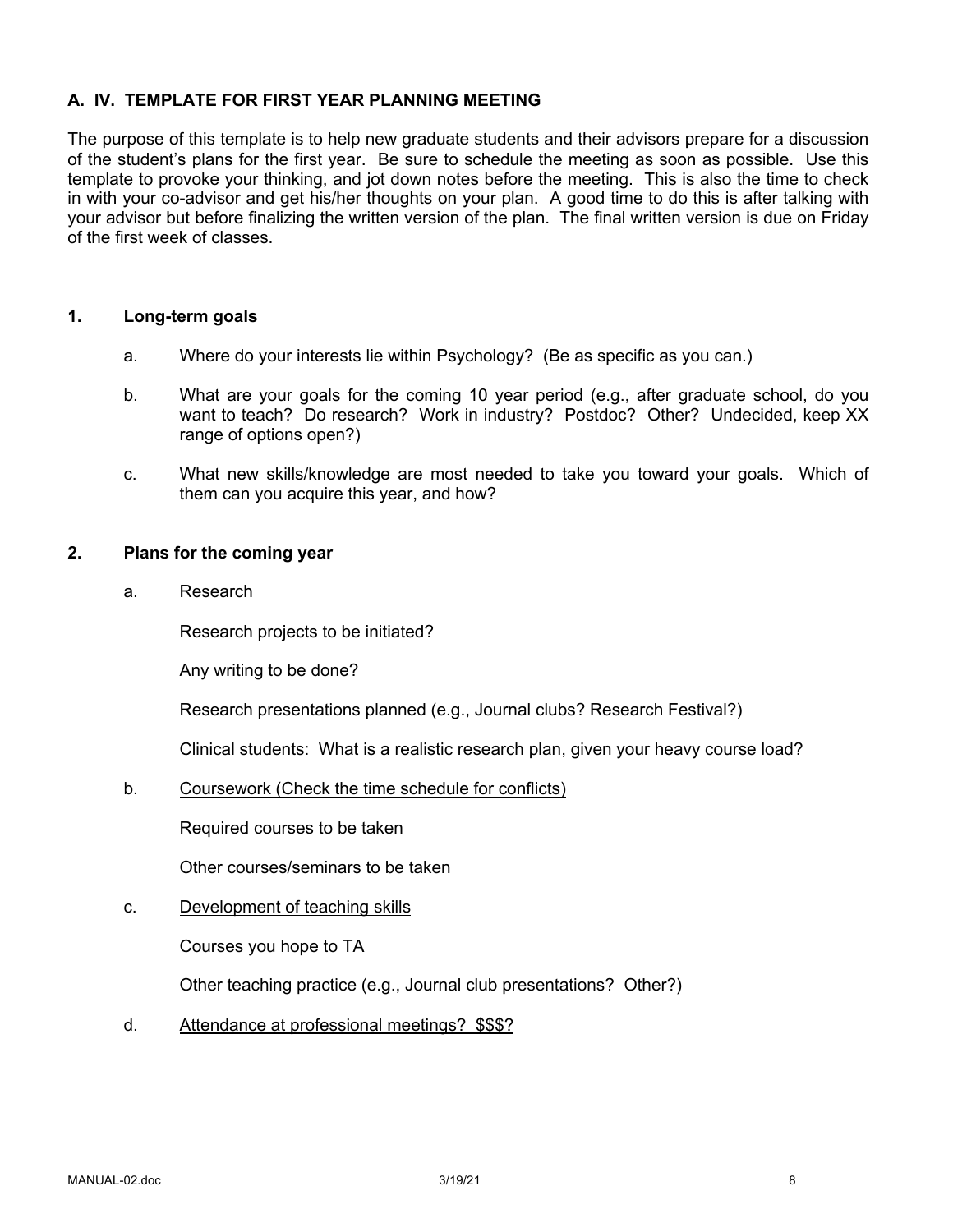### **3. Advisor and co-advisor**

Given your goals, are you in the right research group with the right advisor?

If you need to change, how and when could it be done gracefully?

What about your co-advisor? Any change needed?

Will any faculty sabbaticals/leaves interfere with your plans?

# **4. Writing up your first year plan**

After you have talked to you advisor, check in with your co-advisor for additional suggestions. Then draft a first year plan (say, 1-2 pages in length). Include spaces for three signatures (yours, your advisor's, and your co-advisor's), as shown below. Give the draft to your advisor for comments. When the plan is finished, get the three signatures. Make four copies, for yourself, your advisor, your co-advisor, and the Graduate Training Committee (give this one to Sandi Dormont). Frank Smoll, the Graduate Program Coordinator, will review the plans for the Graduate Training Committee. Finished plans are due by Friday of the first week of classes (earlier is better).

\* \* \* \* \* \* \* \* \* \* \* \* \* \* \* \* \* \* \* \*

### **Template for signatures:**

 $\mathcal{L}=\{1,2,3,4,5\}$ [Type your name under this line]

\_\_\_\_\_\_\_\_\_\_\_\_\_\_\_\_\_\_\_\_\_\_\_\_\_\_\_\_\_\_\_\_\_\_\_, Advisor

[Type your advisor's name under this line]

\_\_\_\_\_\_\_\_\_\_\_\_\_\_\_\_\_\_\_\_\_\_\_\_\_\_\_\_\_\_\_\_\_\_\_, Co-Advisor

[Type your co-advisor's name under this line]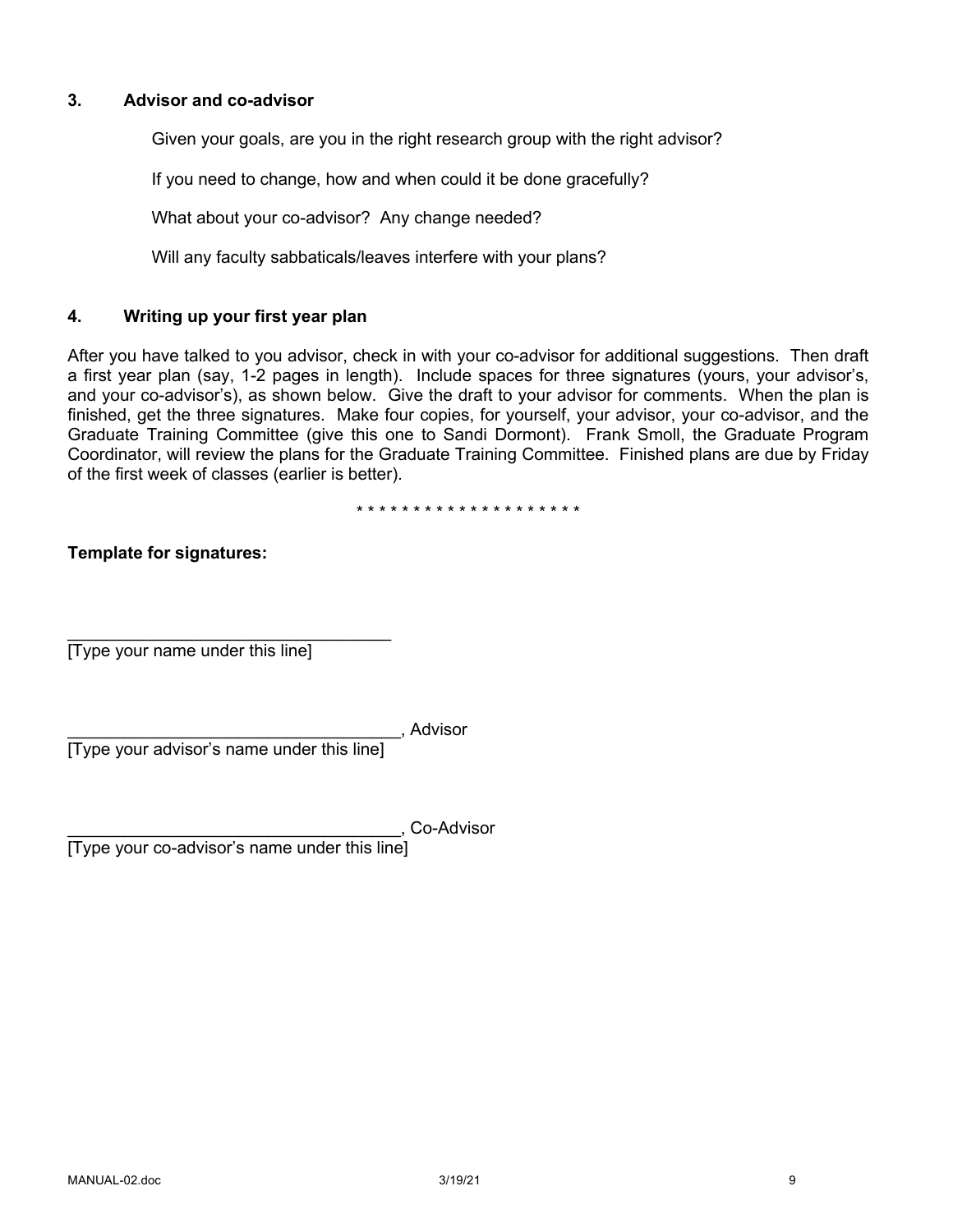# **B. PROGRESSING THROUGH THE PROGRAM**

# **B. I. ANNUAL PLAN**

All graduate students and their advisors are expected to participate in an annual planning and evaluation process. In the spring of 1999, the faculty approved changes in the course requirements for our new graduate program. We also adopted a new Planning/Evaluation process. We are currently implementing the new planning process, which will undergo revision and improvement as needed.

*First Year Plan*. Each new graduate student should study the planning template at the end of the previous section (A. IV.) He/she should meet with his/her advisor(s) prior to the beginning of Autumn Quarter, and begin developing a plan for the first year of study. After the meeting, the student should prepare a draft of his/her first year plan, including goals, coursework, research, etc., for the upcoming year. The student and the advisor(s) should complete and sign the first year plan by the end of the first week of classes, and forward it to the Graduate Program Assistant (GPA, Sandi Dormont). She will forward the plan to the Graduate Program Coordinator (GPC, Frank Smoll) for review from a graduate school perspective and thereafter place it in the student's file.

*Annual Plan*. Annual plans are prepared in May of each year. Templates will be distributed as a reminder around May 1. The student and advisor should meet in early May, and the final version of the plan should be in the advisor's hands by about the 3<sup>rd</sup> week of May. The student's co-advisor and/or committee should be involved as appropriate. The advisor will then draft a feedback/evaluation letter to the student, and forward both the plan and the draft evaluation letter to the Graduate Training Committee (GTC) Area Rep by about June 1.

*Evaluation/Feedback Letters.* Areas will meet and review the plans and letters at the end of Spring Quarter. Other Area faculty members will suggest additions or modifications to the letter. Letters should be signed by the advisor and the GTC Area Rep, and sent to students directly by the Area. Students should receive their evaluation letters by about July 1.

Copies of the plans and letters will also be forwarded to Frank Smoll (GPC), who will review them from a Graduate School Perspective. Problem cases will be considered by the Graduate Training Committee (GTC) at its meeting early in Summer Quarter. If needed, an additional letter advising the student of official actions by the GTC or the Graduate School will be sent to the student from the GTC. After review by the GTC, the plans and evaluations will be placed in the student's file.

Templates setting forth the topics that need to be covered for both the student plan and the faculty evaluation letter can be found at the back of this manual. Copies are also available from the Graduate Program Office, G-127. Topics include items such as goals, accomplishments, progress, development of skills in teaching and research, coursework, service, presentations, awards, and preparation of a *curriculum vitae* (resumé). (See appendices.)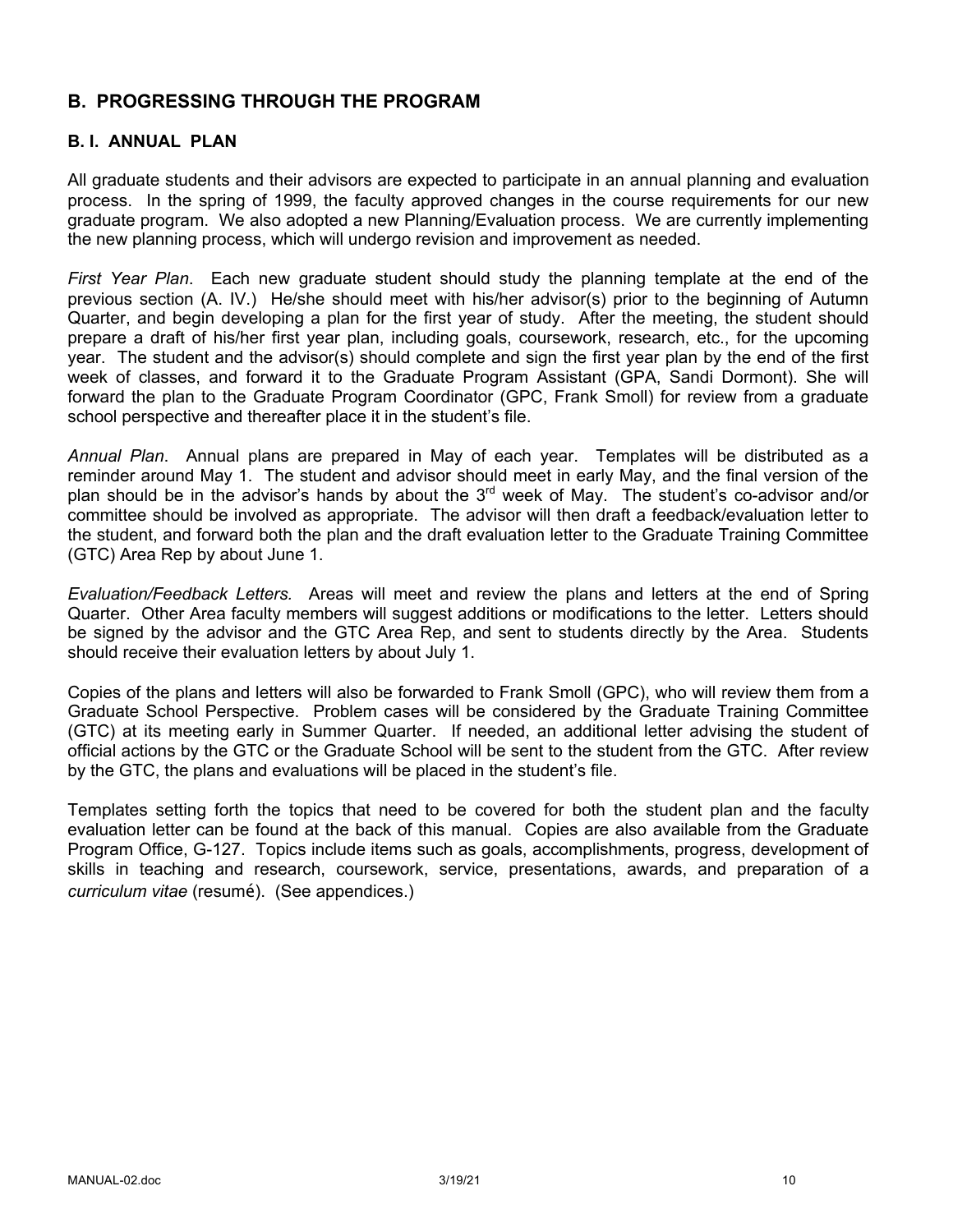# **B. II. CONDUCTING A RESEARCH PROJECT**

**1. General Considerations.** All students are expected to acquire research skills. All research must have a faculty sponsor, typically the student's advisor. A student's research experience begins in the first year of graduate school and should be an ongoing activity throughout his/her graduate career.

# **2. Acquisition of Research Participants (Subjects)**

*Animal Research* - Dean Malidore (CHL-112) coordinates the use of the department's supply of laboratory animals. Limited animal research is also possible in connection with the Woodland Park Zoo (see Joan Lockard, G-317, for information).

*Human Participants* - The department maintains a pool of human research participants each quarter in connection with various introductory classes. Frank Smoll (G-219) coordinates the use of these human research participants. Before each quarter begins, graduate students and faculty submit a request to the Subject Pool office for human research participants for that quarter. The Subject Pool Manager's office is located in G-122.

*Infant and Child Participants* - Contact Bonnie McTaggert (bmctag@u.washington.edu) in Speech and Hearing Sciences for information. You should also talk to your advisor about funding for the infant and child pool.

Human research participants are also obtained by survey methods, such as mailing and telephoning. ALL RESEARCH WITH HUMAN PARTICIPANTS MUST BE APPROVED BY THE DEPARMENT OR BY THE UNIVERSITY HUMAN SUBJECTS REVIEW COMMITTEE. (see below)

### **3. Human Subjects Review Committee.**

**Departmental Requirements.** All research using human participants must be reviewed and considered qualified for "certification of exemption" by the Department review committee chaired by Miriam Bassok. Applications for committee review may be obtained in the Subject Pool office (G-122). Return the exemption application, signed by your faculty sponsor, to Miriam Bassok's mailbox. Please allow at least one week for processing of the application.

**UW Requirements**. Projects not exempted by the Department require review by the University Human Subjects Review Committee. Instructions and guidelines for applying to the University committee are found in the boxes located just outside the Subject Pool office (G-122) and on the UW website. Please allow about 2 months for processing.

**4. Research Space.** The Department Chair and Assistant Chair(s) coordinate space for animal research. The research space reserved by the Psychology Department for group studies with human participants (large groups up to 15) is G-184. Contact the Administrator (Paul Bernard, G-119) for more information and/or to make reservations for this research space. Also contact your advisor for further options.

A departmental lab for running human subjects utilizing computers is located in the Chemistry Library building, Room 210E. 9 to 10 PCs allow experimenters to run multiple subjects at one time. Some rules governing the use of the computer lab include:

- 1) The room is for use by faculty, graduate students, or personnel under their direct supervision.
- 2) The room must be scheduled at least one week in advance by contacting Paul Bernard.
- 3) Schedules will be posted each Monday for two weeks. One schedule will be for the current week and one for the following week.
- 4) If you will not be using the room after you have scheduled it, please notify Paul Bernard so it can be made available to others.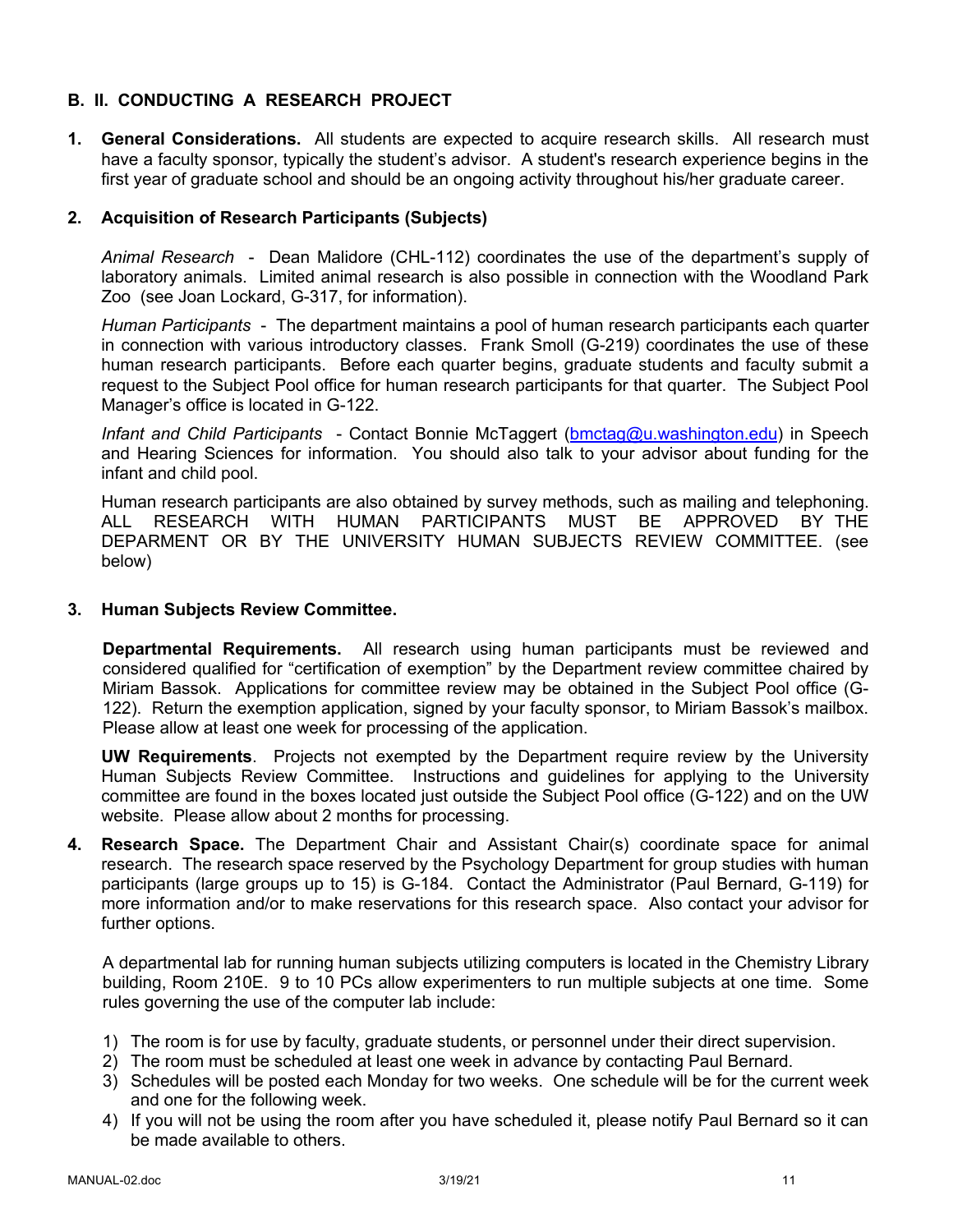- 5) The room should be scheduled in 30-minute increments. Please keep scheduling requests to 2 hours per day per person, or 10 hours per week. We will always attempt to accommodate requests for more time. Schedule only the time you know you will use.
- 6) The room is available from 8:00 AM to 7:00 PM, Monday through Friday.
- 7) If need be, two experimenters can share the room since it is divided into two sections. Please work with each other to make sure this is possible without disturbing each other's projects.
- 8) You must provide your own software and supplies.
- 9) When scheduling, please take into account set up and takedown time for your software. Also, please clean the room for the next person.
- **5. Equipment.** Small research equipment and audio-visual aids are available by contacting the Media Lab (G-53) or Rich Ball in the shop (G-26). The department orders new equipment on an annual basis. See the Administrator (G-119) for current inventory and future needs. The Office of Technical Support Services (G-26) also has equipment that may be borrowed for experimental research. A faculty member must sponsor equipment requests.
- **6. Financial Support for Research.** The department generally cannot provide funds for student research projects. Clerical support such as typing questionnaires and manuscripts or Xeroxing for unfunded projects is not available. You may apply for funds for equipment, supplies, subject payment, etc., for your dissertation. To be eligible, you must have reached Ph.C. status. This fund is not available for travel expenses. Application forms can be picked up from Michele Jacobs and submitted to the Chair of the department.

If you are a research assistant on a grant, all grant-related work must be billed to the budget number on the grant. If your research is not funded by a faculty grant, you may write your own grant under sponsorship of a faculty member. For information on grants being offered, watch the Department Newsletter for agency requests for proposals, check the bulleting board outside the Graduate Program Office, see Michele Jacobs, or discuss the possibility with your advisor. Graduate fellowships for research are also available. For information on such opportunities, watch the Newsletter, contact the Graduate Program Assistant in G-127, or visit the Grants and Funding Information Service (GFIS) office located in Suzallo Library Reference & Research Services. The GFIS office has a computer system to locate fellowships in specific areas. (See information on-line at: http://www.lib.washington. edu/gfis)

# **7. Computer Facilities**

### Psychology Department Resources

Each graduate student has a faculty advisor and/or faculty person with whom he/she is doing research. The computer facilities of the faculty advisor/research colleague are generally shared with his/her graduate students.

### **Intradepartmental Resources (Guthrie)**

The Office of Technical Support Services (G-28, 206-543-8281) is responsible for computer maintenance, equipment, and software advice.

**Room 10** (Pit) - 2 MacIntosh (G3) computers, 3 computers with Windows 98, a Postscript laser printer for the MacIntosh and one for Windows, plus a color inkjet printer for Windows. All of these computers are connected to the Internet and to the departmental network.

**Room 53** (Media Lab) – 2 PCs and 2 MacIntosh computers with a b/w laser and a color printer. There is an array of web/image editing and presentation software available to graduate TA's and all faculty.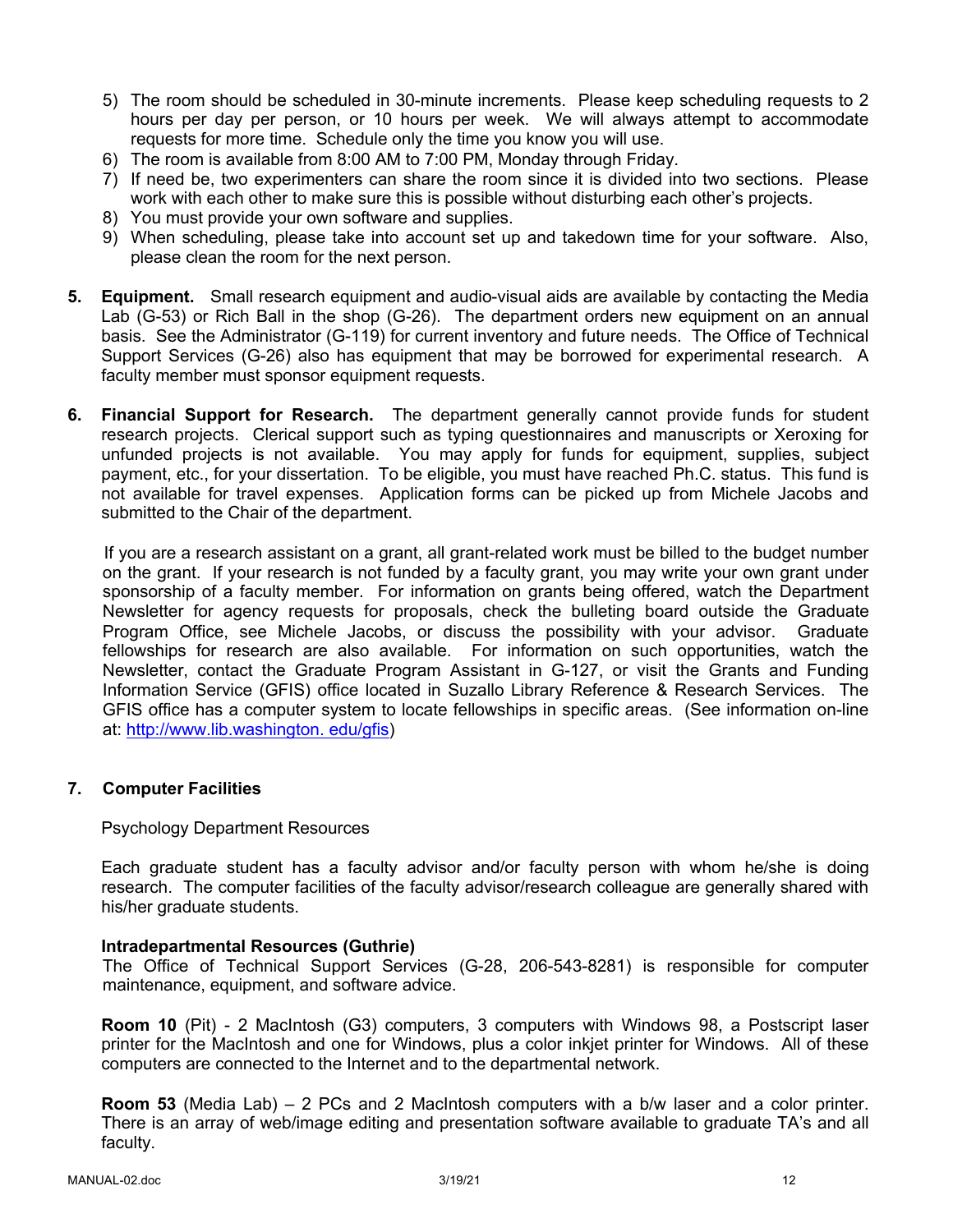Additional printers are located in room 119 (Main Office) – HP6 Laserjet connected to both a MacIntosh, and a Dell. For practical reasons, for now and the foreseeable future, the Department is supporting only Macs, IBM and compatibles. The department has standardized on Microsoft Word for word processing software for the Mac's and PCs. We offer Lotus 123 and MS Excel for spreadsheets, and MS Access for database software. For statistical analysis, we support Systat and SPSS. We recommend SPSS because it is used in the required statistics course sequence.

### **Extradepartmental Resources**

### **Center for Social Science Computation and Research (CSSCR)**

Phone: 206-543-8110

e-mail: CSSCR@u.washington.edu web: http://julius.csscr.washington.edu/

Students should familiarize themselves with this upper campus "computer center." It is located in Savery Hall and exists to help social scientists with using computers in their research. The Center has a large number of terminals and printers, as well as microcomputer teaching classrooms. The Center offers basic courses free of charge in computing, e.g., SPSS X, MS Windows, etc. Consultants are available to assist you. Normally a Psychology graduate student serves as one of the consultants. The Center also has a special facility for graduate students equipped with highpowered computers and statistical packages, such as SAS, M-Plus, etc. The Psychology Department is part of this center. Please use it!

### **Center for Teaching, Learning, & Technology (Catalyst)**

Odegaard Undergraduate Library (OUGL) room 230, 206-616-8154 e-mail: catalyst@u.washington.edu web: http://www.catalyst.washington.edu

# **Center for Instructional Development and Research (CIDR)**

396 Bagley Hall, 206 543-6588

e-mail: info@cidr.washington.edu web: http://depts.washington.edu/cidrweb/

**8. Undergraduate Research Assistants (499s**) The department requires Bachelor of Science, Psychology Majors to have some type of field or research experience. Undergraduate research assistants enroll in Psych 499 under the sponsorship of a faculty member. Often undergraduates help or work with graduate students. The Psychology Undergraduate Advising Office (G-114) manages the recruitment of undergraduate students for 499. Contact the Psychology Undergraduate Advising Office for further information.

*Concluding Comments*. Conducting good research requires substantial planning and ongoing administration. Your advisor and those listed above are available to aid you in your research endeavors. Research skills will play an important part in your graduate career, so get started early, plan well, and don't hesitate to ask for help.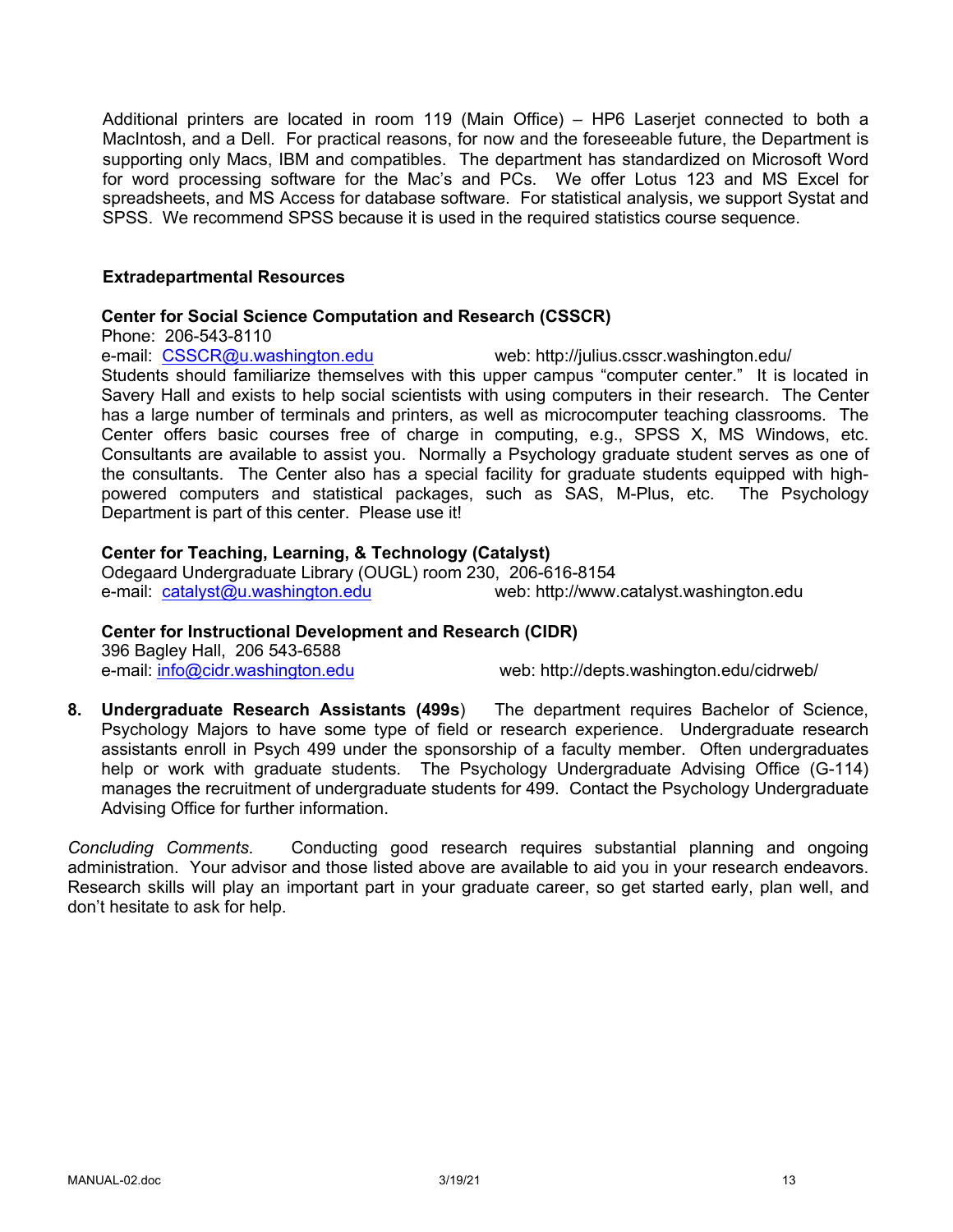### **B. III. TAKING COURSES**

1. *Philosophy.* The Graduate Program was revised in 1999. The new program features individualized programs centered around preparing you to meet your own self-defined goals. In keeping with this intention, **your individual coursework should be chosen carefully as part of the annual planning process**. You will need to invest some time in searching out the optimal set of courses to meet your goals. Lists of courses taught in our Department are available in the undergraduate advisory office and at the back of this manual. Your advisor and advanced graduate students will be good sources of suggestions, especially for courses outside the Department.

Graduate School is not like undergraduate school in the sense that there is no set program to be completed. You should not be thinking "What do I need to do to pass this course?" but rather "What do I need to do to prepare myself in the best possible way for my career?"

2. *Required courses.* The Department and the Areas have adopted some minimal course requirements for graduate students (described in detail in Section C below.) In the non-clinical areas a total of about 10 courses is required (depending upon how you count). In the clinical areas a greater number of courses is required, and learning to do psychological testing and psychotherapy are additional goals.

Most of your required coursework should be completed in your first two years of graduate study (three years for students in the clinical areas), before you take your General Exam.

- *3. Role of the Supervisory Committee.* Your Supervisory Committee will review your coursework in relation to your goals, and may also suggest or require additional coursework. This is one of the reasons that it is to your advantage to form your Supervisory Committee as early as feasible in your second year.
- *4. Seminars.* As you progress through graduate school, seminars requiring your active participation should replace lecture-type courses. At more advanced levels of graduate study, there is a temptation for students to narrow their focus to the topics studied in their advisors' labs. To counteract this tendency, we strongly urge advanced graduate students to continue to take a couple of advanced seminars each year in a broader range of topics. Lists of Departmental seminars are available quarterly. Seminars outside the Department will also be very valuable, but must be sleuthed out on your own.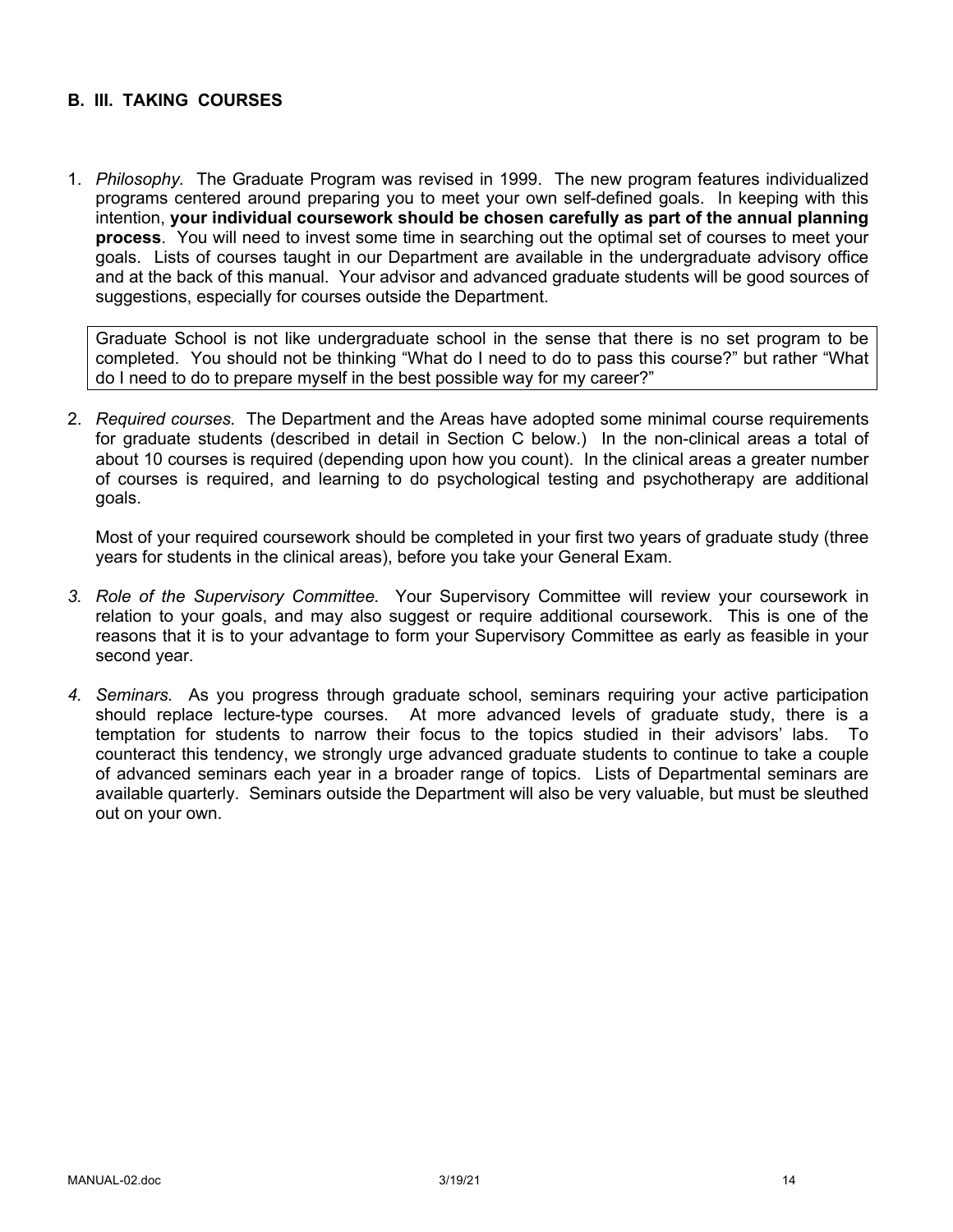# **B. IV. GRADING AND EVALUATIONS**

### **Grades**

- 1. All courses fulfilling departmental requirements (300, 400, and 500 level courses only) must be taken for a grade unless the course as a whole is offered on a Credit/No Credit basis. As stated by the Graduate School, a grade of 2.7 is the minimal satisfactory grade for a course to fulfill departmental requirements. In order to earn a graduate degree, you will need at least 18 graded credits (with grades above 2.7) and a minimum grade point average of 3.0.
- 2. Some courses will be offered as Credit/No Credit and designated as such in the University Time Schedule. These courses cannot be counted toward the 18 graded credits required for the completion of a graduate degree.
- 3. You may opt to take courses other than those fulfilling departmental requirements on a Credit/No Credit basis. You must make that designation when you register for the course. The instructor must give you a numerical grade that will be changed by the Registrar's Office for transcript purposes. Again, these credits will not be counted in the 18 graded credits required for graduation.
- 5. Two sections of each independent study/research course (498, 499, 597, 599, 600, 700 & 800) are offered; section "A" for graded credit, section "B" for Credit/No Credit. You should discuss which section to take with the person sponsoring your work. Grades in these courses are not considered in calculating your grade point average.

600 is for independent research and should be used mainly during the first year. 700 is for the Master's degree (9 credits required) – thesis required 800 is for the Dissertation (27 credits required) and should be used as soon as your committee is formed and/or you have begun your own independent research

5. An "N" grade is given in independent study/research courses when a project continues over several quarters and will not be graded until its completion. You must maintain continuous registration in that course until a grade is given, and you must be consistent in registering for either the graded or the Credit/No Credit section.

### **Evaluation Procedures**

- 1. Your most important evaluations will be provided by your advisor and by your annual evaluation / feedback letter.
- 2. Grade reports are received each quarter in the Graduate Office and are made a part of each student's file. If your quarterly or cumulative grade point average drops below 3.0, your name will appear on the "Low Scholarship List" sent by the Dean of the Graduate School to the Graduate Program Coordinator. The progress of those students will then be reviewed by the Graduate Training Committee at their next meeting (usually the 2nd week of the following quarter), and one of the five possible actions listed in Section 3 below may be taken.
- 3. In the unlikely event that your progress is less than satisfactory in any area of your program, you will receive feedback from the Graduate Program Coordinator, and in some cases, from the Dean of the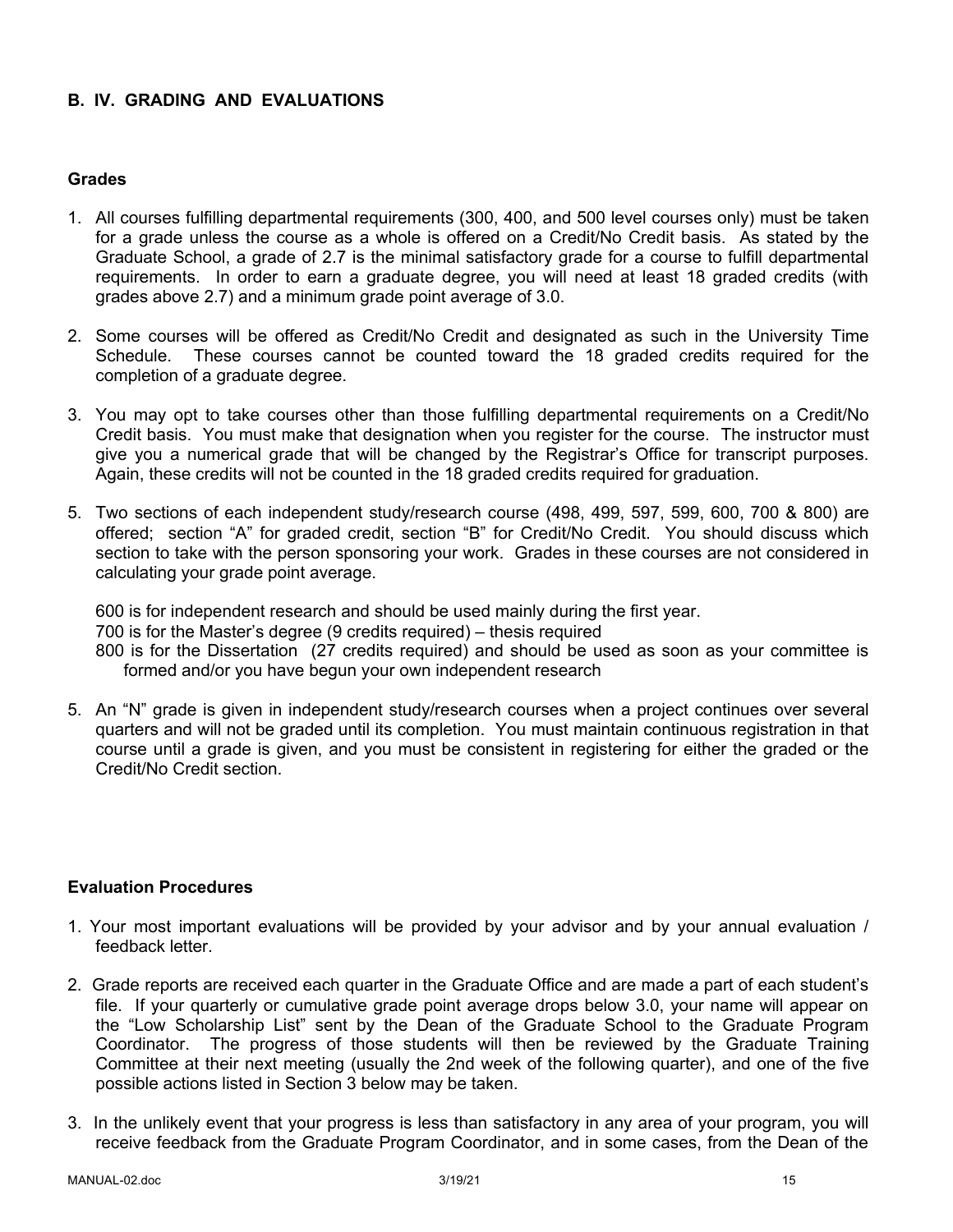Graduate School. There are five ways in which unsatisfactory progress can be communicated to a student. They are, in increasing order of seriousness:

- 1) a verbal warning from the student's advisor(s),
- 2) a written warning from the Graduate Program Coordinator ("Internal Watch list/Safety net"),
- 3) a change in the student's status to "Warn," (external/Graduate School)
- 4) a change in the student's status to "Probation," or (external/Graduate School)
- 5) a change in the student's status to "Final Probation." (external/Graduate School)

Procedures 1 and 2 are essentially "internal" warnings within the department, whereas procedures 3, 4, and 5 are actions taken by the Dean of the Graduate School.

"Probation" or "Final Probation" status results in a notation on your transcript and in a letter being sent to you by the Dean. Students in each of the three "external" categories (3, 4, and 5) will be informed in a letter from the Graduate Program Coordinator of the steps they must take to return their standing to that of a student in good standing. A student is not usually dropped from the University unless he/she has spent at least one quarter in the status of "Final Probation." Students in Probation or Final Probation status are less likely to receive assignments as teaching assistants (see "Policies for the Assignment of Teaching Assistants" in this manual).

- 4. At the request of any faculty member, Supervisory Committee, or individual student for him- or herself, the Graduate Training Committee will review the academic status of any graduate student and will make any appropriate recommendations.
- 5. You should receive your annual evaluation in the early summer. Should you have questions about your evaluation, see your advisor or the Graduate Training Coordinator.

# **B. V. SUPERVISORY COMMITTEE**

Your Supervisory Committee's roles are to guide you in the preparation of your graduate program, to conduct your General Examination, and to conduct your Final Examination.

- 1. *Composition of the Supervisory Committee*: You must set up a Supervisory Committee consisting of at least four and not more than seven members. This Committee must be officially formed at least four months prior to the time the warrant for the General Exam is presented to the Graduate School. It is advisable to have one or more members over the minimum number to assure a necessary quorum for meetings and examinations. The following are considerations for composition of the committee:
	- a) Members of the committee must be members of the appointed Graduate Faculty. One or two members may be appointed who are not on the Graduate Faculty, if the majority of the members are Psychology Graduate Faculty members, and if a CV is provided to the Graduate Program Advisor for the non-Graduate Faculty member. Not every faculty member is a member of the Graduate Faculty, although most are. Some new assistant professors, lecturers, and research associates are not. If in doubt, ask the person you are considering having your committee, check with the Psychology Graduate Program Office, or call the Graduate School's Student Services Office at 206-543-8720. You may also check the following website: http://www.grad.washington.edu/gradfac/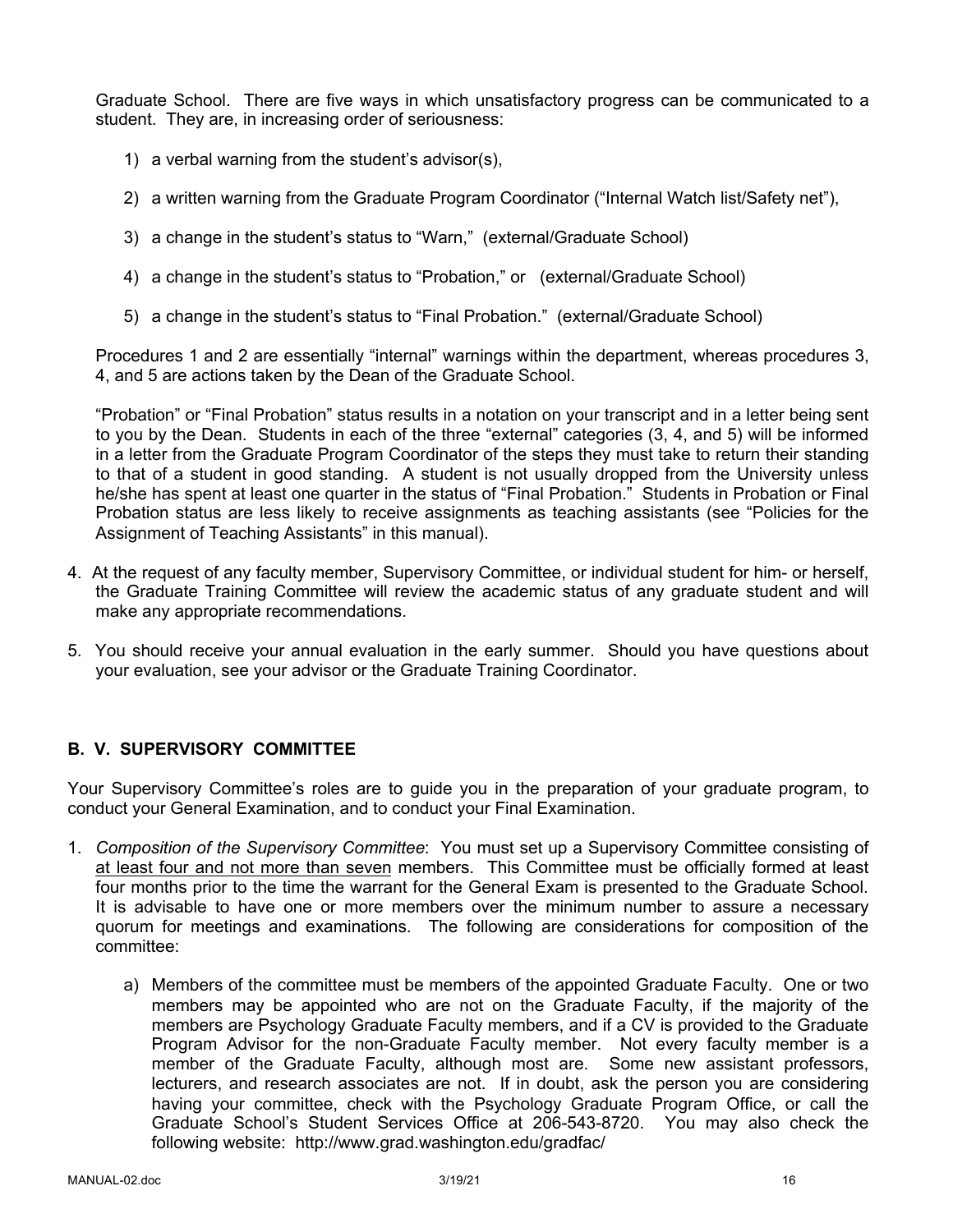- b) A majority of your members must be from your major area, e.g., Clinical, Behavioral Neuroscience, etc. Normally, at least three of your members are core faculty in the Psychology Department, but members of other departments are also eligible.
- 2. *When to Form Your Supervisory Committee*: Your supervisory committee should be formed either at the end of your first year or as early as feasible in your second year in the UW Ph.D. program. It is advisable to form this committee early so that your committee members can have a voice in the curriculum you follow in preparation for your General Examination (see "General Examination" section in this manual.)
- 3. *Procedures for the Formation of Your Supervisory Committee*:
	- a) Get an "Application for Ph.D. Supervisory Committee" form from the Graduate Program Office, G-127.
	- b) Discuss your committee with each potential member and get a signature on the form for each member who is willing to serve on the committee. An e-mail concurrence may be attached to the request form in lieu of a signature.
	- c) Return the form to the Graduate Program Office. The suggested Committee will be submitted to the Graduate School for approval. An e-mail notice of the formation of your committee will be sent to all members once the approval process is complete.
- 4. *Graduate School Representative (GSR)*: The Graduate School will appoint a Graduate School Representative who is from a field other than Psychology. The GSR represents the broad concerns of the Graduate School. The role of the GSR includes monitoring the conduct of the student's exams, resolving conflicts, and facilitating communications between committee members and the student. The GSR is charged with the additional responsibility of reporting directly to the Dean of the Graduate School on the content and quality of the General and Final Examinations. The main function of the GSR is to ensure that the process allows for fairness to all parties. **The GSR is a non-voting committee member**.
- 5. *Changing (Reconstituting) Your Committee*: Within reason, it is possible to change the members of your committee. For example, if your dissertation focus has changed, a different committee member may be more appropriate. The Graduate School will not honor requests to change the GSR if the reason for the change is a scheduling difficulty. If you and your advisor decide that a change is needed, follow the steps outlined below.
	- a) Get a "Request for Supervisory Committee Reconstitution" form from the Graduate Program Office, G-127.
	- b) Indicate the changes to be made, and your reasons for making these changes.
	- c) Get the signatures of any members who are being added to, or removed from, the committee. An e-mail concurrence may be attached to the request form in lieu of a signature.
	- d) Return the form to the Graduate Program Office. The suggested changes will be submitted to the Graduate School for approval. Approval of changes will be sent by e-mail to all committee members.
- 6. Meetings with your Supervisory Committee
	- a) As early in your second year as feasible, you should meet with your Supervisory Committee to plan the course work, reading, and other activity you will undertake in preparation for your General Examination, which is normally taken during the  $3<sup>rd</sup>$  year.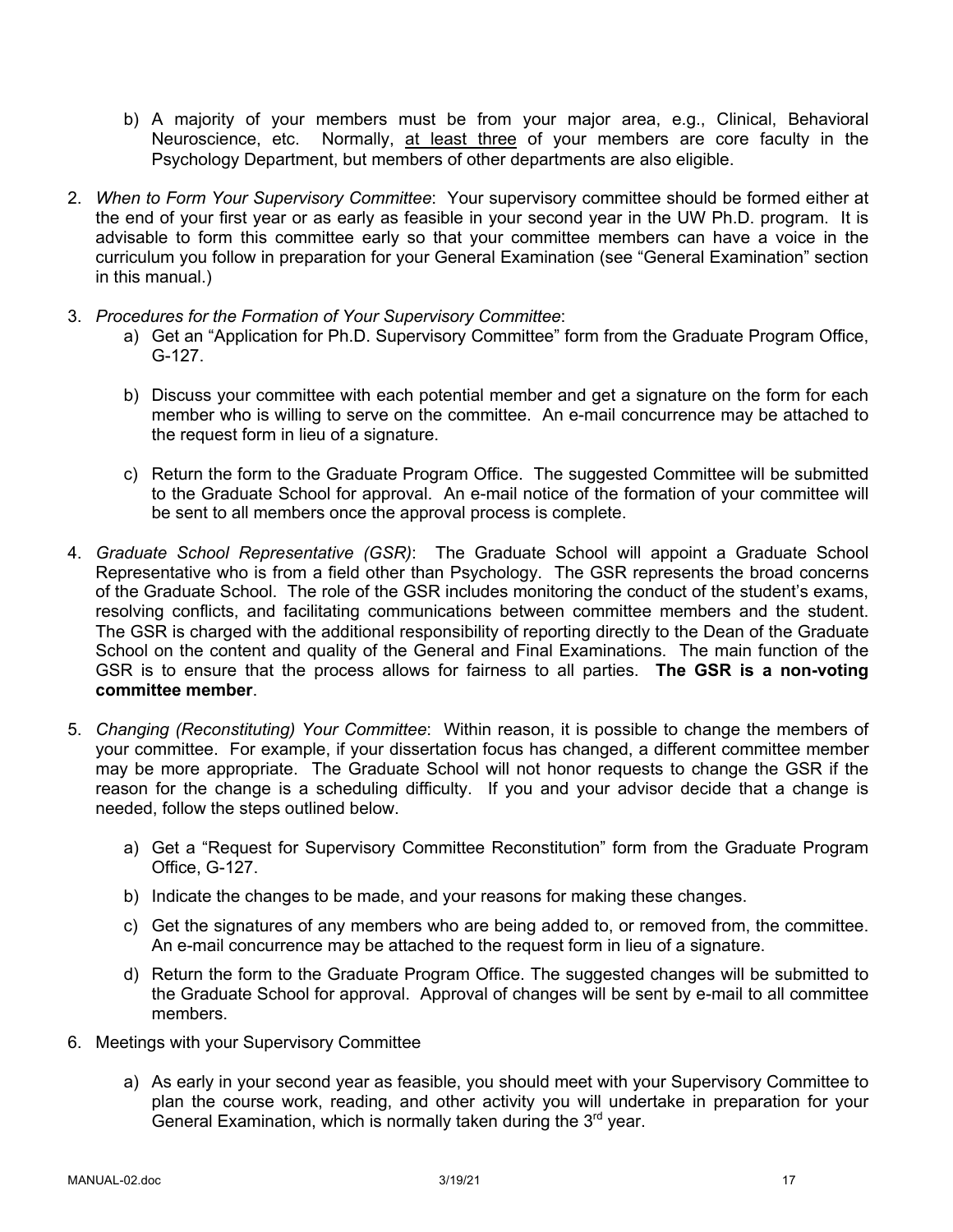- b) The committee (a minimum of 4, including the chair, the GSR, and any two other members of your supervisory committee) will meet for the oral portion of your General Examination.
- c) Normally, a meeting is held to approve your dissertation proposal.
- d) The committee (a minimum of 4, including the chair, the GSR, and any two other members of your supervisory committee) will meet for your Final Examination, during which you will defend your dissertation.
- e) Other meetings may be scheduled as you, and the chair of your committee deem necessary.
- f) The GSR does not need to be present at routine supervisory meetings (e.g., to plan a course of study). The GSR is required to be present at the General Exam and at the oral defense of the Dissertation (Final Exam).

### READING COMMITTEE

The Reading Committee is a separate subset of your Supervisory Committee and must be appointed separately. You should form your Reading Committee when you are close to defending your dissertation. The purpose of this committee is to read the dissertation and agree that you are ready to defend it in an oral examination. Choose any three members of your supervisory committee (not including the Graduate School Representative) who will agree to be on the committee. They will read the various drafts of your dissertation, make comments and suggestions for improvement, and finally sign the request to schedule the final exam along with all the other members of your committee. See the section on Final Examination for details on forming this committee.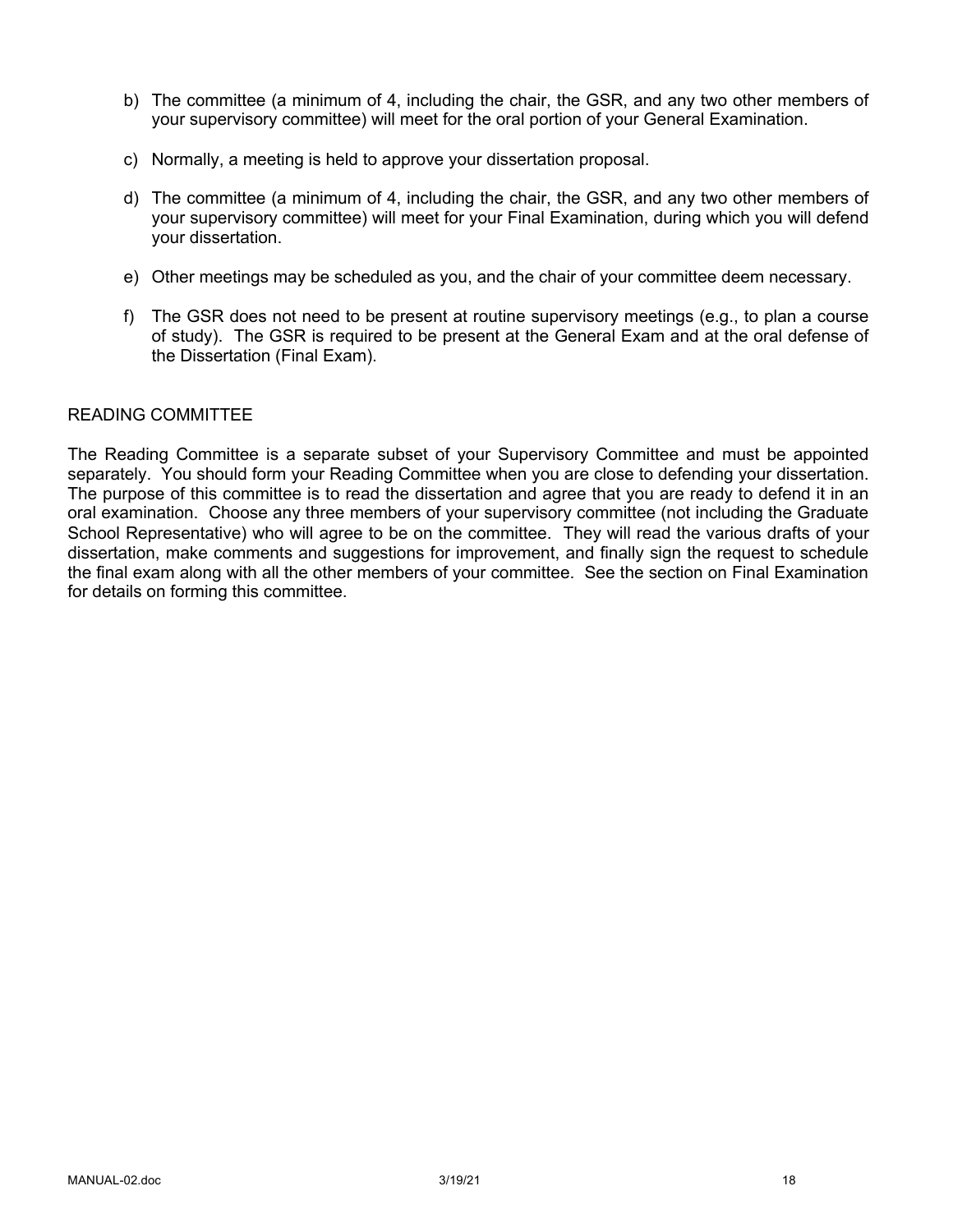# **B. VI. MASTER'S DEGREE**

The Psychology Department has an approved, *thesis only,* Master's Degree option that can be completed along the way toward the Ph.D. and is not a requirement of the Department. You may, however, set a requirement to include a master's degree in your Plan (see Annual Plan in Section A. IV, or appendices).

### **There is no non-thesis Master's Degree available to graduate students in the Psychology Department.**

In the first two weeks of the quarter in which you expect to complete a Master's degree, you must submit an application to the Graduate School on-line at the following address:

http://www.grad.washington.edu/stsv/mastapp.htm. If approved, your application will be forwarded to the Graduate Program Office in Psychology approximately the 5th week of the quarter. It will be filed in your student file until requested by you or your committee for signature. Any two members of your supervisory committee, or your advisor and one other graduate faculty member, are required to sign the warrant for your Master's Degree. Your approved application is good for one quarter only. If you do not submit your thesis for the Master's degree by the last day of the approved quarter, you must re-apply.

### *Requirements for the Master's Degree*

- 1. A minimum of 36 credits, 9 of which must be thesis credits.
- 2. At least 18 of the 36 credits must be numbered 500 or above; at least 9 must be for course work, 9 must be for thesis (700).
- 3. Numerical grades in at least 18 credits of work at 300, 400, and 500 level courses at the UW, with a minimum grade point average of 3.0.
- 4. A minimum of 30 credits must be earned at the University of Washington.
- 5. A thesis approved by your "Supervisory Committee", which consists of at least two members of the Psychology faculty. This is not necessarily the officially appointed Supervisory Committee discussed earlier. If you have not yet formed your official Supervisory Committee it is necessary only to have your advisor and one other Graduate Faculty member from the Psychology Department sign the warrant for your Master's Thesis.
- 6. A final Master's examination, either oral or written, may be required by your Supervisory Committee.
- 7. Any additional requirements as set by your advisor, your Supervisory Committee, the Graduate Training Committee, or as stated in your Plan.
- 8. Completion of all work for the Master's Degree within six years.
- 9. You must be registered at the University either full- or part-time in the quarter in which you complete the requirements for the degree.
- 10. Your signed warrant and completed thesis must be accepted by the Graduate School by the last day of the quarter in order for you to receive your degree that quarter. You are then eligible to participate in UW graduation ceremonies if you so desire.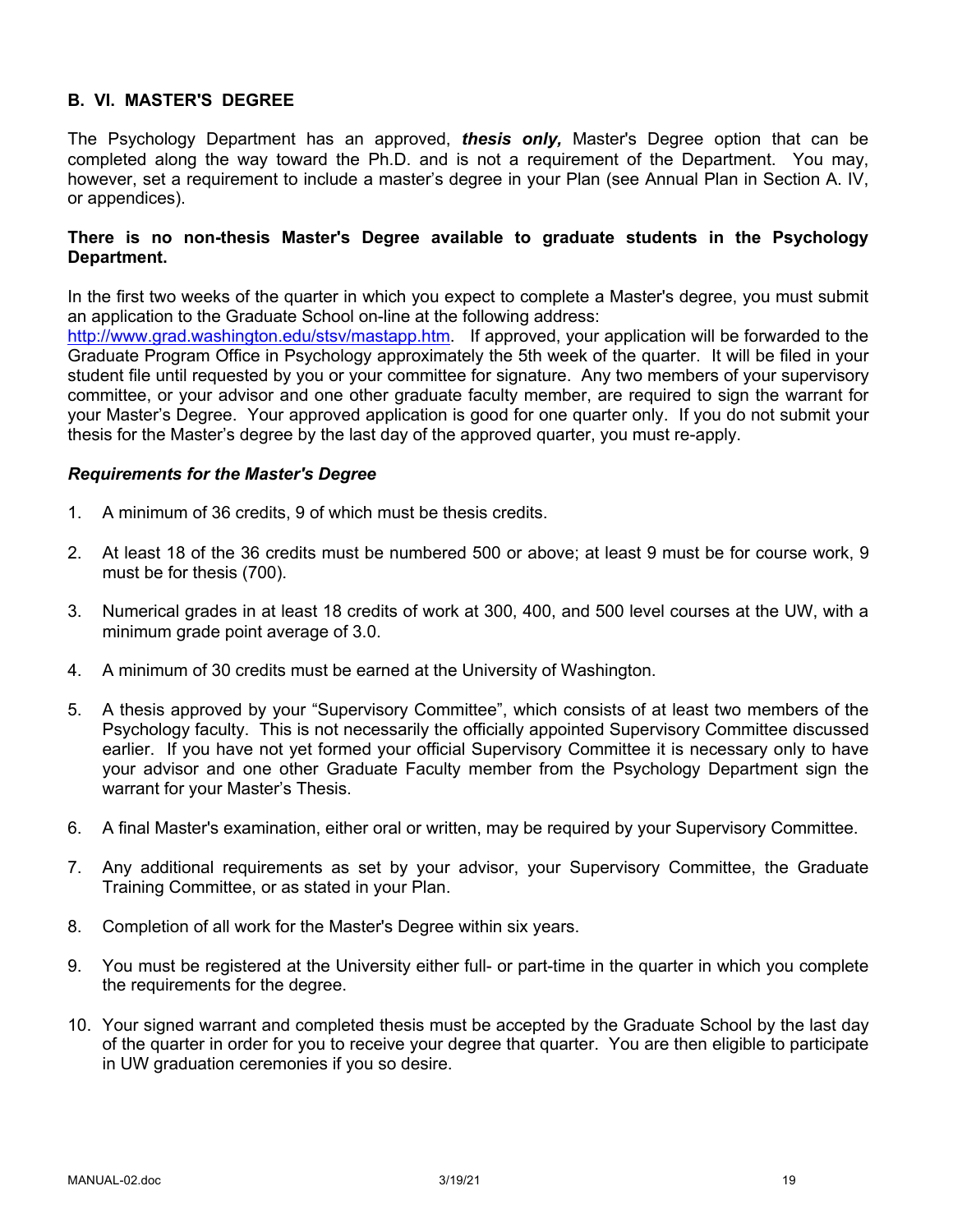### **B. VII. GENERAL EXAM**

- 1. The General Exam is a requirement of the Graduate School. The General Catalog states that you should take your General Exam when your background of study and preparation is sufficient to justify undertaking the examination. Although there may be more than one part to the examination, the only requirement from the Graduate School is an oral examination attended by at least four members of your committee, including the Chair and the GSR (see Section B. V. 4.). Your entire committee should be given the opportunity to participate in setting both the format and the content of your exam.
- 2. You must have completed two years of graduate study and be well along in your course requirements before you take the General Examination. The Graduate School requires that all coursework, including departmental requirements, be completed at this time. Exceptions may be granted with the signed approval of your advisor.
- 3. You must have formed a Supervisory Committee at least four months prior to taking your exam.
- 4. You must be registered at the UW for a minimum of 2 credits for the quarter in which you complete the General Examination.
- 5. You should plan to take the General Exam as early as feasible in the  $3<sup>rd</sup>$  year of study. Any student who has not passed the General Examination prior to the beginning of the fourth year of study may be recommended for Probation. If you have not passed the General Examination by the beginning of the third quarter of your fourth year, you may be recommended for Final Probation. (Exception: Students in the Clinical areas will have a nine-month extension of these deadlines.)
- 6. You must schedule the oral part of the examination and present the request for the General Examination, signed by you, your chairperson, and all members of the committee, to the Graduate School at least three weeks before the date of the meeting. The Graduate Program Assistant (G-127) will prepare the request for scheduling the exam. Arrange a date and time for the exam that is agreeable with all your committee members. Give this information to the Graduate Program Assistant at least 21 days before the exam date. A warrant is prepared by the Graduate School and sent to the GPA. The warrant may be picked up by the advisor or designee on exam day.
- 7. Upon satisfactory completion of the General Examination, the warrant will be signed by the Supervisory Committee, returned to the Graduate Program Office, and filed with the Graduate School. If this is filed by the last day of the quarter you will be designated as a doctoral Candidate (Ph.C.) for that quarter. Otherwise you become a Candidate at the end of the following quarter.
- 8. If you do not pass, the exam must be rescheduled.
- 9. The General Examination and Final Examination may not be taken in the same quarter. You may take the General Examination one quarter and take the Final Exam the next.

### **Summary of Procedures for the General Examination**

1. Form your Supervisory Committee, preferably during Autumn Quarter of your second year of study at the UW. (See "Supervisory Committee" Section B. V.) Meet with your Supervisory Committee as early as feasible in your second year to plan the curriculum that will prepare you for your examination and to plan the format of the exam. The Graduate School requires at least four months between the time your committee is officially appointed by the Graduate School and the date of your oral General Examination.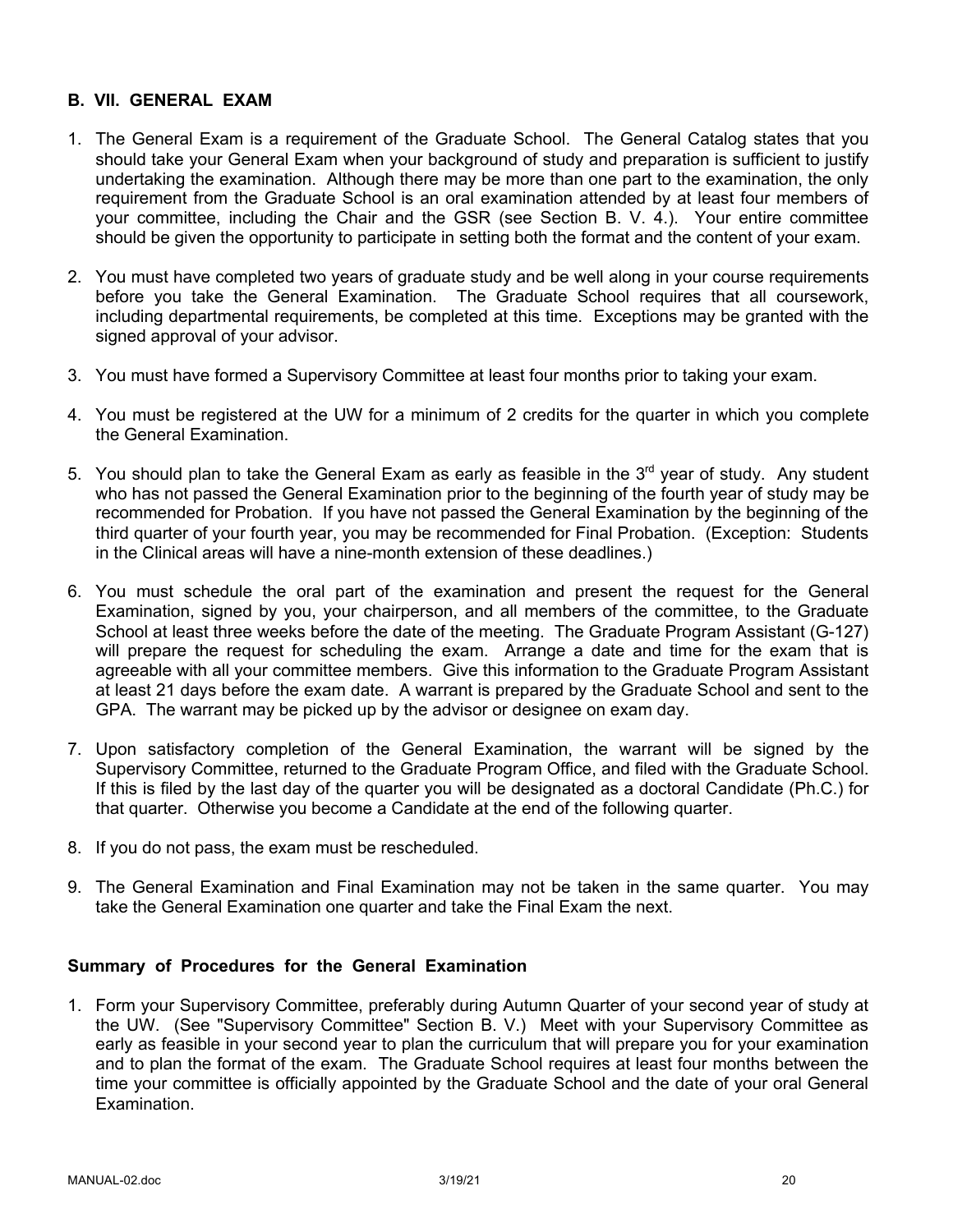- 2. General Exams take several forms. For example, a take-home essay exam or the preparation of a paper may precede the oral exam. Plan the format with your advisor and Supervisory Committee.
- 3. Fulfill all requirements that precede the scheduling of an oral General Examination. Complete the coursework questionnaire, obtained from the Graduate Program Office (G-127), showing that you have met all course requirements or, with your advisor's approval, will soon do so. Return this form to the Graduate Program Office **before** you request the scheduling of your exam.
- 4. After the preliminary stages have been completed satisfactorily, arrange a date and time for the oral exam that is agreeable with all your committee members. Reserve the date and time and a room with William Kaplan in the Psychology Departmental Office. Give the date and time arranged to the Graduate Program Assistant (Sandi Dormont, G-127) who will help you prepare and send the General Examination application to the Graduate School for official scheduling of the examination.

### **5. THE GENERAL EXAMINATION REQUEST MUST BE SIGNED BY YOU AND ALL YOUR COMMITTEE MEMBERS, AND RECEIVED AT THE GRADUATE SCHOOL AT LEAST 21 CALENDAR DAYS BEFORE THE EXAM DATE. Plan ahead accordingly.**

- 6. On the day of the oral General Examination, you or your Chairperson should get the warrant from the Graduate Program Assistant (G-127) to take to the meeting, if the warrant has not already been placed in your Supervisory Chair's mailbox. After your Supervisory Committee has signed it, return the warrant to the Guthrie 127.
- 7. Optional: If you'd like to receive a diploma of your doctoral candidacy (Ph.C.) then complete the postcard application for the Candidate's Certificate (attached to the warrant and also available from the Graduate Program Office) and mail to the Registrar, 207 Schmitz Hall, Box 355850.

# **Clinical General Exam Requirements**

The Clinical and Child Clinical Areas have a fixed format and content for the general exam. Three things are required:

- 1. A written publication-quality empirical article conducted since beginning graduate school at the University of Washington on which the student has played a key role, both conceptually and analytically. This will usually be the student's second year project. However, in cases where the second year project is not publication worthy, another piece of work can be used to meet this requirement. The requirement is that students will have to actually send the article out to a peerreviewed journal.
- 2. A comprehensive written review of the literature on a topic relevant to clinical psychology of the student's choosing. This can either be presented as a Psychological Bulletin type paper or in the form of a dissertation proposal.
- 3. An oral defense of the literature review/dissertation proposal. This oral defense will usually include both a presentation by the student and a period of questioning from the committee.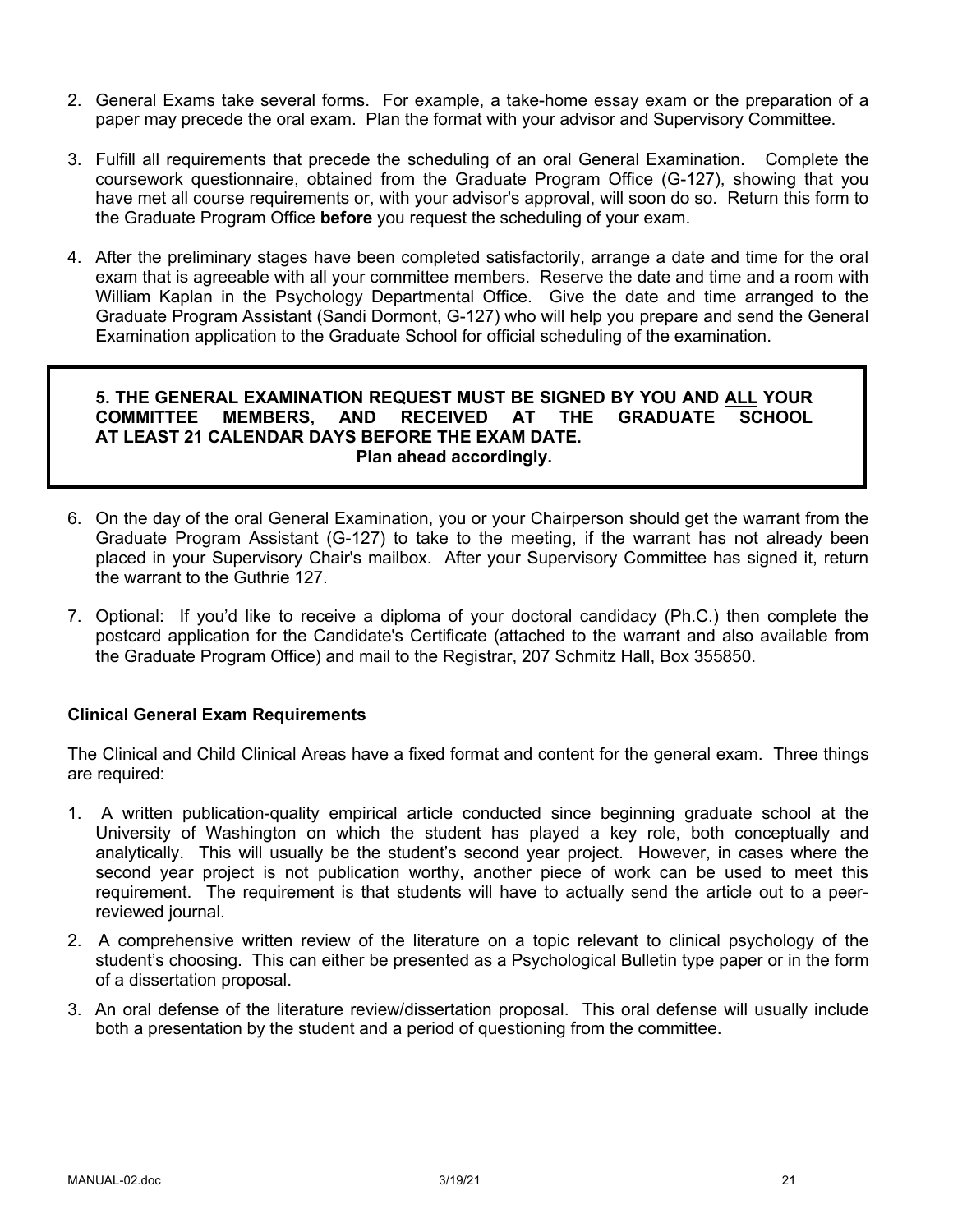### **B. VIII. DISSERTATION AND FINAL EXAMINATION**

The dissertation and defense of it, in the Final Examination, are the final requirements for the Doctoral Degree. These requirements are undertaken after you have received Candidate status, i.e., passed your oral General Examination at least one quarter previously. The dissertation should demonstrate "original and independent investigation and achievement [and]... should reflect not only mastery of research techniques, but also ability to select an important problem for investigation." From Graduate School Manual, p.46).

- 1. You must register and receive credit for a minimum of 27 credits of dissertation research (800) distributed over a minimum of three quarters. At least one of these quarters should be after you have passed your General Examination. Your Final Exam cannot take place in the same quarter as your General Exam.
- 2. As you near completion of your dissertation, obtain the signatures of three members of your Supervisory Committee whom you would like to be on your **Reading Committee**. Get the necessary form from the Graduate Program Assistant (G-127) and return the signed form to her. An official request will be prepared and sent to the Graduate School for approval. The Graduate School will then appoint an official Reading Committee. This should be done before you schedule your Final Examination. (See also Section B. V.)
- 3. To schedule your Final Examination, arrange a day and time agreeable with your committee members. Reserve a room via William Kaplan (Main Office). A minimum of 4 members, one of whom is the Graduate School Representative (GSR), and one of whom is the chair, must be present at the examination.
- 4. Obtain a "Request for Scheduling the Final Examination" form from the Graduate Program Office (G-127). ALL members of your Supervisory Committee including your Supervisory Chair must sign this after they have read a draft of your dissertation. Return the form to the Psychology Graduate Program Office. The scheduling request is then submitted to the Graduate School by the GPA *at least 21 calendar days* before the proposed examination date.
- 5. When the Graduate School Student Services Division approves the request, a Final Examination Warrant will be sent to the Psychology Graduate Program Assistant.
- 6. The approved warrant arrives in the Psychology Graduate Program office approximately one week before the Final Exam date. Either you or your Supervisory Committee Chair will arrange to obtain the warrant on or before the final exam day. The final warrant is signed by all committee members present (minimum of four required) at the exam and returned to the Psychology Graduate Program Office.
- 7. The signed Final Examination Warrant indicating satisfactory performance on your exam and two final copies of your approved dissertation must be accepted by the Graduate School's Student Services Division, Communications Bldg, within 60 calendar days of the defense or you must re-defend. You must be registered at least part-time for the quarter in which you submit your dissertation. If the dissertation is turned in after the quarter ends, you must register for the following quarter. The Graduate School strictly enforces the deadline for dissertation submission and the enrollment requirement.
- 8. The Graduate School requires that the University publish your dissertation in adherence with strict formatting guidelines. A document entitled "Requirements for the Preparation of Theses and Dissertations" is available from the Graduate School and must be followed to the letter. Failure to meet the formatting requirements may mean retyping portions of the dissertation. If you wait until the last minute to have this checked, you may have to enroll for another quarter just to turn in your dissertation! Don't let this happen to you.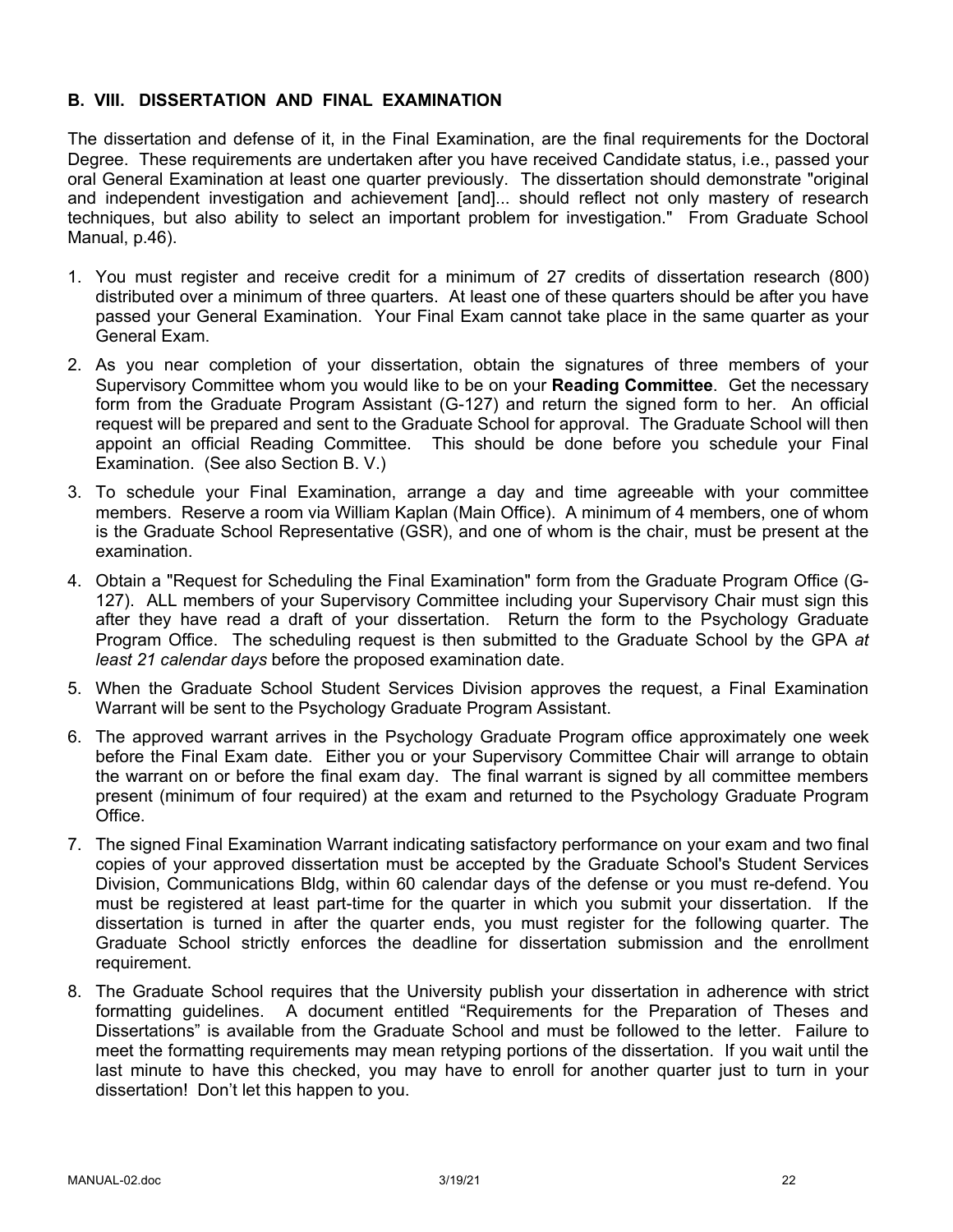9. The Graduate School also requires that the University publish your dissertation. **You are responsible for the cost**, which includes a \$25 binding fee. You must also pay for publishing your abstract (additional \$50) or the entire dissertation (additional \$52). If you choose to publish the entire dissertation, you may also copyright it for an additional charge. Plan to spend a minimum of \$75-100.

# **Requirements for Doctoral Degree which must be met before a Final Examination will be scheduled**

- 1. Completion of all required courses of the Psychology Department including statistics, Within-Area and Outside-of-Area requirements, plus any additional requirements imposed by your area or supervisory committee.
- 2. Presentation of 90 credits, at least 60 of which must be taken at the University of Washington.

At least half of your program must be in courses 500 or above.

- 3. You must have at least 18 graded credits of course work (300, 400, or 500 level courses only) at the UW which averaged to at least 3.0
- 4. Creditable passage of the General Examination at least one quarter before the Final Examination.
- 5. Minimum of 27 dissertation credits (800), taken over a period of at least three quarters, at least one of which follows the General Examination.
- 6. The Final Examination must be successfully completed, and the dissertation accepted by the Graduate School.
- 7. Completion of all work for the doctoral degree within ten years. This includes work transferred from other institutions, as well as all time spent on-leave, e.g., on internship.
- 8. You must be registered at the University either full- or part-time (minimum 2 credit hours) during the quarter in which you take your Final Examination. You have 60 days from the date of your Final Examination in which to submit your dissertation to the Graduate School. However, if you do not submit your dissertation in the same quarter in which you defended it, you must also be registered for the quarter in which you do submit your dissertation to the Graduate School. (Exception for Clinical Students only – see Final Exam before Internship below)

**Clinical Students:** The APA requires a PRE-DOCTORAL INTERNSHIP for a clinical degree. If your Ph.D. is conferred *prior* to completion of internship, that would go against APA regulations. When it comes time for licensing, you may find yourself ineligible. Please see below for your options in this situation.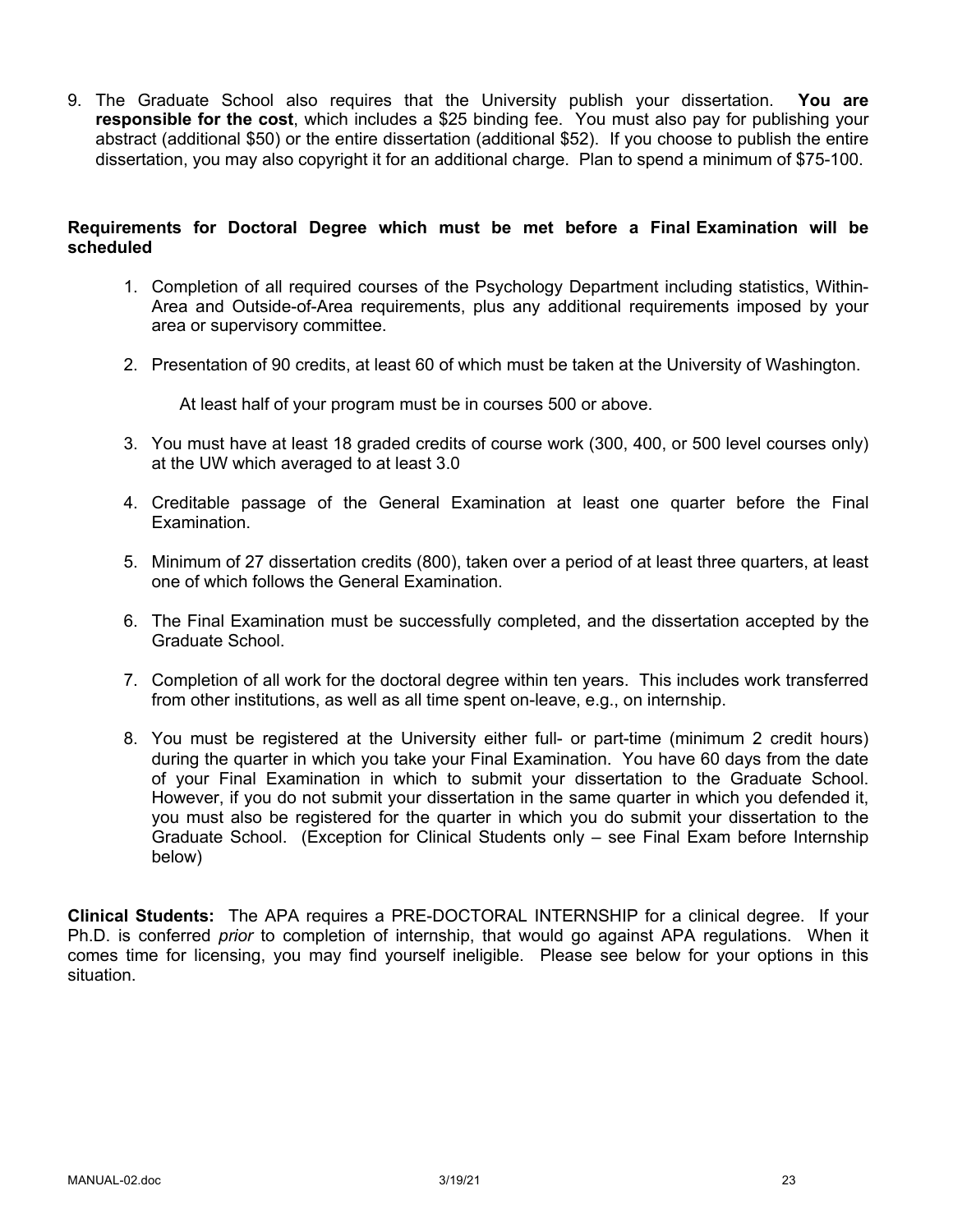# **FINAL EXAM (Dissertation Defense) BEFORE OR DURING INTERNSHIP OPTION**

If you take your final exam (defend your dissertation) before you go on internship, you have only one choice for turning in the final draft to the Graduate School:

You must submit a Petition to the Dean to extend the deadline for submitting your dissertation beyond the 60 days allowed. This petition must include a timetable for completion of the internship and submittal of the dissertation. Then you, your advisor, or a trusted friend holds everything – dissertation and signed warrant – until the final quarter of your internship, or the following quarter. Once your internship has been successfully completed, you should get a letter from your internship supervisor stating that this is the case and send copies to both the Clinical Director and the Graduate Program Assistant in the Psychology Department. You then return, submit the paperwork to the Graduate School, and get your degree. (Or have that trusted friend submit the paperwork for you in your absence.) Registration is NOT necessary.

### **FINAL EXAM (Dissertation Defense) AFTER INTERNSHIP OPTION**

### **Returning Student Reenrollment Form:**

If you **do not** take your final exam (defend your dissertation) before you go on internship, you must be registered for a minimum of two credits in the quarter in which the degree is conferred (i.e., the internship is demonstrated to have been successfully completed, and the dissertation is submitted to the Graduate School). This requires the Returning Students Reenrollment Form to be returned to Schmitz Registration Office well in advance of the final quarter.

| July 1     | for Autumn Quarter |
|------------|--------------------|
| November 1 | for Winter Quarter |
| February 1 | for Spring Quarter |
| June 1     | for Summer Quarter |

The cost will be around \$600 for the minimum two credits.

### **IMPORTANT**

You should also be aware that there are other fees involved in submitting the dissertation including copying, microfilming, and copyrighting costs, so plan on an extra \$75 - \$100.

Also note that the degree is awarded at the END of the quarter in which it is earned. This becomes crucial when you have a job that begins in September and requires the Ph.D., but your degree is not effective until December!

**These requirements and others, can be found at the Graduate School's Student Services website:** http://www.grad.washington.edu/stsv/stsvindex.htm**. Please remember that in most cases departmental requirements take precedence over the minimal requirements listed by the Graduate School.**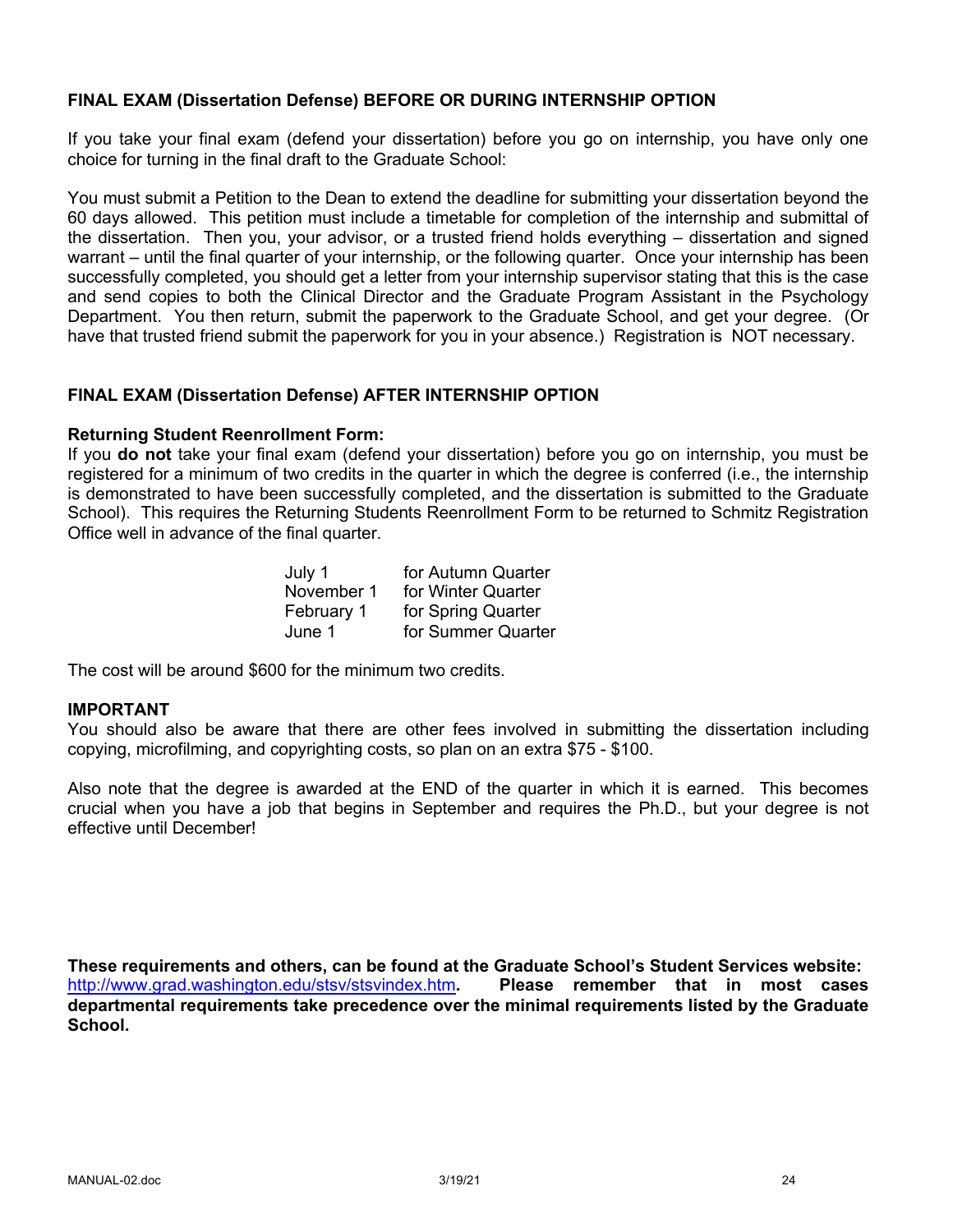# **C. AREAS OF STUDY AND AREA COURSE REQUIREMENTS**

# **C. I. DEPARTMENTAL REQUIREMENTS**

The Department of Psychology has course requirements for all graduate students. They are:

- **1. Orientation Week.** Psych 560 O (2 credits)
- **2. Psychology Colloquium.** Psych 560 Z (1 credit)
- **3. Statistics and General Methodology**: *During the first year*, you must successfully complete or place out of Psych 513 and 514, and the SPSS computer labs, Psych 500 and 501.

("Successful completion" is accomplished by achieving a grade of at least 2.7).

- **4.** *Within-Area Requirements*: 3 or more courses as stipulated by the Area and individual advisors. See individual descriptions below (Section C.II.)
- *5. Outside-of-Area Requirements*: 3 or more courses either stipulated by the Area or determined by mutual agreement between the student and co-advisors or supervisory committee.

*Substitutions*: Potential substitutions should be discussed with your advisor and Area Head or Area Representative (see list below). Such substitutions should be made a part of your Annual Plan.

*Additional Course Requirements***: Beyond these Departmental requirements, your Area, advisor, and Supervisory Committee will recommend or require additional coursework designed with your stated goals in mind.**

All required course work in these areas should be taken for a grade, unless the course itself is offered only on a credit/no credit (CR/NC) basis. **As stated by the Graduate School, at least half of your program must be in courses 500 or above.**

# *Area Representatives - Graduate Training Committee (GTC) members*

The Area/Program Representatives and Area Heads for 2002-2003 are shown below

|                                   | Area Rep (GTC)        | Area Coordinator (Head)  |
|-----------------------------------|-----------------------|--------------------------|
| <b>Animal Behavior</b>            | Jim Ha                | Mike Beecher             |
| <b>Adult Clinical</b>             | Ron Smith             | <b>Bill George</b>       |
| <b>Behavioral Neuroscience</b>    | Sheri Mizumori        | Ilene Bernstein          |
| <b>Child Clinical</b>             | <b>Ted Beauchaine</b> | Geri Dawson              |
| <b>Cognition and Perception</b>   | <b>Miriam Bassok</b>  | <b>Beth Kerr</b>         |
| Developmental                     | Stephanie Carlson     | <b>Andy Meltzoff</b>     |
| Social Psychology and Personality | <b>Jane Richards</b>  | Yuichi Shoda & Ron Smith |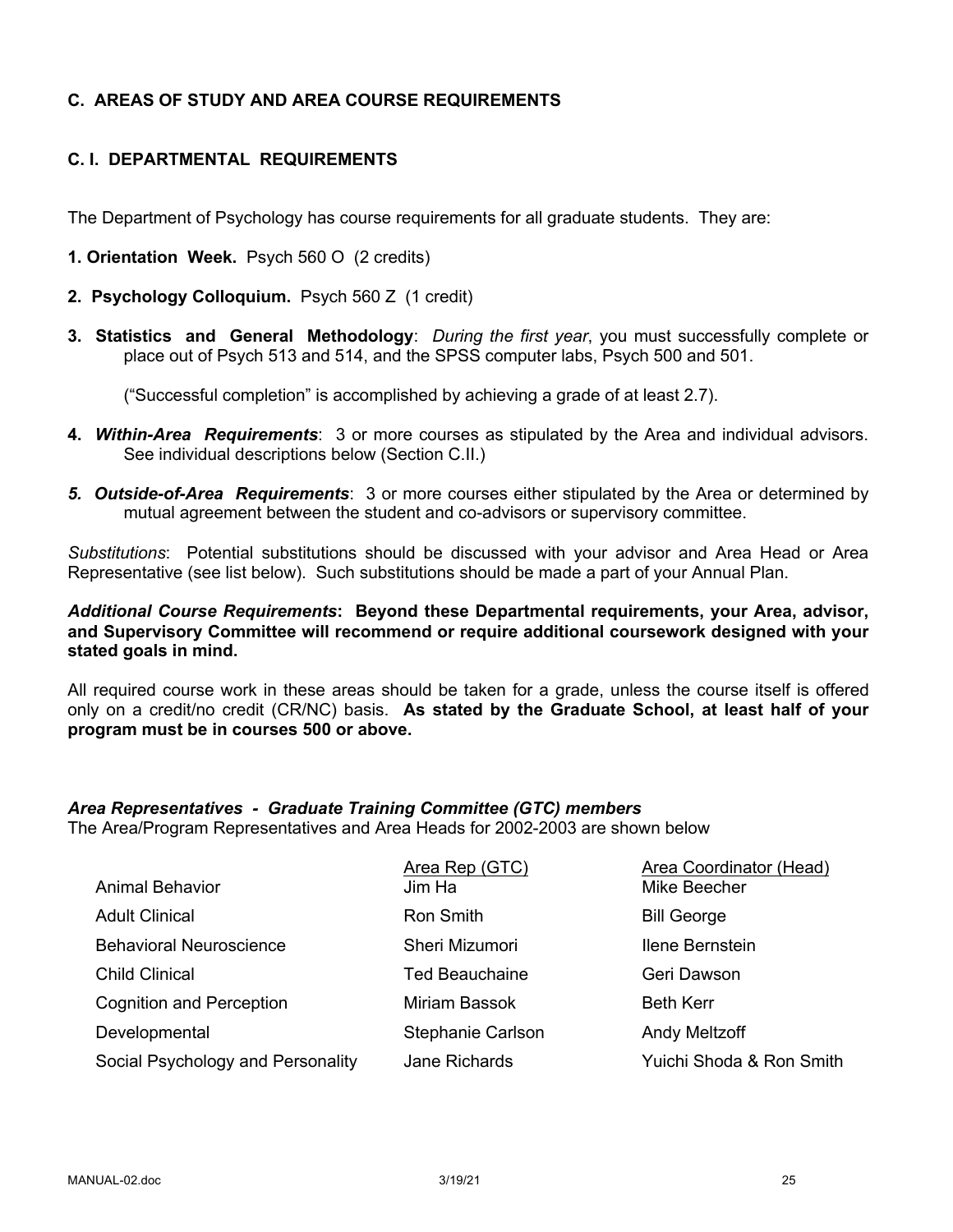# **C. II. AREA REQUIREMENTS**

In addition to the Departmental course requirements, the Areas may add requirements. Following are the current requirements by Area.

### **Animal Behavior**

*Within-Area Requirements*: a minimum of three courses chosen in consultation with advisors.

*Outside-of-Area Requirements*: no stipulations

*Other Requirements*: none

*Advice for students from other Areas:*

| Psych 400 | Learning                                 | (5)      |
|-----------|------------------------------------------|----------|
| Psych 408 | <b>Mechanisms of Animal Behavior</b>     | (4)      |
| Psych 409 | Sociobiology                             | (5)      |
| Psych 412 | <b>Behavioral Genetics</b>               | (4)      |
| Psych 416 | <b>Animal Communication</b>              | (5)      |
| Psych 417 | Human Behavior as Natural Science        | (5)      |
| Psych 418 | <b>Primate Social Behavior</b>           | (5)      |
| Psych 419 | <b>Behavioral Studies of Zoo Animals</b> | $(5-10)$ |
| Psych 542 | Seminar in Animal Behavior               | (2)      |
|           |                                          |          |

Comparable courses in other departments are also recommended. Consult with the area representative.

# **Behavioral Neuroscience**

*Within-Area Requirements*: Students are required to take 3 courses from the following list:

| Psych 421 | <b>Neural Basis of Behavior</b>        | (5) |
|-----------|----------------------------------------|-----|
| Psych 423 | Sensory Basis of Behavior              | (5) |
| Psych 424 | Vision and Its Physiological Basis     | (5) |
| Psych 426 | Neurobiology of Learning and Memory    | (4) |
| Psych 427 | <b>Behavioral Endocrinology</b>        | (5) |
| Psych 430 | Development of Brain Connections       | (4) |
| Psych 431 | <b>Neural Basis of Behavior</b>        | (5) |
| Psych 433 | <b>Regulatory Behavior</b>             | (4) |
| Psych 504 | <b>Biological Basis of Development</b> | (4) |
| Psych 565 | <b>Quantifying Brain Structure</b>     | (3) |

The individual's advisor and the area representative to the Graduate Training Committee must approve any substitution for these courses.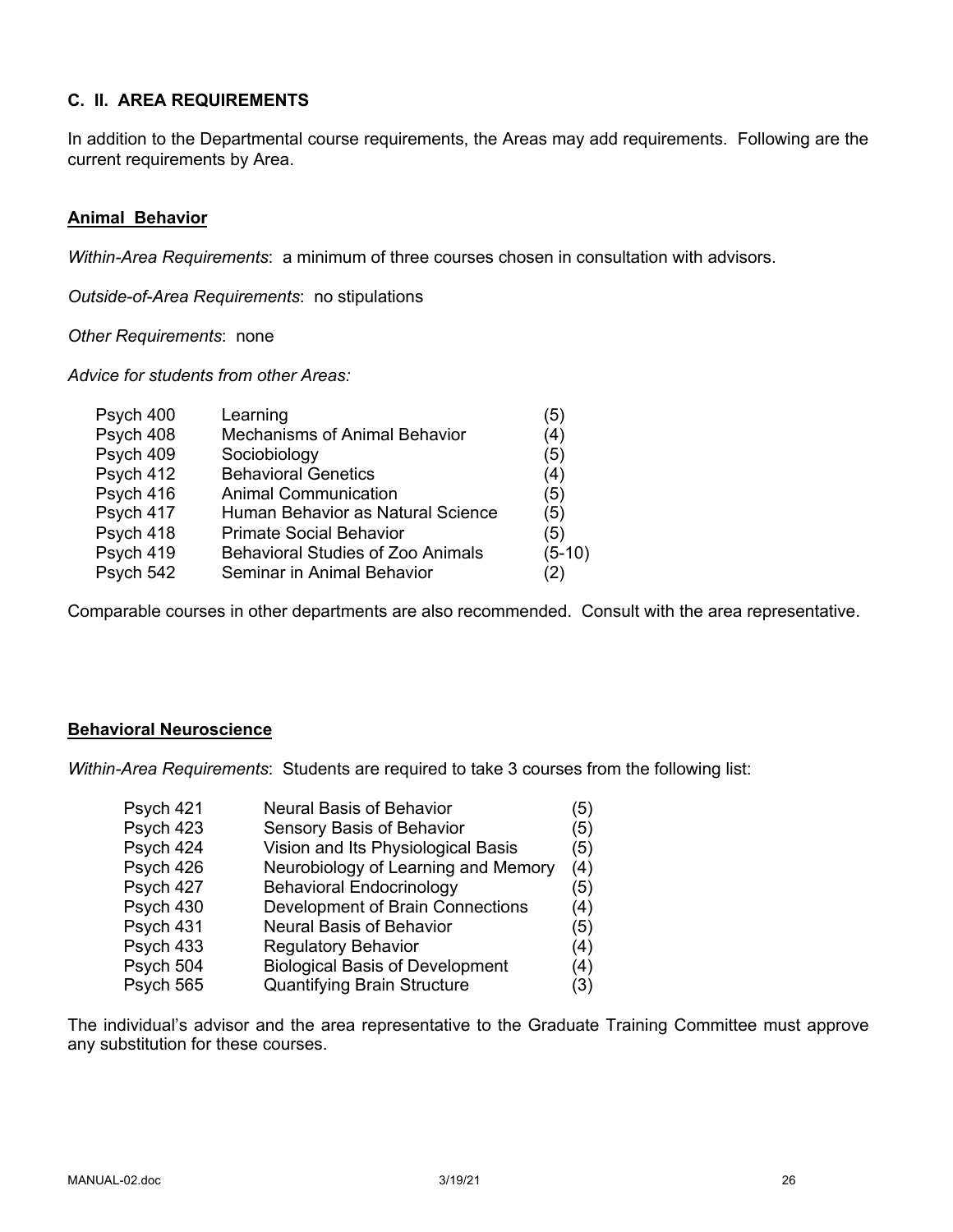### *Outside-of-Area Requirements*:

| NeuBeh 502                  | Introduction to Neurobiology            | (4) |
|-----------------------------|-----------------------------------------|-----|
| and two other courses from: |                                         |     |
| NeuBeh 501                  | Introduction to Neurobiology            | (3) |
| NeuBeh 503                  | Introduction to Neurobiology            | (4) |
| Conjoint 501                | <b>Molecular Basis of Cell Function</b> | (3) |

Or other courses approved by the student's supervisory committee. If the supervisory committee is not yet formed, advisor and co-advisor can suggest and approve other courses to fulfill this requirement.

### *Other Requirements:*

Participation in at least one regular, weekly area seminar or journal club. For particular quarters, the student's advisor may waive this requirement to facilitate research or other student activities.

The Supervisory Committee may require additional courses, either within-area or out-of-area.

*Advice for students from other Areas:*

| <b>Neural Basis of Behavior</b>    | (5) |
|------------------------------------|-----|
| Physiological Psychology           | (5) |
| Sensory Basis of Behavior          | (5) |
| Vision and Its Physiological Basis | (5) |
| <b>Behavioral Endocrinology</b>    | (5) |
|                                    |     |

### **Clinical and Child Clinical Areas**

#### *Within Area Requirements:*

| Psych 591     | <b>Issues in Clinical</b>          | (2 Total)                                                  |
|---------------|------------------------------------|------------------------------------------------------------|
| Psych 538     | Systems of Psychotherapy           | (3)                                                        |
| Psych 587     | Clinical Methods: Interviewing     | (2)                                                        |
| Psych 588     | <b>Clinical Methods: Ethics</b>    | (2)                                                        |
| Psych 593     | Clinical Colloquia / Practicum*    | (1-6 cr/qtr) Variable credit                               |
| Psych 580     | <b>Minority Mental Health</b>      | (3) (or other approved Community<br>or Psychology courses) |
| Psych 589 A/B | <b>Advanced Clinical Practicum</b> | $(8 \text{ Total})$                                        |

*\*Required for all students seeing clients in the clinic.*

Additional Requirements for "Adult" Clinical Students

| Psych 596    | Psychology of Behavior Change      | (5) |
|--------------|------------------------------------|-----|
| Psych 594*   | <b>Advanced Personality Theory</b> | (5) |
| or Psych 511 | Personality                        | (3) |
| Psych 595    | <b>Behavior Disorders</b>          | (5) |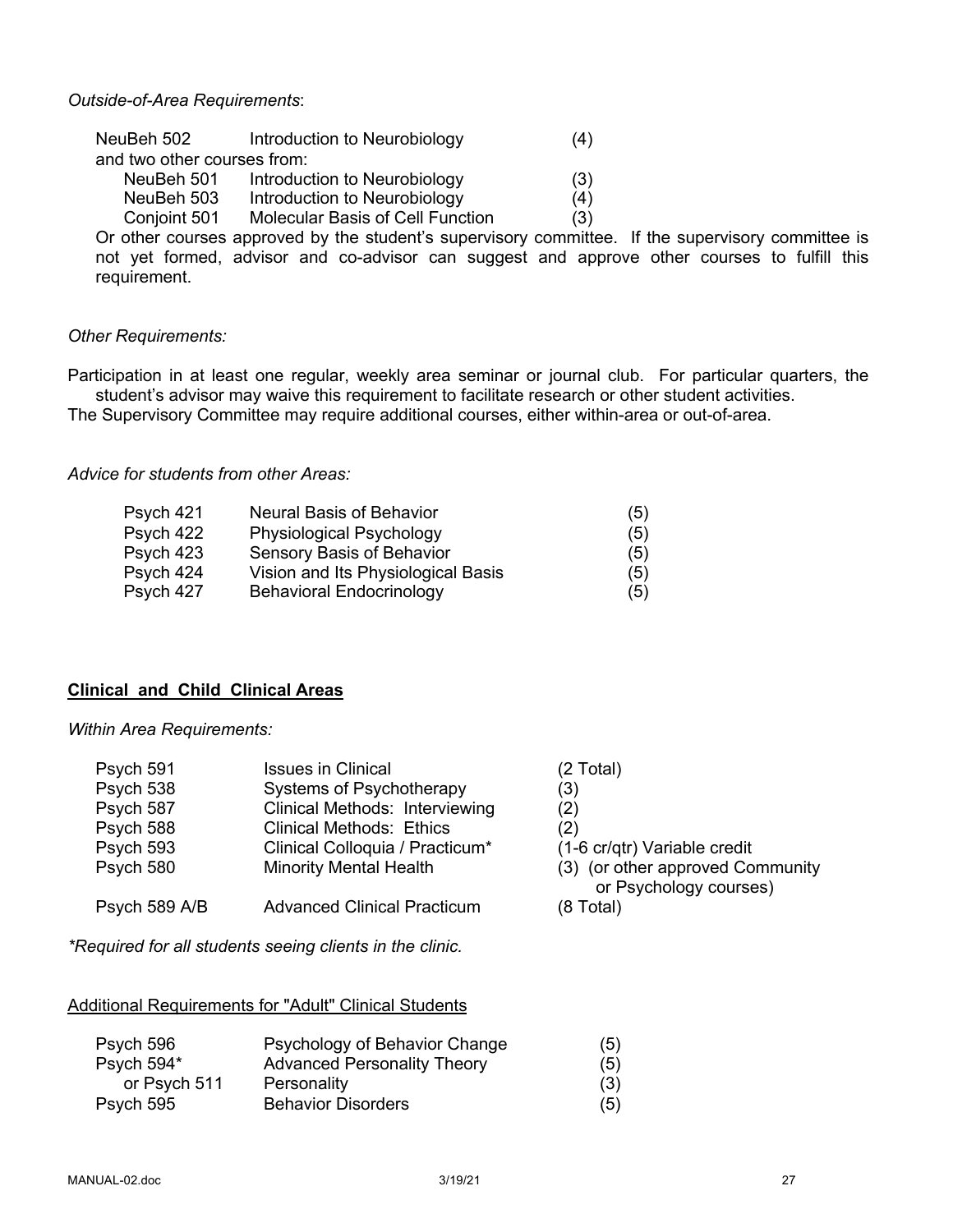$\Delta$  Plus One of the following Child-Related Courses: 506, 571, 572

þ*Plus* One Course in Assessment (e.g., 535/590, 586, 525/590)

þ*Plus* One Course Each in Social, Cognitive, and Behavioral Neuroscience (Physiology)

þ*Plus* a Practicum

\*Psychology 594 cannot be used to fulfil outside-of-area requirements. Psych 511 can.

# Additional Requirements for Students in Child Clinical Track

| Psych 517     | <b>Advanced Research Methods</b>                 | (5)                 |
|---------------|--------------------------------------------------|---------------------|
| Psych 571     | Child Psychopathology                            | (5)                 |
| Psych 572     | Approaches to Child Treatment                    | (4)                 |
| Psych 525/590 | Assess of Intelligence/Practicum in Psych Assess | $(7 \text{ total})$ |
| Psych 526     | Psychological Assessment of Children             | (5)                 |
| Psych 560     | <b>Child Clinical Research Seminar</b>           | $(6$ Total)         |
| Psych 583     | Research Methods in Clinical & Community Psychol | (4)                 |

**D** Plus One Treatment Seminar 2-5 credits each

þ*Plus* Two Practica

# *Outside-of-Area Requirements:*

The Director of the Clinical Training Program has no official say over what is required or offered in other areas in the Psychology Department. In general, courses used to fulfill within-area requirements may not also be used to fulfill outside-of-area requirements. Nor may courses used to fulfill outside-of-area requirements also be used to fulfill within-area requirements. In addition, courses taken at previous institutions toward another degree (e.g., a Master's degree) may not be used toward fulfilling course requirements for the Ph.D. at the University of Washington.

For **Adult Clinical** students, six or more courses must be taken from curriculum offerings outside of the clinical area. Three of these courses must meet the APA curriculum guidelines for "breadth of scientific psychology;" therefore students must complete one course each covering biological, affective-cognitive, and social aspects of behavior. The balance of the six-or-more courses is to be determined by mutual agreement between the student and co-advisors or supervisory committee. These courses should be selected with an eye toward developing cohesive themes of subspecialty expertise pertinent to the student's research and clinical endeavors.

For **Child Clinical** students, the outside-of-area coursework consists of the three core developmental courses listed below, which also serve to meet the aforementioned APA guidelines for one course each in social, cognitive, and physiological (Behavioral Neuroscience) psychology.

| Psych 504 | <b>Biological Basis of Development</b>     | (4) |
|-----------|--------------------------------------------|-----|
| Psych 505 | Early Cognitive and Linguistic Development | (4) |
| Psych 506 | <b>Personality and Social Development</b>  | (4) |

Note that one 400-level course on the same topic may be substituted for the 500-level developmental courses.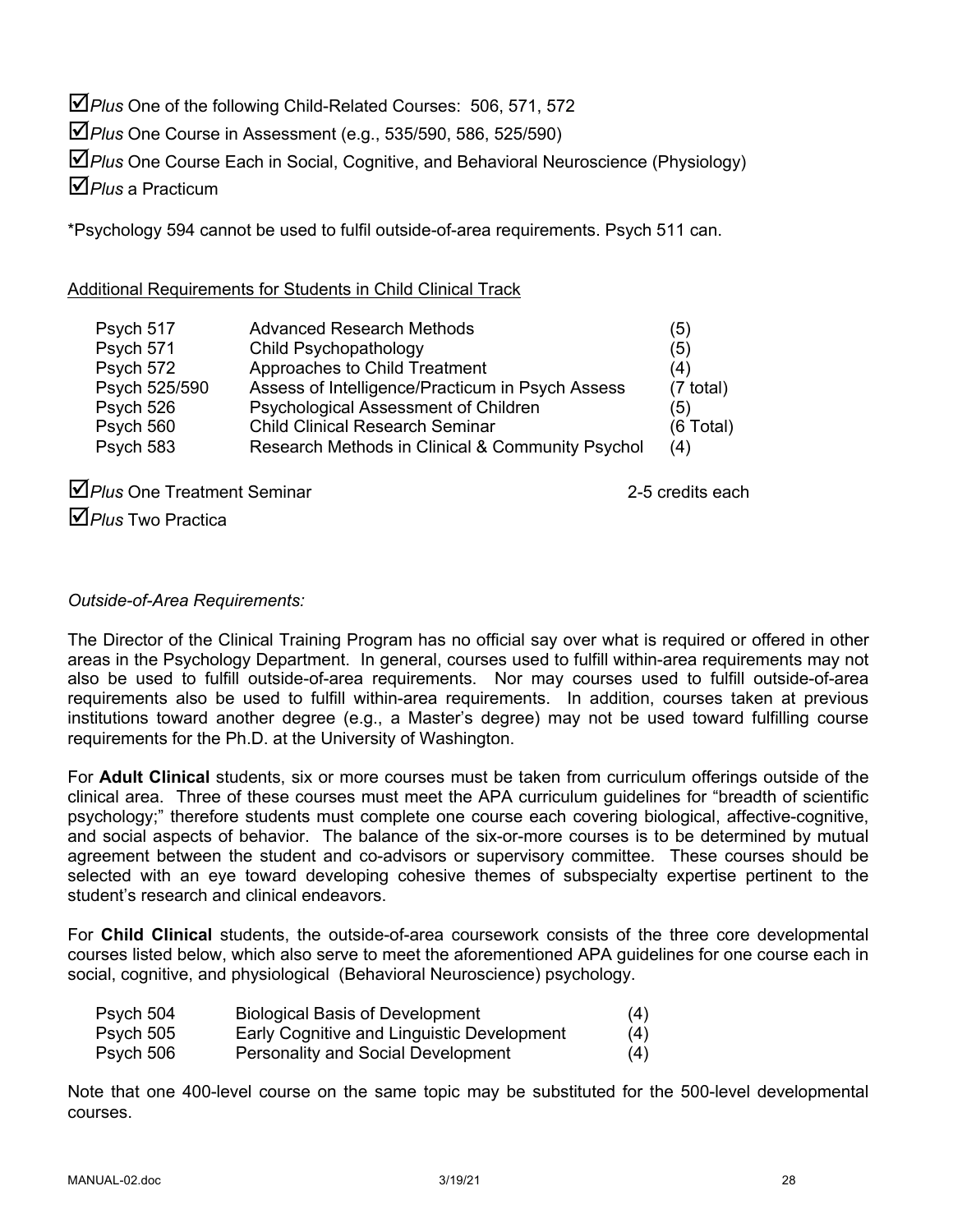*Other Requirements:*

Required Minimum Number of Credits in Dissertation Research: 27

A one-year internship (as specified in the "Clinical & Child Clinical Psychology Program Training Manual")

# *Advice for students from other Areas:*

### Adult Track Courses

| Psych 489 | <b>Clinical Psychology</b>         | (3) |
|-----------|------------------------------------|-----|
| Psych 538 | Systems of Psychotherapy           | (3) |
| Psych 594 | <b>Advanced Personality Theory</b> | (5) |
| Psych 595 | <b>Behavior Disorders</b>          | (5) |
| Psych 596 | Psychology of Behavior Change      | (5) |

### Child Track Courses

| Psych 525 | Assessment of Intelligence                     | (5) |
|-----------|------------------------------------------------|-----|
| Psych 526 | Psychological Assessment of Children           | (5) |
| Psych 571 | Child Psychopathology                          | (5) |
| Psych 572 | Approaches to Child Treatment                  | (4) |
| Psych 583 | Research Methods in Clinical & Community Psych | (4) |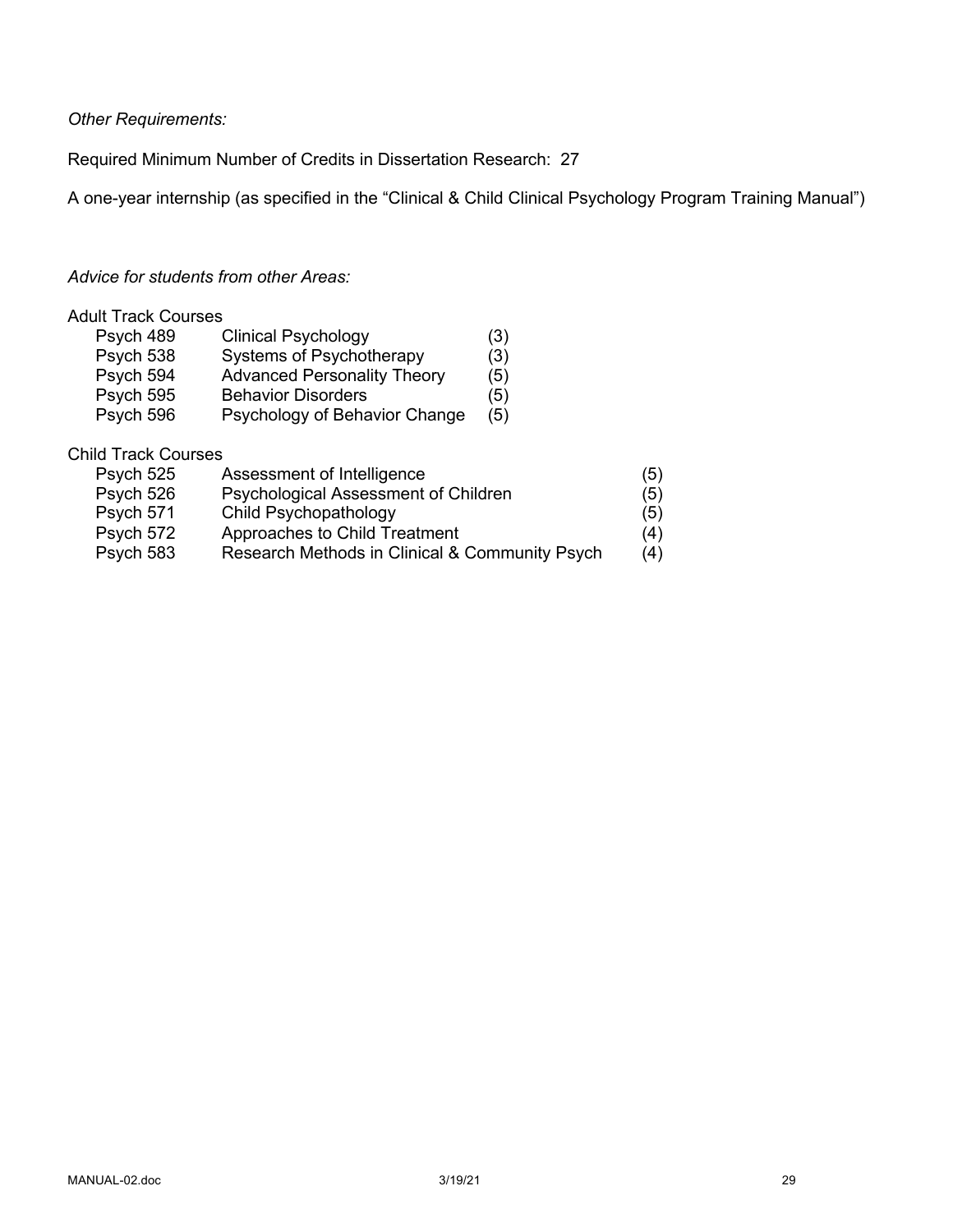# **Cognition and Perception**

*Within-Area Requirements*: At least three courses within the Cognition and Perception Area as follows:

At least one course from the C list.

At least one from the P list.

Substitutions for these courses must be approved by the individual's advisor and the Area Representative to the Graduate Training Committee.

| Psych 428 | Human Motor Control           | (5)   | Psych 424 | Vision & Its Physiol Basis  | (5) |
|-----------|-------------------------------|-------|-----------|-----------------------------|-----|
| Psych 447 | Psychol of Language II        | (4)   | Psych 441 | <b>Perceptual Processes</b> | (5) |
| Psych 460 | Cog Neuropsych                | (4)   | Psych 432 | <b>Visual Perception</b>    | (4) |
| Psych 462 | Human Memory                  | (5)   | Psych 522 | Cognitive Perception        | (3) |
| Psych 465 | Intelligence                  | (5)   |           |                             |     |
| Psych 466 | Judgmt & Decision Mak         | (5)   |           |                             |     |
| Psych 467 | <b>Eyewitness Testimony</b>   | (3)   |           |                             |     |
| Psych 469 | Psychol of Reasoning          | (4)   |           |                             |     |
| Psych 471 | <b>Applied Cognition</b>      | (4-5) |           |                             |     |
| Psych 523 | Cognition                     | (5)   |           |                             |     |
| Psych 524 | Cog Approach Memory           | (3)   |           |                             |     |
| Psych 521 | <b>Higher-Order Cognition</b> | (3)   |           |                             |     |
|           |                               |       |           |                             |     |

### Cognition (C) List **Perception** (P) List

| Psych 424 | Vision & Its Physiol Basis  | (5) |
|-----------|-----------------------------|-----|
| Psych 441 | <b>Perceptual Processes</b> | (5) |
| Psych 432 | <b>Visual Perception</b>    | (4) |
| Psych 522 | <b>Cognitive Perception</b> | (3) |
|           |                             |     |

# *Outside-of-Area Requirements*:

Students are required to take no fewer than three classes outside of the area. It is expected that students will select courses that contribute to their particular interests and goals.

In addition, participation in journal clubs and 500-level seminars is expected.

### *Other Requirements*:

- ◆ Psych 541-----Seminar in Cognitive Processes---3 qtrs. Minimum
- $\bullet$  1<sup>st</sup> year students must submit a written version of their First Year Project to their advisors by Fall quarter of their 2<sup>nd</sup> year.
- Every cognition/perception major is required to write at least one paper per year on a cognition or perception topic, and give at least one public presentation per year of research ideas and/or results.

Recommendations: Students should attempt to think through their individual educational and career goals. Working with their primary and secondary advisors, students should select courses and research projects that advance the pursuit of these goals.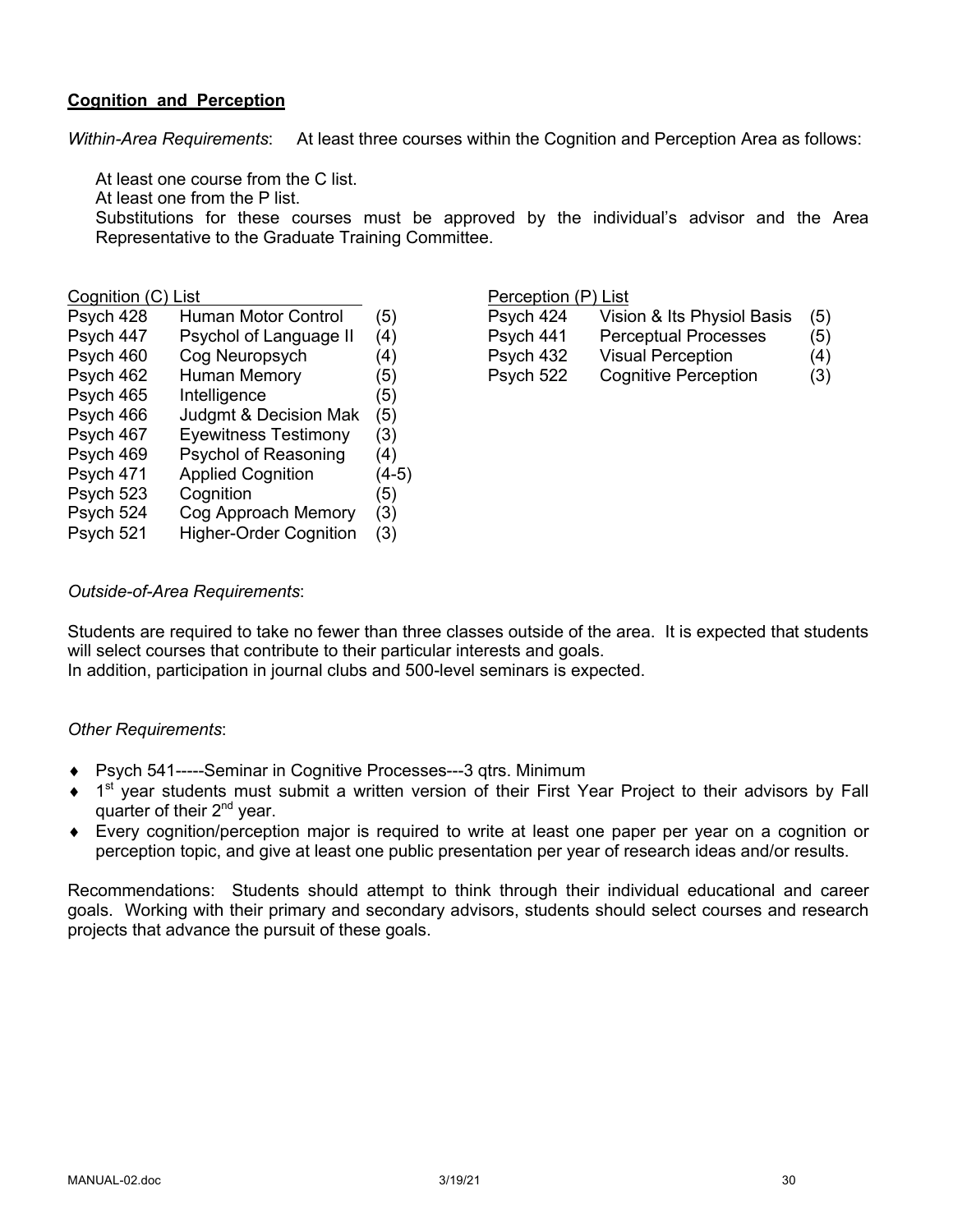*Advice for students from other Areas:* Other courses taught by members of the Cognitive Area (e.g., Psychology/Law; Intelligence) may also be acceptable. See Area Representative.

| Psych 424 | Vision and Its Physiological Basis   | (5) |
|-----------|--------------------------------------|-----|
| Psych 428 | Human Motor Control and Learning     | (5) |
| Psych 441 | <b>Perceptual Processes</b>          | (5) |
| Psych 447 | Psychology of Language II            | (4) |
| Psych 460 | <b>Cognitive Neuropsychology</b>     | (4) |
| Psych 462 | <b>Human Memory</b>                  | (5) |
| Psych 466 | Psychology of Judgment and Decisions | (5) |
| Psych 469 | Psychology of Reasoning              | (4) |
| Psych 522 | <b>Cognitive Perception</b>          | (3) |
| Psych 523 | Cognition                            | (5) |
| Psych 524 | Cognitive Approaches to Human Memory | (3) |

### **Developmental**

*Within-Area Requirements*:

| Psych 504 | <b>Biological Basis of Development</b>                    | (4) |
|-----------|-----------------------------------------------------------|-----|
| Psych 505 | Early Cognitive and Linguistic Development                | (4) |
| Psych 506 | Personality and Social Development                        | (4) |
| Psych 517 | <b>Advanced Research Methods</b>                          | (5) |
|           | or Psych 519 Statistical Methods in Longitudinal Research | (3) |

*Outside-of-Area Requirements*: A minimum of three Seminars or advanced specialty courses in other topics as determined by the student and his or her advisors.

### *Other Requirements*:

Psych 560 Developmental Seminar 3 quarters minimum Methodology exam Additional graduate seminars or advanced specialty courses in developmental topics as determined by the student and his or her advisors.

*Advice for students from other Areas:*

| Psych 437/560 | Motor Development/Advanced Motor Development | $\left( 4\right)$ |
|---------------|----------------------------------------------|-------------------|
| or Psych 436  | Developmental Aspects of Sport Competition   | (4)               |
| Psych 504     | <b>Biological Basis of Development</b>       | (4)               |
| Psych 505     | Early Cognitive and Linguistic Development   | (4)               |
| or Psych 414  | <b>Cognitive Development</b>                 | (5)               |
| Psych 506     | <b>Personality and Social Development</b>    | (4)               |
| or Psych 415  | Personality Development of the Child         | (5)               |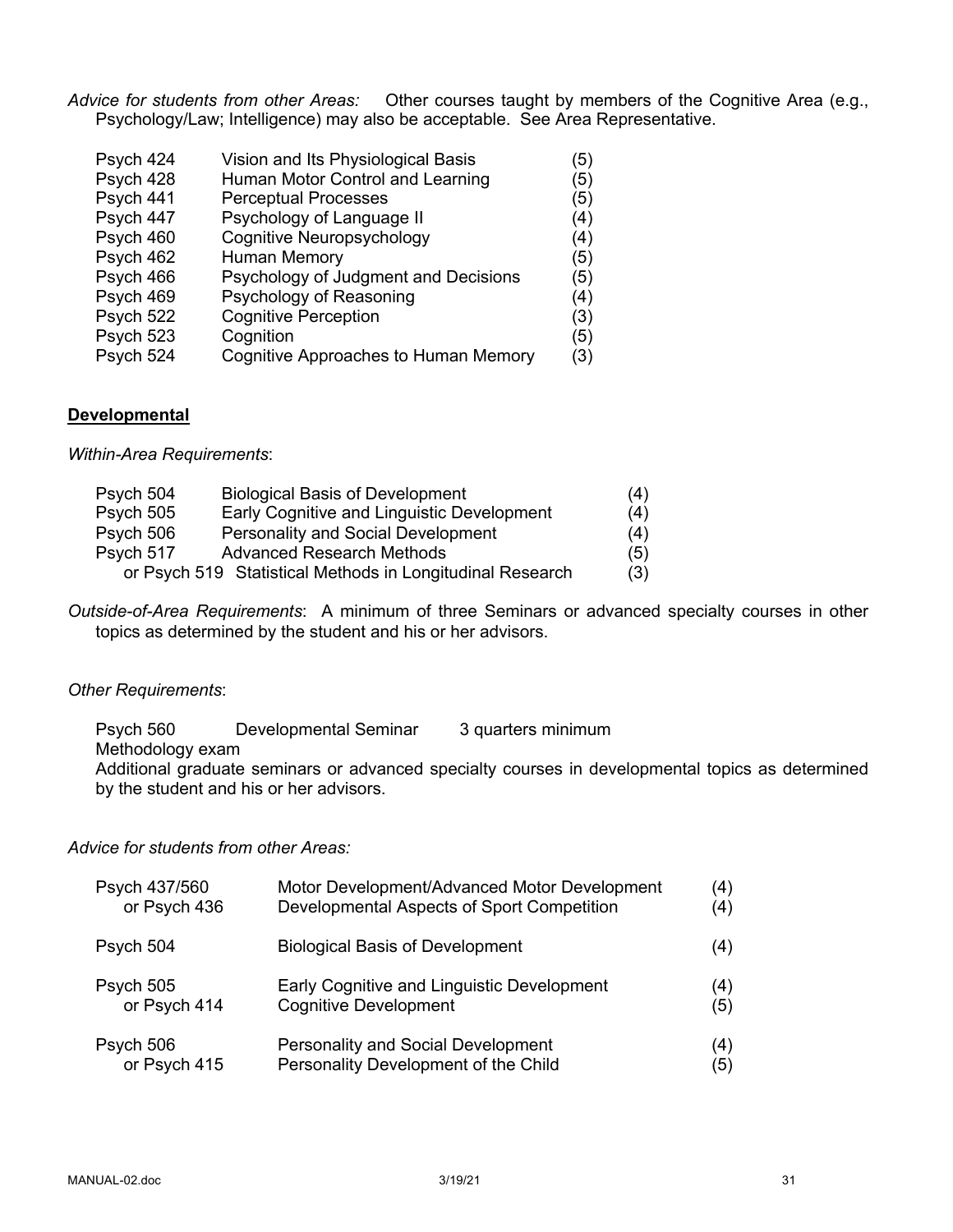# **Social Psychology and Personality**

*Within-Area Requirements*:

| Psych 445 | <b>Theories of Social Psychology</b>  | (5) | (A)  |
|-----------|---------------------------------------|-----|------|
| Psych 511 | <b>Advanced Personality</b>           | (3) | (W)  |
| Psych 508 | Research Methods in Social Psychology | (4) | (Sp) |

*Outside-of-Area Requirements*: A minimum of three Seminars or advanced specialty courses in other topics as determined by the student and his or her advisors.

*Other Requirements:* Students will select further courses that contribute to their particular interests and goals. Participation in journal clubs and informal seminars is expected. There is also a strong expectation to obtain relevant methodological and quantitative training. Specifics will be determined on a case-by-case basis through consultation with advisors.

### *Advice for students from other Areas:*

| Psych 445 | <b>Theories of Social Psychology</b>  | (5)     |
|-----------|---------------------------------------|---------|
| Psych 452 | Psychology of the Self-Concept        | (4)     |
| Psych 454 | Personality & Social Influence        | (4)     |
| Psych 508 | Research Methods in Social Psychology | $(4-8)$ |
| Psych 511 | <b>Advanced Personality</b>           | (3)     |
| Psych 560 | Proseminar in Social Psychology       | (4)     |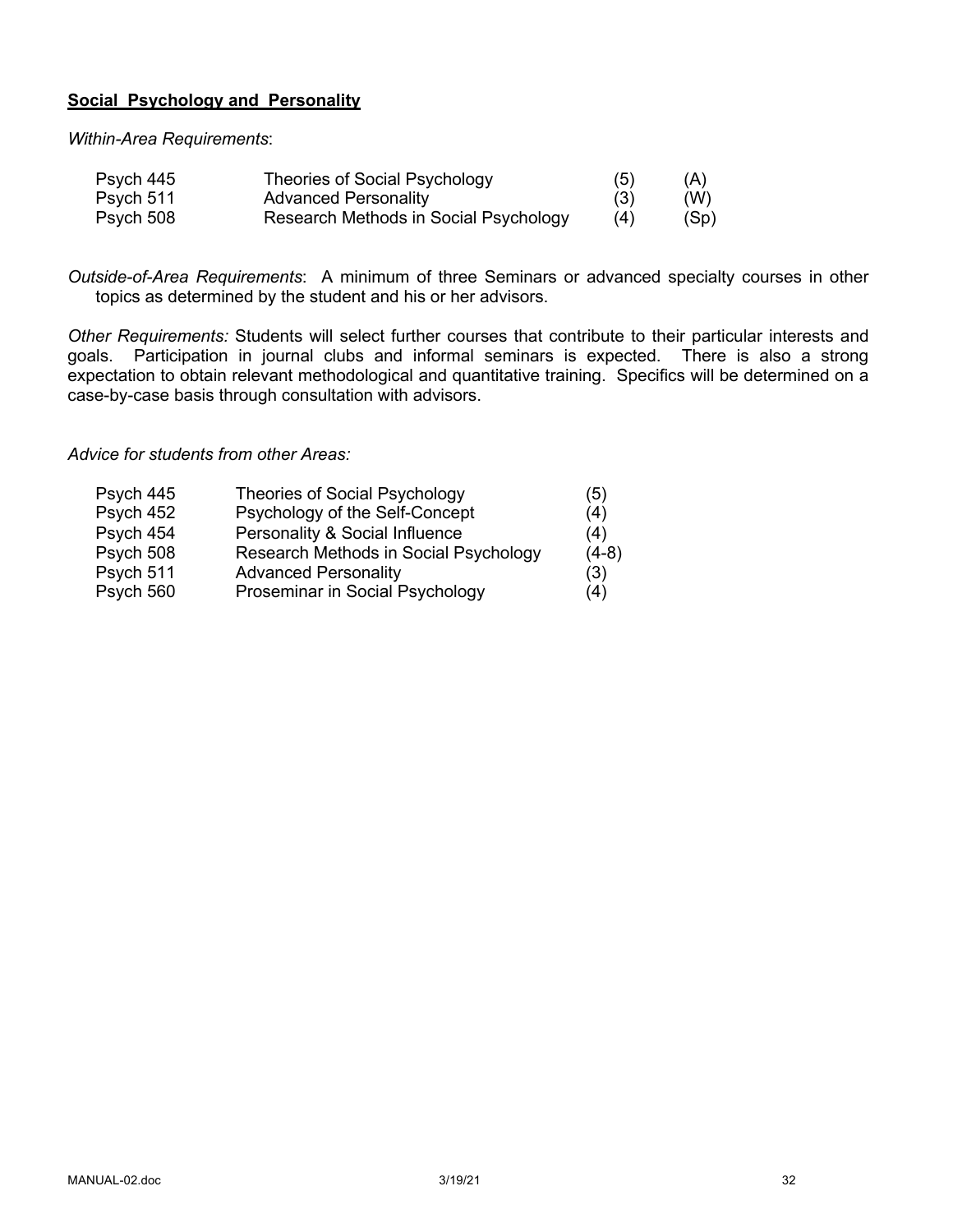# **C. III. OTHER SPECIALTY PROGRAMS**

In some cases, concentrations of work have been developed outside of the Department's Area structure. Three current specialty programs are listed below. Consult the coordinator if you are interested in these programs.

### **Community Psychology (coordinated by Ana Mari Cauce)**

A student wishing to pursue a concentration in Community Psychology should incorporate the following courses into his/her program.

| Psych 574    | <b>Community Psychology</b>                    | (4) |
|--------------|------------------------------------------------|-----|
| or Psych 560 | <b>Community Psychology</b>                    |     |
|              | (only one of the above may be taken, not both) |     |
| Psych 560    | <b>Program Evaluation</b>                      |     |
| Psych 580    | <b>Minority Mental Health</b>                  | (3) |

Courses taken in other departments, including American Ethnic Studies, Sociology, Women's Studies, Psychiatry and Behavioral Sciences, PSN, Epidemiology, Health Services, and Social Work have also been approved. For a complete listing of suggested courses see the Graduate Program Assistant (G-127).

# **Quantitative (coordinated by John Miyamoto)**

A student wishing to pursue a concentration in Quantitative Psychology should incorporate several of the following courses into his/her program.

| Psych 502 | Mathematical Modeling for Psychol & the Neurosciences | (3) |
|-----------|-------------------------------------------------------|-----|
| Psych 508 | Research Methods in Social Psychology                 | (4) |
| Psych 515 | <b>Multivariate Statistics</b>                        | (4) |
| Psych 518 | Single Subject Design and Research                    | (3) |
| Psych 519 | Statistical Methods in Longitudinal Research          | (3) |
| Psych 552 | Seminar in Quantitative Techniques                    | (2) |
| Psych 565 | <b>Quantifying Brain Structure</b>                    | (3) |
| Psych 583 | Research Methods in Clinical & Community Psychology   | (4) |

Courses from other departments may be used to satisfy this concentration with approval of the Quantitative Area Representative and/or the Graduate Program Coordinator. A more extensive list of suggested course is available in the Graduate Program Office in Guthrie. The courses selected must be rigorous and contain substantial mathematical, statistical, or computational content. You are encouraged to examine the course offerings in Psychology and other departments such as Statistics, Educational Psychology, Biostatistics, Computer Science, Mathematics, and Applied Mathematics.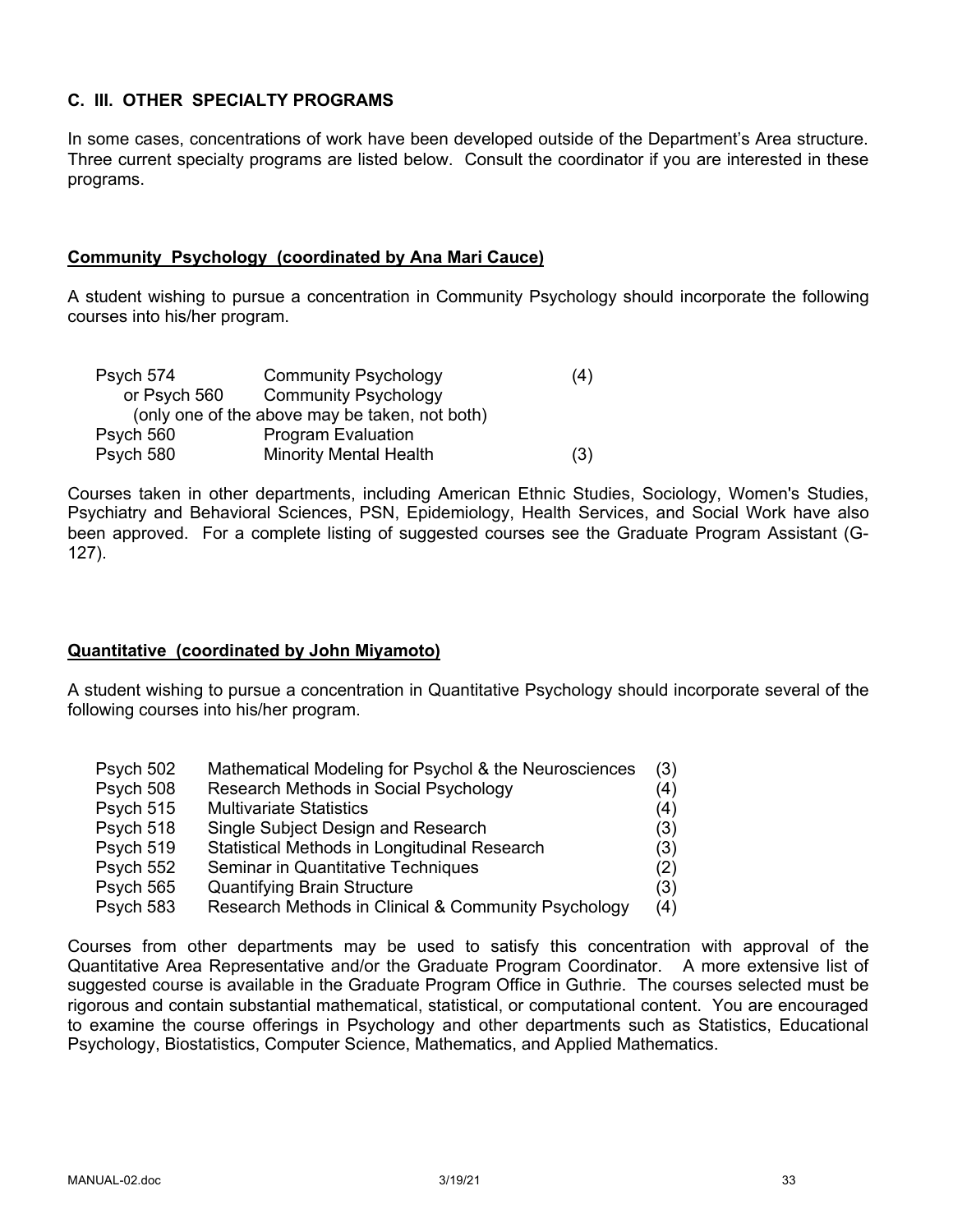# **Sport Psychology (coordinated by Frank Smoll and Ron Smith)**

A student wishing to pursue a concentration in Sport Psychology should incorporate several of the following courses into his/her program.

| Psych 426 | Neurobiology of Learning and Memory        | (4)                |
|-----------|--------------------------------------------|--------------------|
| Psych 428 | Human Motor Control and Learning           | (5)                |
| Psych 436 | Developmental Aspects of Sport Competition | (4)                |
| Psych 437 | <b>Motor Development</b>                   | (4)                |
| Psych 438 | Social Psychology of Sport                 | (4)                |
| Psych 545 | Seminar in Motor Control                   | (4)                |
| Psych 560 | Seminar in Motor Development               | (4)                |
| Psych 560 | Seminar in Sport Psychology Research       | (variable credits) |
| Psych 560 | Sport Psychology Practicum                 | (variable credits) |
|           |                                            |                    |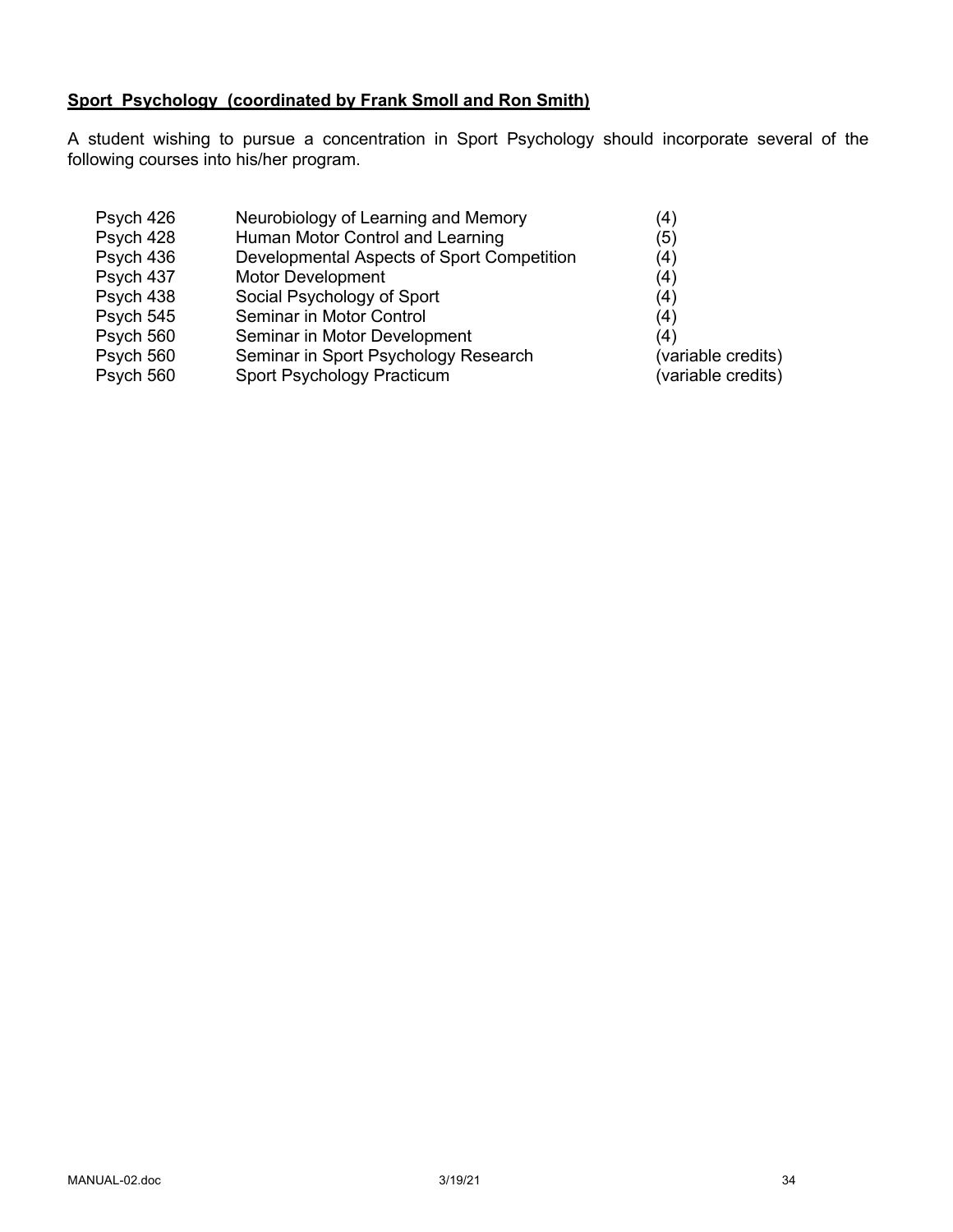# **D. POLICIES AND PROCEDURES**

# **D. I. WHOM TO SEE FOR WHAT YOU NEED**

During your graduate career you will occasionally have the need to draw upon the services and facilities offered by the Psychology Department. The faculty and other graduate students usually help you discover the ins and outs of locating these potential services. The following list of the staff and their responsibilities is included to give you an idea of whom to talk to as your needs as a graduate student change and develop.

**Steven Buck**, Acting Chair (G-227, 3-6789) e-mail: sbuck@u.washington.edu

- $\bullet$  For problems not solvable, or solved by anyone else.
- ◆ Schedule an appointment through Beth Rutherford (G-121, 5-8035, bethr@u.washington.edu)

**Frank Smoll**, Graduate Program Coordinator, GPC (G-219, 3-4612) Please see Section A. II. e-mail: smoll@u.washington.edu

**Sandi Dormont**, Graduate Program Assistant, GPA (G-127, 3-9329) Please see Section A. II. e-mail: dormont@u.washington.edu

**Paul Bernard**, Administrator (G-119, 3-2077)

e-mail: pbernard@u.washington.edu (If Paul is on vacation, see Michele Jacobs)

- ◆ Maintenance or repairs needed in Guthrie Hall and the Annexes
- $\triangle$  Security problems in Guthrie Hall and the Annexes
- Questions concerning space allocations (academic, research, and operations)
- Liaison with Personnel Office
- ◆ Telecommunications/Ethernet questions
- $\bullet$  Issues building permits
- ◆ Mailing Services barcode coordinator.
- $\bullet$  If you can't find someone to answer your questions, he can usually help

**Michele Jacobs**, Associate Administrator (G-129, 5-2027)

- e-mail: mjacobs@u.washington.edu
- (If Michele is on vacation, see Paul Bernard)
- $\bullet$  Monitors state funded budgets and does projections
- $\bullet$  Maintains detailed files on departmental expenditures
- Monitors Fellowship Awards, Endowment accounts and departmental gift accounts. Answers questions concerning institutional allowance funds (i.e., small amounts of money for dissertation research)
- Checks budgets on all outgoing proposals, maintains files on all proposals submitted
- Information regarding grant proposals re: fringe benefits, indirect costs, proposal application materials
- Travel some money for airfare is available for graduate students once per biennium
- Assistant to the Administrator: handles immediate problems in his absence
- ◆ Petty Cash Custodian: handles Petty Cash reimbursements: advises whether purchases may be reimbursed under Petty Cash. (Michele Jacobs and Margaret Chung share Petty Cash responsibilities)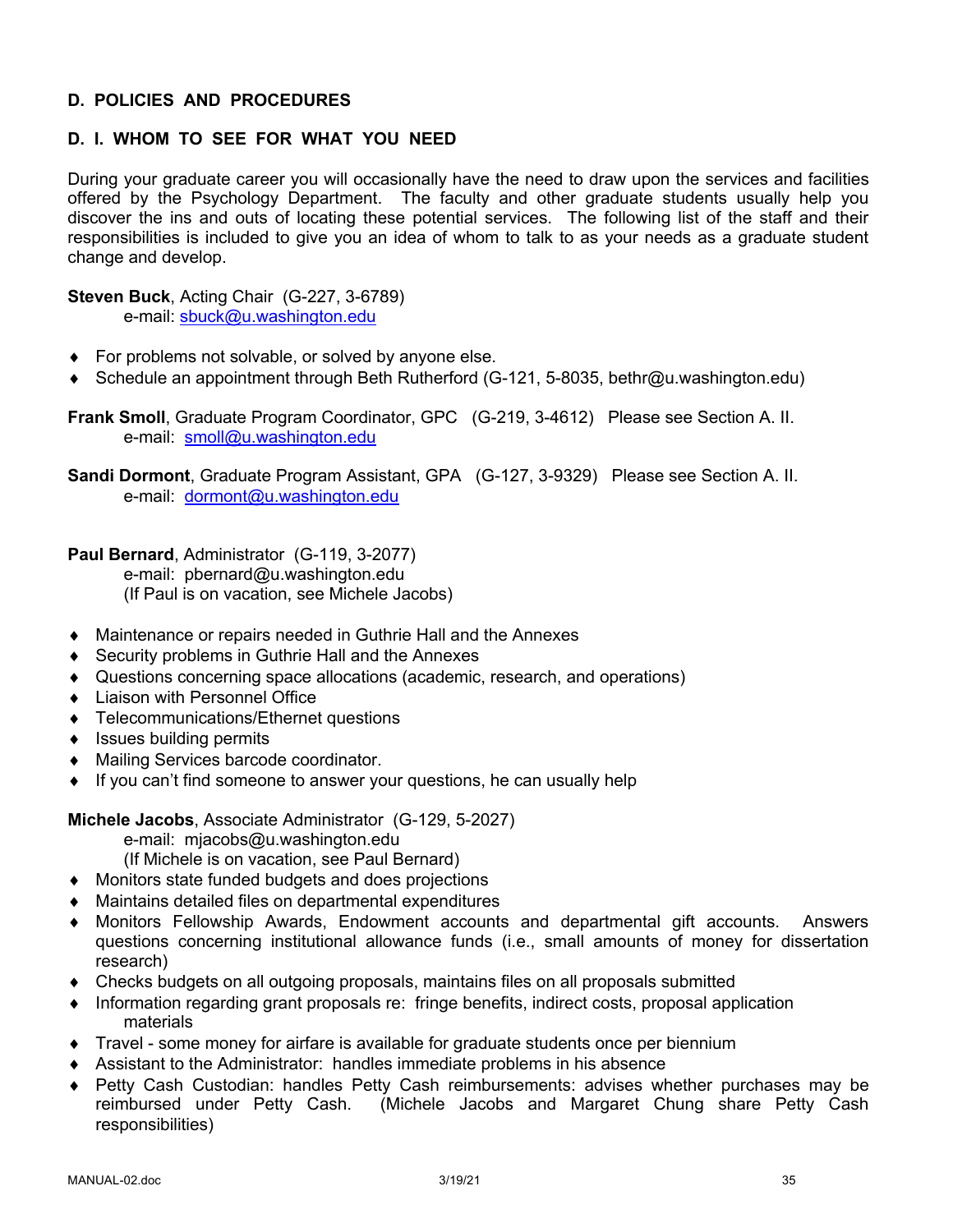# **Phillip Burger**, Fiscal Specialist (G-130, 3-8879)

e-mail: pburger@u.washington.edu

- Monitors majority of externally and UW funded research grants and contracts
- ◆ Questions concerning purchasing supplies/equipment for grant use
- $\bullet$  Questions on travel covered by grants (if you are employed as an RA on a grant)
- $\triangleleft$  General questions or problems related to grants

### **Margaret Chung**, Fiscal Technician (G-132, 6-5275)

e-mail: marchung@u.washington.edu

- ◆ Assistant to Michele Jacobs and Phillip Burger
- $\triangle$  Prepares travel paperwork
- $\triangleleft$  Handles all purchase order requests, including stores orders
- ◆ Petty Cash Custodian

### **Brian Culver**, Payroll Coordinator (G-126, 3-3366)

e-mail: culver@u.washington.edu

- Prepares payroll forms and has a complete listing of your departmental employment and service records
- Answers questions concerning payroll checks for TAs and RAs
- $\bullet$  Supervises distribution of payroll checks
- ◆ Reference Station (University policies and procedures)
- Copy System Administrator: issues copy accounts, including personal accounts, and updates copy user numbers for access to departmental copy machines
- ◆ Submits Graduate Student Insurance forms

**Beth Rutherford**, Assistant to the Chair (G-121, 5-8035)

e-mail: bethr@u.washington.edu

- $\bullet$  Schedules appointments for the Chairperson (Steven Buck)
- ◆ University and Departmental policies

**William Kaplan** (G-119A, main office, 3-2640)

e-mail: wkaplan@u.washington.edu

- ◆ Questions concerning mail delivery to Guthrie
- ◆ Editor of weekly department Newsletter
- $\bullet$  Exam and other class material processing for TAs
- ◆ Has "Reprint Request" cards
- $\bullet$  Office machine scheduling (Zenith, Mac, Xerox)
- $\triangleleft$  Keys to rooms in Guthrie
- $\bullet$  To reserve rooms 57, 211, and 315 in Guthrie, or rooms in other buildings
- $\bullet$  Problems with the copy machines
- $\triangleleft$  Text book orders and desk copies
- $\bullet$  Change of grades or removal of incompletes
- $\bullet$  Office hours publication
- $\bullet$  Course entry codes for variable credit classes (Y600, Y700, Y800)
- ◆ Seminar Description Editor
- ◆ Overnight Express mail service
- ◆ Colloquium advertisements
- $\triangleleft$  Grade sheet distribution
- ◆ Messenger service (on campus)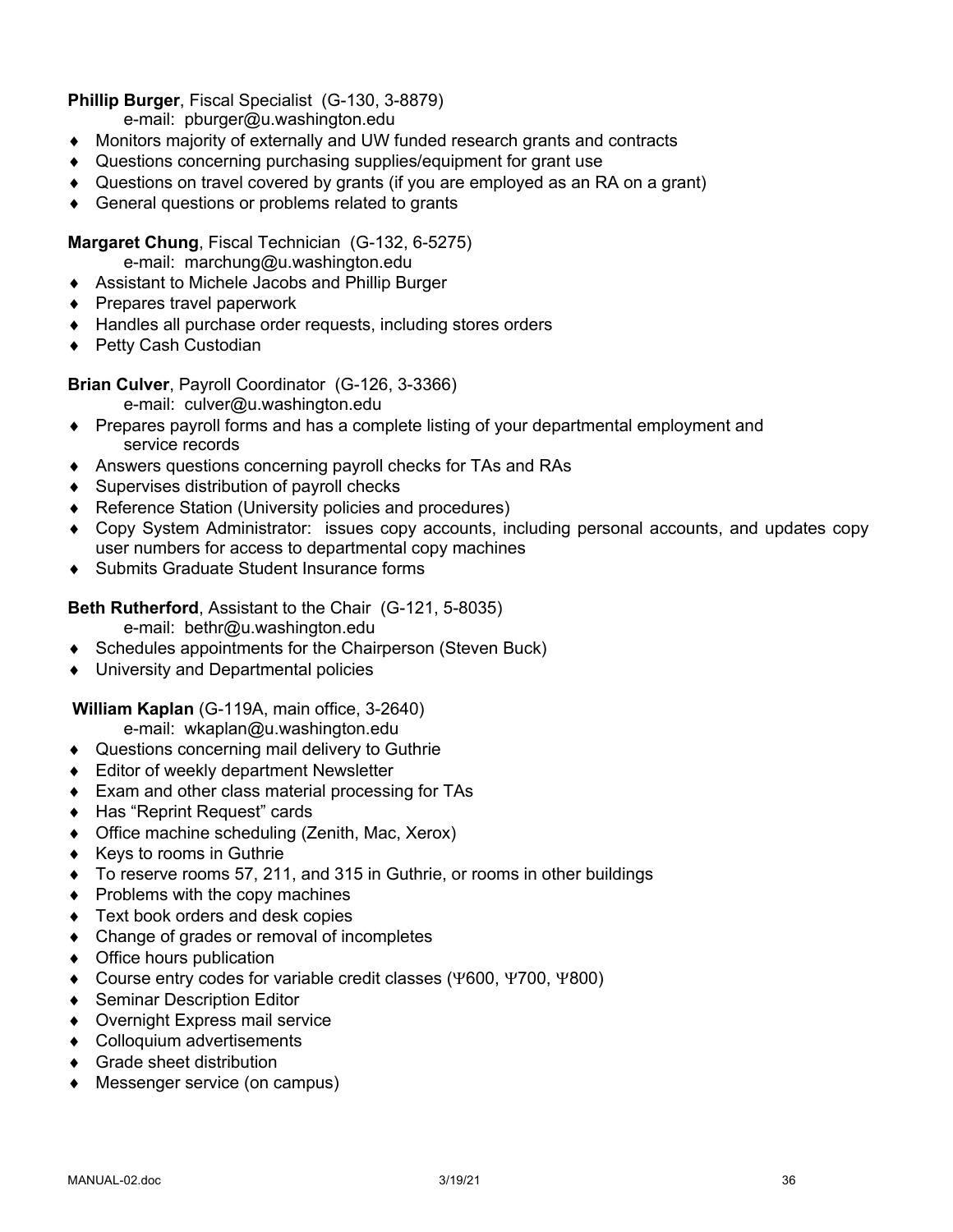# **Undergraduate Advising Staff** (G-114B, 3-2698)

**Jody Burns,** Director, Counseling Services

e-mail: davisj@u.washington.edu

- $\triangle$  Recruit potential undergraduate research assistants
- ◆ Advise undergraduate Psychology majors
- ◆ Undergraduate academic policies
- $\bullet$  Tutor training and recruitment
- ◆ Student ratings of courses, professors, and TAs
- $\bullet$  Evening Degree advising
- ◆ Statistics tutoring pool
- $\bullet$  Unusual registration problems for undergraduates

# **Technical Support Services Staff** (G-29, Basement, 3-8281)

**Rich Ball,** Senior Computer Specialist (G-26, 3-8281) e-mail: richb@u.washington.edu

- ◆ Computer hardware and software support
- $\bullet$  Departmental equipment checkout and return
- $\bullet$  Departmental shipping and receiving
- Questions concerning A/V and other equipment owned by the department
- $\bullet$  Departmental equipment inventory

# **Doug Kalk, Ph.D.** Senior Computer Specialist (G-27, 3-8281)

- e-mail: dougkalk@u.washington.edu
- ◆ Computer hardware and software support
- ◆ Hardware/software integration

# **Aaron Sumner,** Senior Computer Specialist (G-27, 3-8281)

e-mail: sumner@u.washington.edu

- $\bullet$  Directs operations in the department's Media Lab (Rm 53), which supports teaching in the department
- $\bullet$  Coordinates checkout of departmental laptops & other presentation equipment
- ◆ Provides instruction in presentation, multimedia, and web editing software
- ¨ System administrator and Consultant for Rat Lab (Rm 51), Human Performance Lab (Rm 55), and Presentation & Lecture Lab (Rm 57)
- $\triangleleft$  Assists with first year presentations
- $\bullet$  Departmental consultant for web-related issues
- ◆ Departmental Webmaster

# **Dean Malidore** (ChemLib 27, 3-4410)

e-mail: dmalid@u.washington.edu

 $\bullet$  Runs and coordinates the vivarium (where research animals are kept)

**Ombudspersons:** I. Bernstein, C. Fagan, M. Linehan, A. Marlatt

# **Graduate Training Committee:**

Davida Teller (Chair) Frank Smoll (Graduate Program Coordinator) Jim Ha (Animal Behavior) Sheri Mizumori (Behavioral Neuroscience) Ted Beauchaine (Child Clinical) Miriam Bassok (Cognition & Perception) Stephanie Carlson (Developmental) Jane Richards (Social and Personality) Sandi Dormont (Graduate Program Assistant) Drew Kutscher (Student Representative)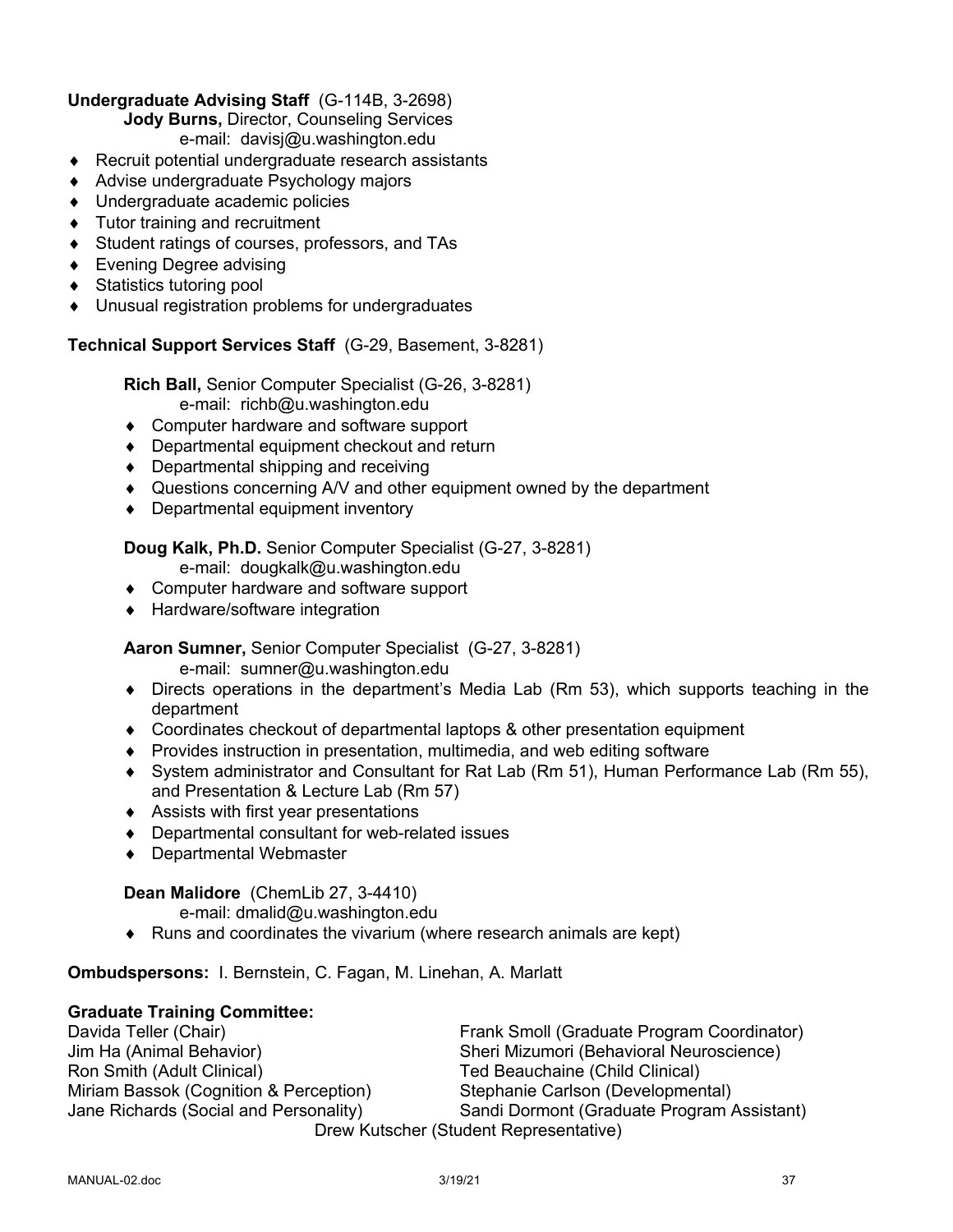### **D. II. MINORITY CONCERNS COMMITTEE**

### **Minority Concerns Committee**

This student-organized group is composed of graduate students and faculty of all racial and ethnic backgrounds from the Department of Psychology who wish to provide a supportive network for ethnic minority students and their allies. The members work to promote awareness of and scientific understanding of culture and ethnicity in psychology and advocate for cultural diversity in the training and teaching of psychology. If you are interested in speaking with a minority student from the Psychology Department, you may contact:

Kari Stephens or Vivian Zayas, Graduate Student Representatives Multi-Ethnic & Cultural Association (206) 616-1018 E-mail: meca@u.washington.edu

### **Minority Student Representation**

We currently have 29 graduate students from diverse ethnic backgrounds representing twenty percent of the graduate student population.

### **Minority Faculty Representation**

| Ana Mari Cauce, Ph.D.    | Sheri Mizumori, Ph.D.           |
|--------------------------|---------------------------------|
| Jaime Diaz, Ph.D.        | Jaime F. Olavarria, M.D., Ph.D. |
| William H. George, Ph.D. | Yuichi Shoda, Ph.D.             |
| John Miyamoto, Ph.D.     |                                 |

### **D. III. CHANGING AREAS**

Occasionally, after some time in our graduate program, a student decides that he or she wishes to transfer to another Area or program within the Department of Psychology. Transfers into the Clinical Area are discouraged and virtually impossible. In any case, such a transfer requires an application process and is subject to the following conditions:

- 1. The student finds a new faculty advisor within the Area or program to which he or she wishes to transfer. This faculty member must be willing to serve as the student's advisor and to supervise the student's research in the new Area or program.
- 2. If the student requesting the transfer was admitted to the department with a promise of financial support and is within the first four years of graduate training, *the Area to which the student is transferring* assumes responsibility for providing TA or RA support through the remainder of the student's first four years in the department. However, it is assumed that the transfer is in the student's best interest, and the Department as a whole can be asked to assist in solving a support problem if it arises.
- 3. The faculty of the Area or program into which the student wishes to transfer approve the transfer. In most cases, applications for such transfers will be considered by the faculty of an Area or program during January of each year, in the same meetings in which preliminary discussions of admissions for the following year are held. Financial support for the transferring student becomes part of the admissions plan for the Area.

A student who wishes to make such a transfer should apply no later than January 1 to the new Area or program. Applications received after that date will not normally be acted upon until January of the following year.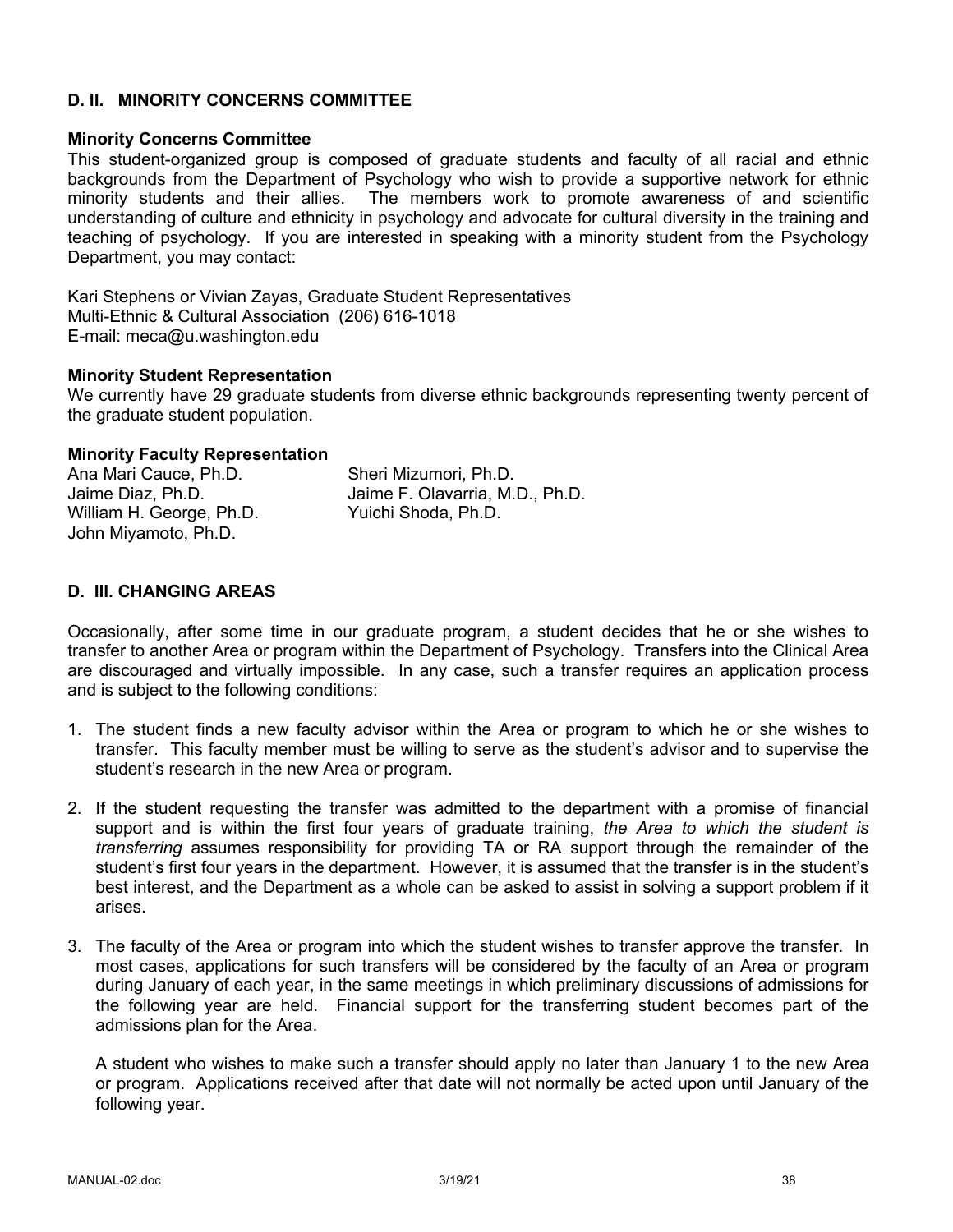# **D. IV. PETITION TO THE GRADUATE TRAINING COMMITTEE**

### **This section is most like to apply only to students who entered prior to Fall, 1999.**

Petition forms are available from the Graduate Program Office (G-127.) The petition form is to be used to request anything that differs from the standard requirements of the Department of Psychology. (This is not the same as the Petition to the Dean of the Graduate School which requests changes in requirements of the Graduate School.) After discussing your request with your advisor(s) or major area representative, you must present the petition to the Graduate Training Committee (GTC). Your advisor's signature is required on the petition. (See appendices.)

The GTC meets during the first or second week of each quarter. Petitions must be turned in to the Graduate Program Office by the following dates.

| Academic Year deadline: | First class day of the quarter            |
|-------------------------|-------------------------------------------|
| Summer deadline:        | Monday of the last week of Spring Quarter |

In evaluating petitions, the GTC applies the following criteria/guidelines:

- 1. Relevance to the student's educational and career goals.
- 2. Clarity of the request.
- 3. Brevity or succinctness.
- 4. Courses that are used to fulfill requirements must be taught by credentialed academic faculty.
- 5. If a petition is resubmitted, copies of all previous materials relating to the petition must be included; forms, documents, correspondences, etc.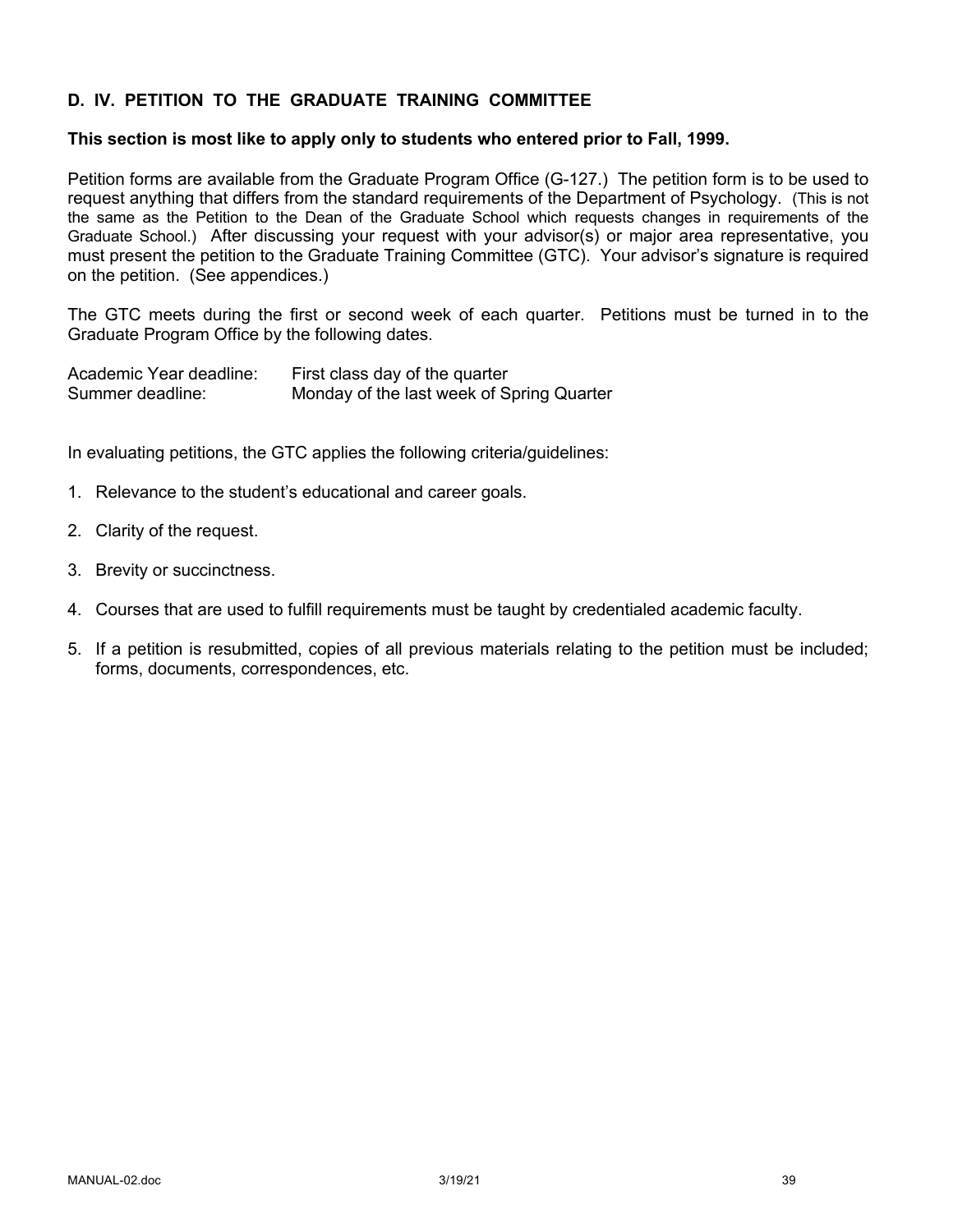# **D. V. ON-LEAVE STATUS**

**Each quarter (except summer) you must either register for classes or petition for on-leave status.** On-leave petition cards may be obtained from the Graduate Program Office, Guthrie 127. Your advisor must approve the on-leave request unless it is for going on internship. The on-leave petition must by returned to the Graduate Office in Guthrie for signing by the Graduate Program Coordinator, Frank Smoll. You then submit the card together with the \$35 fee to the Registration Office, 225 Schmitz Hall, by the 5th calendar day of the quarter in which you begin your leave period. If you have already registered for that quarter, you must officially withdraw at 225 Schmitz to avoid liability for tuition and fees. You cannot go on leave for that quarter unless you withdraw prior to the first day of the quarter. See http://www.washington.edu/students/reg/03cal.html for more details or call 206-543-4000.

### *Procedure for re-enrollment*

UPON EXPIRATION OF YOUR LEAVE period, you may either petition to extend your leave or, if you wish to enroll, you must file a "Returning Student Reenrollment Application" at 225 Schmitz Hall or through the UW website http://www.washington.edu/students/reg/returning.html. This application must be submitted by the deadline listed below in order to ensure your re-enrollment.

Application deadlines are:

July 1 for Autumn Qtr November 1 for Winter Qtr February 1 for Spring Qtr June 1 for Summer Qtr

YOU MUST EITHER BE **REGISTERED** OR **OFFICIALLY ON-LEAVE** EACH ACADEMIC QUARTER.

Failure to register or extend your leave of absence will result in dropping you from University enrollment. You must then re-apply to the Graduate School and submit a \$50 application fee before the application deadline. Moreover, readmission is not automatic, but must be approved.

If you were registered or officially on-leave during the 3 previous academic quarters, then you need not register or go on-leave for summer quarter. (If you were on-leave the previous summer and all 3 academic quarters as well, then you DO need to register or extend your on-leave status.) However, it is recommended that you notify the Registration Office of your status.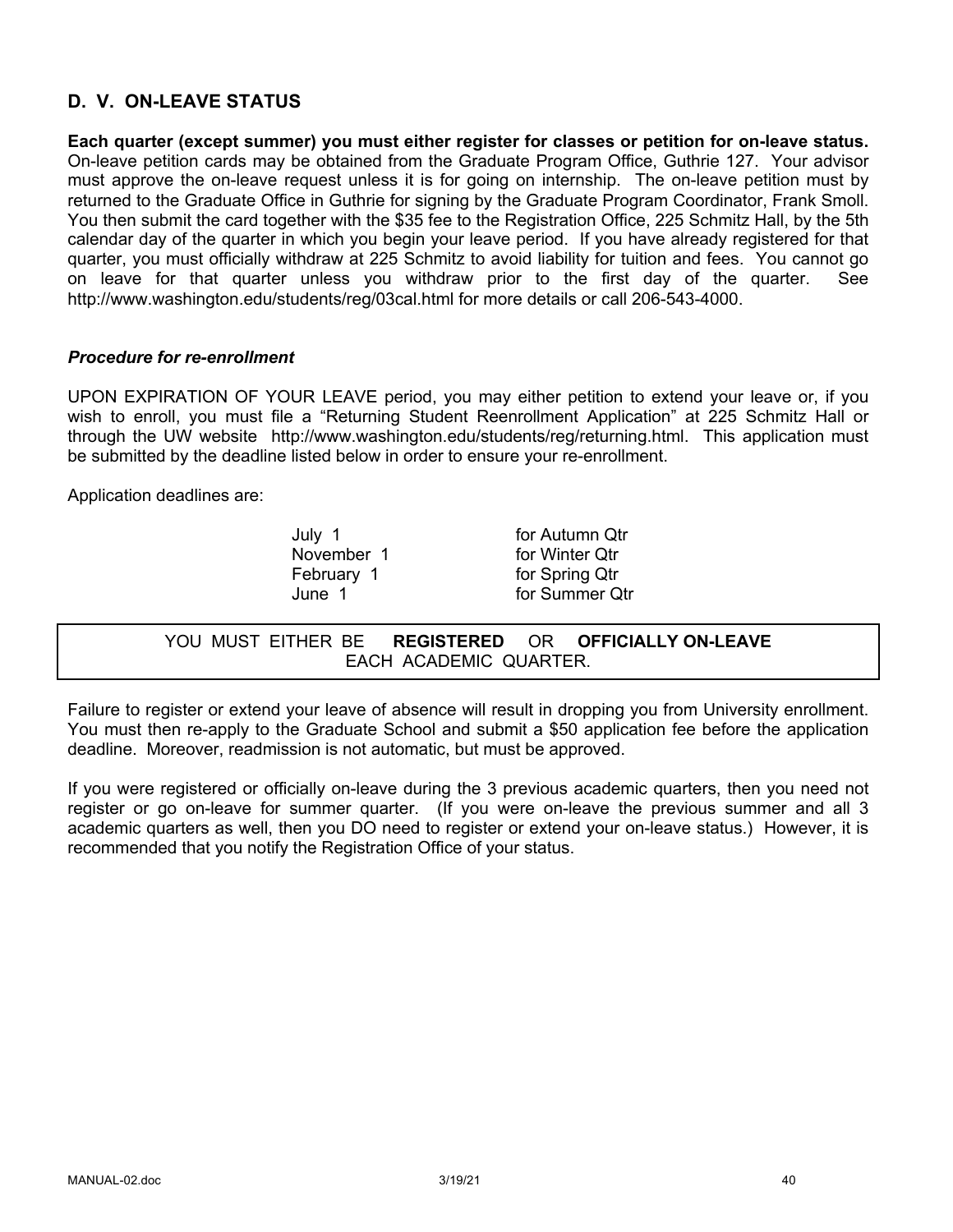# **D. VI. GRIEVANCE PROCEDURE**

The Psychology Department is committed to supporting graduate students and working to resolve any problems and/or conflicts that may arise. Students are encouraged to address situations proactively. It is recommended that you attempt to resolve any problems or conflicts informally. At this level, the subject remains confidential.

Depending upon the nature of your concern, the appropriate avenue for addressing the situation may vary. Within the department it may be best to confer with your advisor(s) first. If this is not appropriate, or you do not reach a satisfactory resolution, see your Area Representative, your Area Coordinator (Area Head) or the Graduate Training Coordinator, and finally, the Department Chair. At any time, you may also contact the Departmental Ombudspersons for advice. I. Bernstein, C. Fagan, M. Linehan, and A. Marlatt are the appointed Ombudspersons for 2002-2003.

If necessary, however, a formal complaint may be made in writing. Once a statement is put in writing it becomes part of the record and at that point is available to anyone with an interest in the subject, including those involved in the situation. This can be done either within or outside the department.

If you fail to resolve the difficulties within the department, there are avenues available to you outside the department as well; for example, the Human Rights Office (206-543-7217) and the Ombudsman for Sexual Harassment (206-543-0283). Consult with these outside offices after you have failed to resolve your difficulties within the department.

# **D. VII. UNIVERSITY POLICY REGARDING SCHOLARLY INTEGRITY**

Because of the importance of issues of scholarly or scientific misconduct to the operations of the University and because significant expertise is required to address such issues, the University has established an Office of Scholarly Integrity (OSI) under the Vice Provost and Dean of the Graduate School (206-543-9054). This Office assumes primary responsibility for investigating and resolving allegations of scientific and scholarly misconduct by its faculty, staff, and students. Please refer to Executive Order #61 and to the University Handbook, Volume II, Section 25-51 for further information.

Inappropriate activities include:

Intentional misrepresentation of credentials Falsification of data **Plagiarism** Abuse of confidentiality Deliberate violation of regulations applicable to research Other practices that seriously deviate from those commonly accepted by the scientific community in proposing, carrying out, or reporting results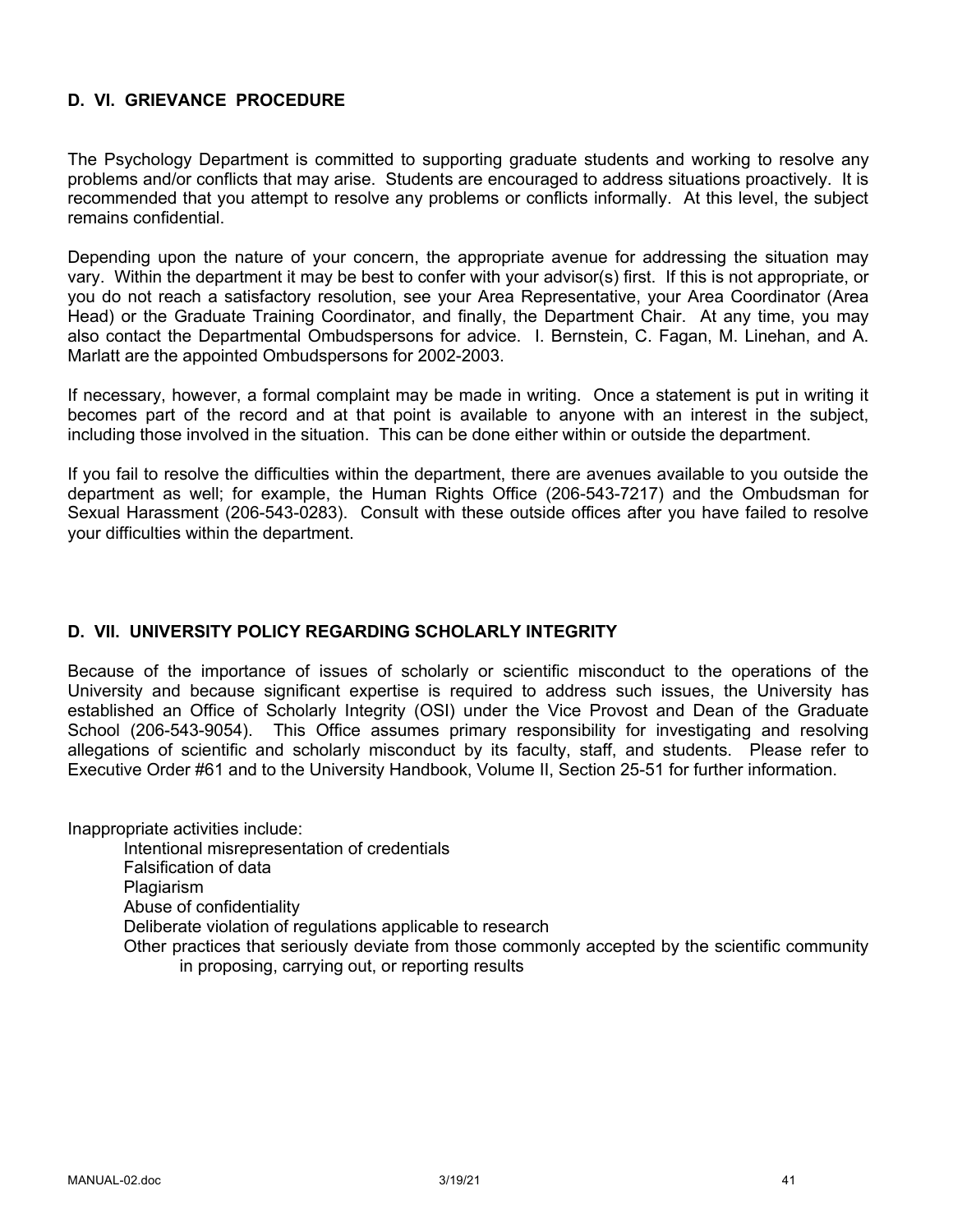# **E. FUNDING AND MONEY MATTERS**

# **E. I. TA and RA Policy**

### **a. TA Assignment Procedures**

- 1. In the fall of each year, the Psychology Department surveys the courses to be taught in the following year and the grants pending and makes an estimate of the number of TA and RA slots likely to be available. This estimate is used, in conjunction with commitments already made to continuing students, in deciding how many new graduate students will be accepted for the following year. Definite offers of support are not made to new students until the funds for each position are assured.
- 2. Each quarter, all current graduate students and faculty are asked to state preferences for funding and assistance for the following quarter. Preferences for Autumn Quarter are collected during Summer Quarter. New first year students serving as TAs are automatically assigned a course.
- 3. Make sure to return the TA request form by the deadline listed when the quarterly request forms are distributed.
- 4. Based on stated preferences, and funding priorities (see Priorities section below), formal appointment offers are made for both TA and RA positions just prior to the beginning of the quarter for which they are effective. It is not possible to make these any further in advance primarily due to the uncertainty of course registration and research funds.
- 5. *Students on Probation* If a student is on External Warn, Probation, or Final Probation status with the Graduate School, he or she cannot be a candidate for a TA Fellow or Lead TA position. If a student is on internal warn status, he or she can only be appointed to the Lead TA or TA Fellow positions after consultation with, and approval of, the student's advisor(s) and the Graduate Program Coordinator. After each meeting of the Graduate Training Committee (GTC), the faculty member in charge of recruiting and assigning the Lead TA and TA Fellow positions will be informed about students who are currently not in good standing (or are in questionable standing) in our program.
- 6. **SUMMER QUARTER WARNING**: There are only about one-fourth as many Teaching Assistantships available during Summer Quarter as there are during each of the three quarters of the academic year. This does not include several courses taught entirely by senior graduate students. Hence, we can NOT give TAs to all those graduate students who request them for Summer Quarter. You should consult your advisor and the faculty member who heads your area for other possible sources of Summer Quarter financial support.

Graduate students who rely on TAs should, from the beginning of the year, work on alternative sources of summer support. If, for example, you are offered a Research Assistantship that supports you in some but not all of the four quarters, if possible, try to arrange for the RAship during summer quarter as one of those quarters. You might also investigate the possibility of obtaining graduate work/study eligibility and applying those funds to summer quarter positions. (See also, Summer Employment, Section E.IV.)

The promise of support given to incoming students is for the regular academic year. Summer Quarter operates on a separate budget and is outside of this promise. Therefore, most students have to look elsewhere for summer support. It follows that the TA priority system, being based on the promise of a support letter, does NOT apply to Summer Quarter. The most important criteria in selecting for summer TAs are, competence, instructor preference, and student preference.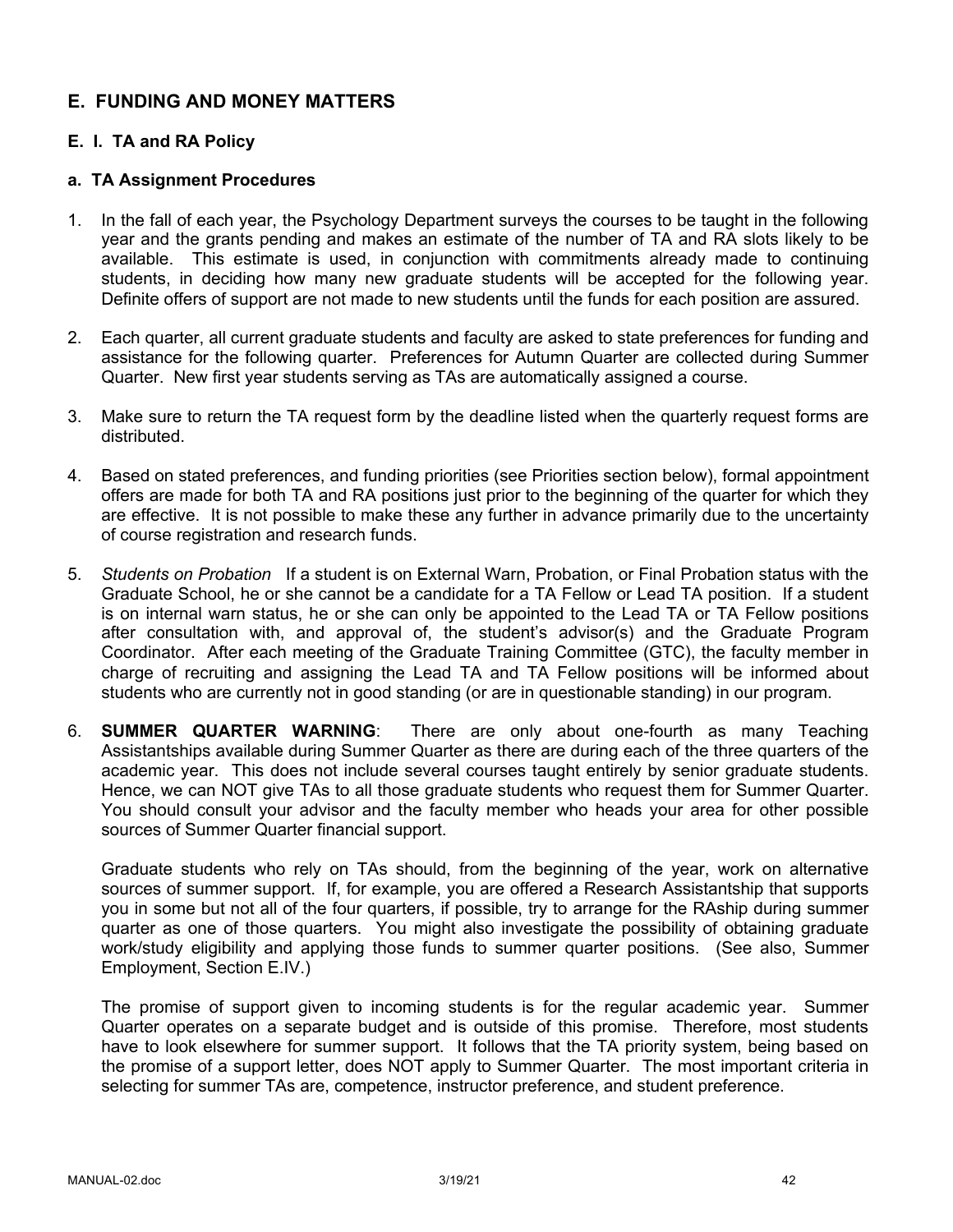# **E. I. b.. TA Assignment Priorities**

Teaching Assistantship assignments are made near the end of the quarter prior to the actual appointment. This process requires students to complete a form on which they specify their requests for TA positions for the following quarter. TAs are then assigned courses by the Graduate Program Coordinator in collaboration with the Graduate Program Assistant and the Associate Chair, according to the following criteria: a) the student's qualifications to teach the course, b) the student's priority ranking (see below), c) the preferences of the instructor (from among qualified potential TAs) and of the graduate students (from among available courses), and d) the student's demonstrated teaching ability. The overriding consideration in assigning TAs is the quality and enhancement of instruction.

The following priority system is applied in the TA assignment process:

- Priority I First-year students who were given an explicit promise of support during that year as an inducement to enter the program. These students are top priority for TAs only in the Autumn, Winter, and Spring Quarters of their first year. In Summer Quarter, they are on a par with students in priority levels II and III. Only Priority I students are guaranteed a TAship during the academic year.
- Priority II Second-, Third-, and Fourth-year students who were admitted with explicit promises of support or, who were later placed at this priority level by the faculty in their area or program, and who are not on Probation or Final Probation with the Graduate School.

In some cases, Priority III students may be given preference over Priority II students in making TA assignments, e.g., courses requiring special knowledge or skills such as statistics or clinical seminars.

Priority III Students who were admitted with no promise of support, students beyond their 4th year of study, and students on Probation or Final Probation.

*An internal action, i.e., department watch or warn status, does not affect a students' priority level.*

As far as possible, student and instructor requests for positions will be matched within the guidelines shown above. Instructors and students are given up to six choices of requests for appointments. If the first choice request is not possible, attempt is made to provide the second or third choice. As instructors are held responsible for the conduct of courses, every effort is made to provide them with the personnel they request. Any student who is assigned to a class that he or she did not request can contact the Graduate Program Coordinator to discuss the assignment or request a review of the assignment.

*TA Evaluations and Prioritities for Future TA Assignments*: As the assignment of TAs is primarily to provide undergraduate teaching services, formal evaluation of students in terms of their competence as TAs will be considered in the making of future assignments. All TAs teaching quiz sections **must** be evaluated by the students in their classes. In addition, instructors will be requested to evaluate their TAs each quarter. Evaluations, along with formal letters of appointment for each TA, will be placed in a separate folder for each student and will be made available for review upon request.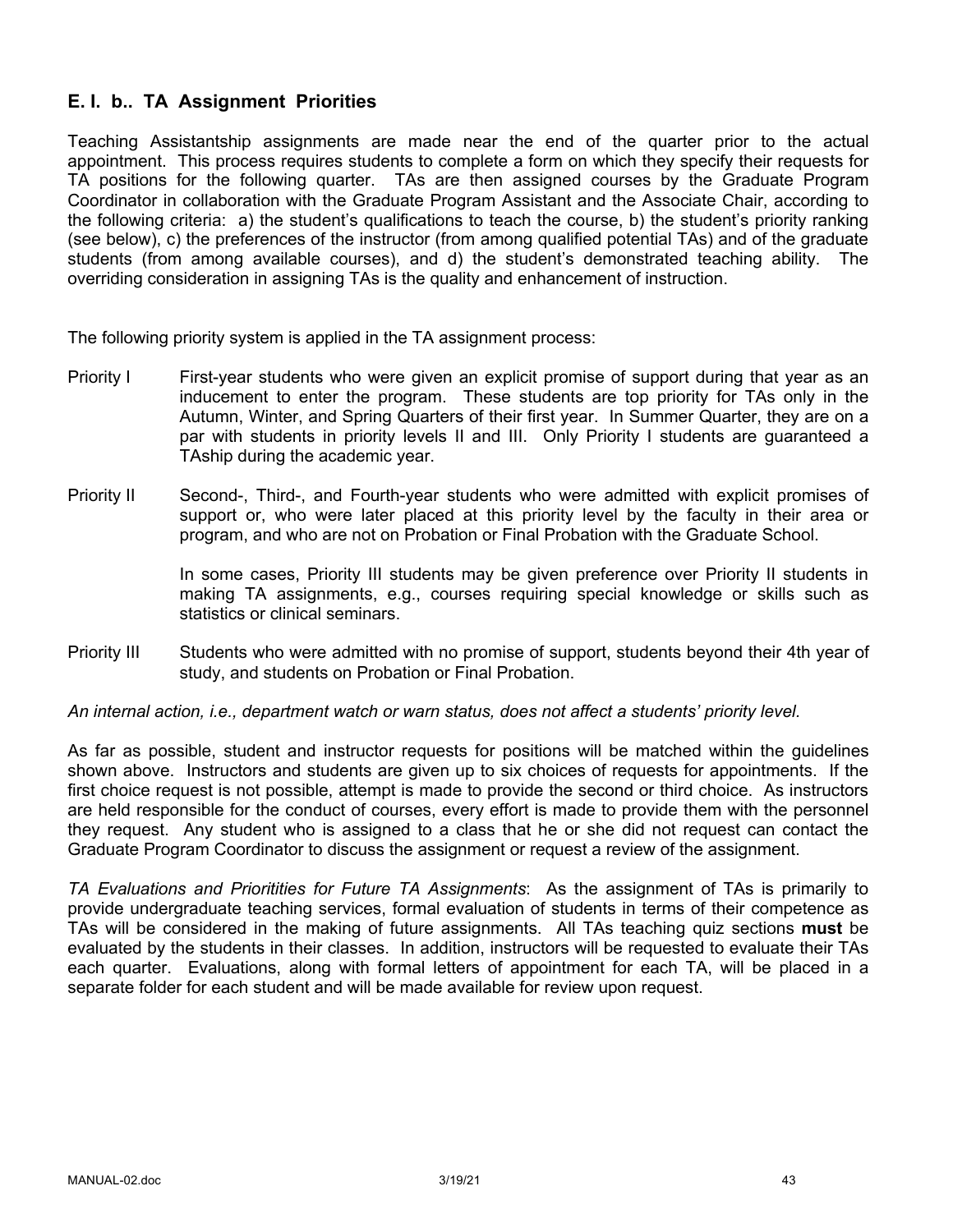### **E.I. c. Teaching Experience Requirement**

Since the Psychology Department has required that students get teaching experience if they wish recommendations for teaching jobs, students requesting TA positions who have not previously held such a position will have some priority over students who have been teaching regularly. This, of course, will be weighed with other factors, including the needs of the course in question.

Evening and summer appointments are of two general kinds: assistant to the instructor of the course in large classes or laboratories; or instructor of the course. In the former case, we restrict the level to the payroll rate determined by the student's progress in the program (see salary levels below). In the latter instance, we appoint the graduate student at the Predoctoral Teaching Associate II regardless of program status. For budgetary reasons, we are limited to a very small number of such positions to cover both kinds of appointments.

### **E.I. d. Research Assistantships**

If a student is requested by the Principal Investigator and wishes to accept the appointment, that student will be awarded the RA position. This is done because PIs are responsible for the conduct of the research. If the PI does not have a particular request, students are sent by the Graduate Program Coordinator to interview for the position, based on the same priorities that are stated for assigning Teaching Assistantships.

The RAs' responsibilities are to the principal investigator and the respective research project providing the salary (which may or may not coincide with the student's own personal research interests). **These appointments should never be confused with fellowships which allow the student research freedom**.

### **E.I. e. Fellowships and Traineeships**

Clinical Psychology traineeships typically are given to first year students to help them handle a heavy first year course load. Other fellowships and traineeships which may be under Departmental control are awarded by the Chair, after consultation with appropriate faculty and as dictated by the conditions of the fellowship in question.

Graduate students are encouraged to apply for any other advertised fellowship or traineeships for which they are eligible. Watch the Departmental newsletter, or your e-mail, for announcements of awards, internships, etc., being offered by other agencies. See information on-line at: http://www.lib.washington.edu/gfis

In many instances, all or part of the student's tuition and fees are paid by the fellowship or training grant. *Questions concerning payment of tuition should be clarified before the onset of the appointment.*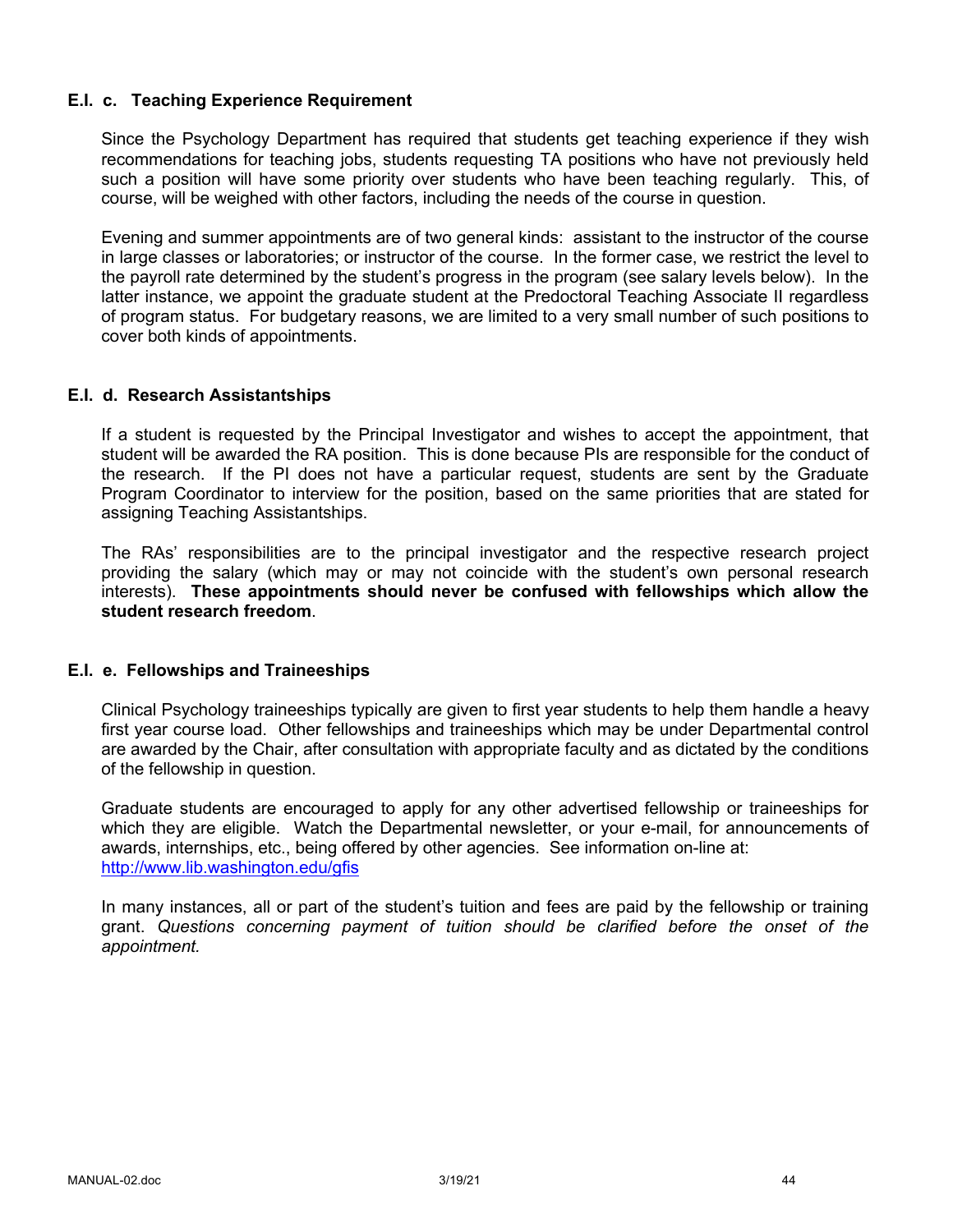# **E. II. PAYROLL PROCEDURES**

# **E. II. a. Payroll**

Assignments to TA positions are made on a quarterly basis only. After the TA or RA assignment has been made and the level established, employment forms are prepared by Brian Culver (G-126). The payroll form (Personnel Action Form, PAF) must be completed for all employees. Students for whom this is a new appointment must complete and sign the Employee Personnel Data / Campus Contact Data Form, a W-4 form, a Conviction / Criminal History form, and INS form I-9 (Employment Eligibility Verification).

**Income Tax Information.** You will receive a W-2 form (statement of income and taxes withheld) in January following the calendar year worked. If you were on the payroll during the months of November or December, your W-2 will be distributed to your mailbox in Guthrie. If you are off the payroll during the last couple months of the calendar year through the time that the W-2's are issued, then your W-2 would be sent to your permanent address. **Please be sure to inform the payroll coordinator of any address changes.**

### **E. II. b. Paydays and Paychecks**

Paychecks for salaried, monthly, and hourly appointees (TAs, RAs, Fellows, Trainees) are issued on the 10th and 25th of each month. Time sheets for hourly employees are to be submitted on the 11th day of the month, with payday following on the 25th; and on the 26th of the month, with payday following on the 10th of the next month. Checks are picked up by the "home department," reviewed for accuracy and completeness, and are usually available in the Psychology Department by 11:00 a.m. on the respective payday. Confirmation slips for those who have direct deposit are put in the employee's mailbox. Actual paychecks are **never left in open mailboxes** but must be picked up and signed for by the individual recipients in the main Psychology office (G-119).

Each employee has a "home department" where the individual's composite check, money from all sources and issued each payroll, is sent. Sometimes things go awry and expected paychecks are missing or incorrect. Reasons range from late submission of payroll papers or time cards, to balkiness of a sickly computer. Any question concerning your paycheck should be directed to the Payroll Coordinator, Brian Culver (G-126). Emergency checks can be arranged, and in most cases take about a week.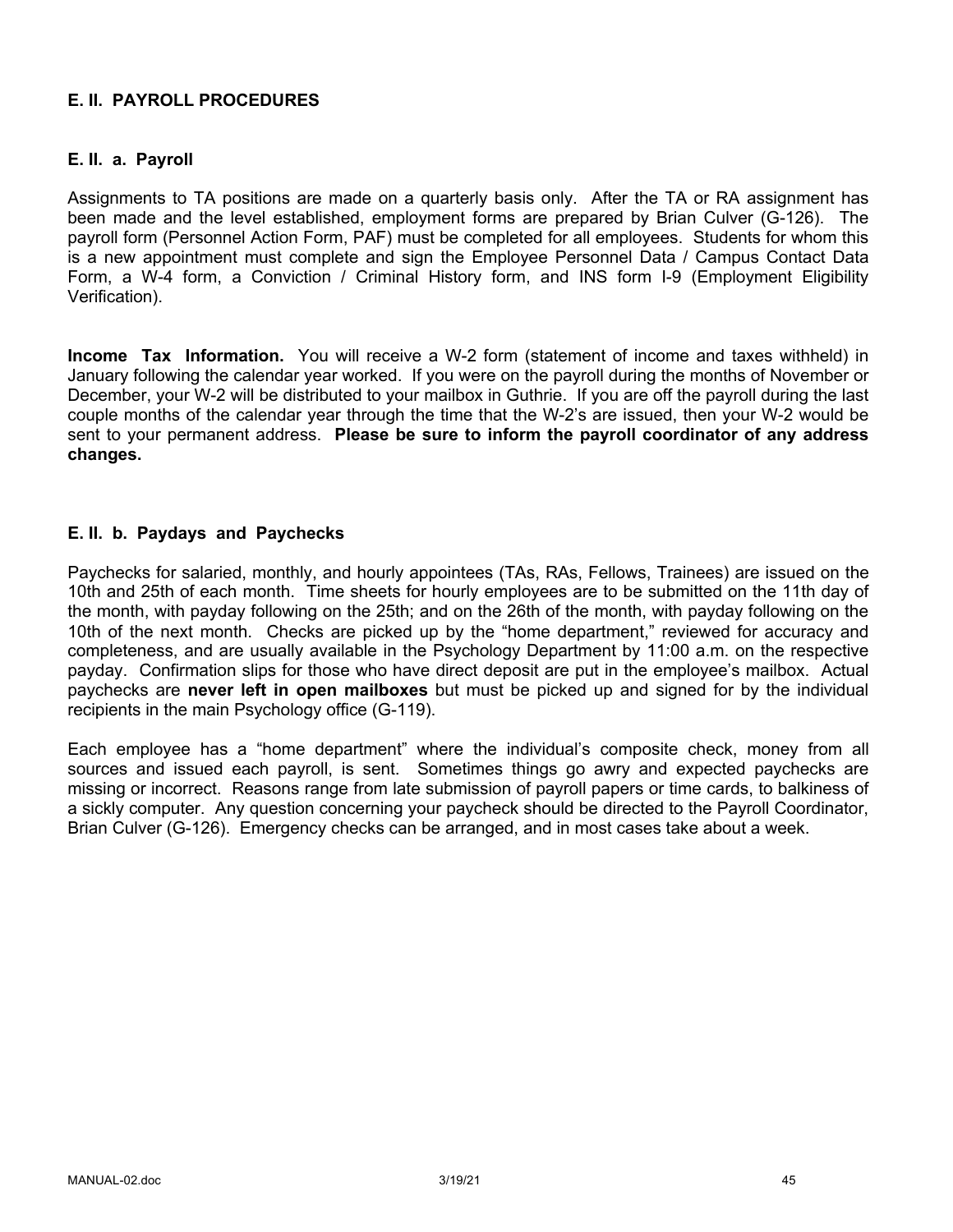# **E. II. c. Appointment Ranks**

The University has several ranks of pay scales for TAs and RAs. They can be found in the general catalog under the graduate school appointment section or see: www.grad.washington.edu/fellow/salary schedule.htm for a list of monthly salaries. Below is a summary of our most common appointment ranks.

| <b>TAs</b>                                              | RAs                                              | <b>Status</b>                                         |
|---------------------------------------------------------|--------------------------------------------------|-------------------------------------------------------|
| Teaching Assistant (TA)                                 | Research Assistant (RA)                          | <b>First Year Students</b>                            |
| <b>Predoctoral Teaching</b><br>Associate I (PDTAI)      | Predoctoral Research<br>Associate I<br>(PDRAI)   | Second Year and Above                                 |
| <b>Predoctoral Teaching</b><br>Associate II<br>(PDTAII) | Predoctoral Research<br>Associate II<br>(PDRAII) | Ph.C. (Candidate) Status<br>i.e., General Exam Passed |
| Predoctoral Instructor                                  | <b>Predoctoral Researcher</b>                    | to be determined                                      |

The Psychology Department petitioned and received permission to pay our students at a higher level that that of other departments on campus. This is called the variable rate scale and can be found at: http://www.grad.washington.edu/fellow/salaryschedule.htm. As a result, we now have only two (higher) pay levels. The first level will be paid to all students until such time as they pass their general exam. The second level will be paid to all students who have successfully passed the general exam to attain Ph.C. status. We will, however, continue to keep track of the levels above for accounting purposes.

Your salary level as an RA is determined by the Principal Investigator (PI) of the grant budget funding your RAship. Factors affecting your salary level include your graduate student classification (see TA appointment ranks above), your duties on the project, and the amount of money available in the grant. Usually, faculty project directors budget sufficient funds to provide for the higher pay levels. You cannot, however, be paid more than your level justifies; you could be paid less. Discuss your salary level with the Principal Investigator of the grant.

The funding level at which you are hired at the beginning of the quarter is in effect for the entire quarter of your appointment. If you become eligible for the second pay level during the quarter, you will not be promoted to the higher salary until the next quarter you hold a TA/RA appointment.

# **E. II. d. Standard Deductions from TA/RA Paychecks**

- 1. Federal Withholding Tax on salary
- 2. "Medical Aid" (state accident/health insurance termed "Workingman's Compensation" to provide for on-the-job injuries.) This deduction is quite small so it is the least painful of these deductions. In cases of injury during the period of your service appointment, contact the Administrator (G-119), who has the appropriate claim forms.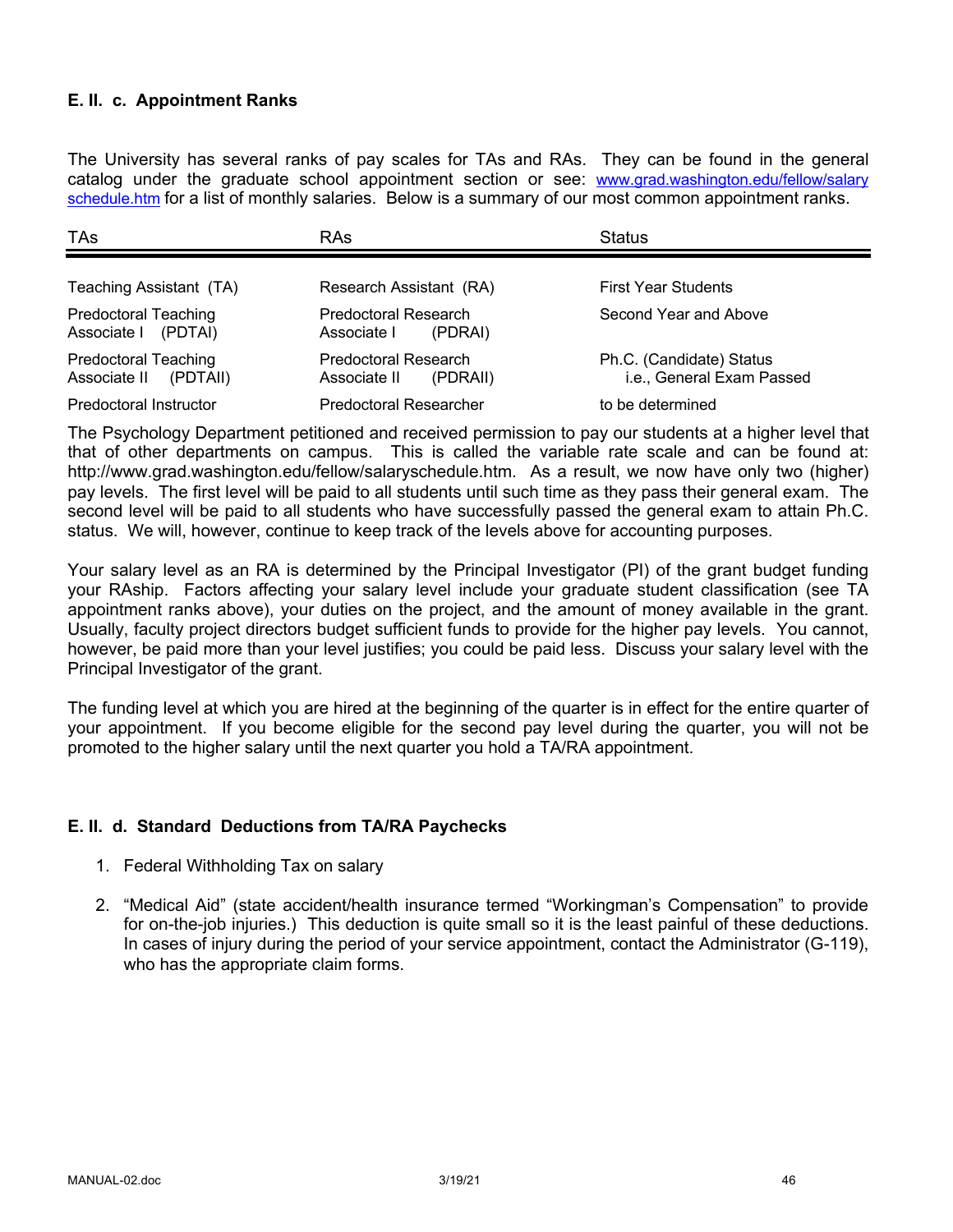# **E. II. e. Standard Appointment Periods**

1. Teaching assistantships, as stated earlier, are made on a quarterly basis only, and have arbitrary payroll dates which do not coincide with the actual instructional period of the quarter. These payroll periods are as follows:

| Autumn | Sept. 16 - Dec. 15 (3 months)                 |
|--------|-----------------------------------------------|
| Winter | Dec. 16 - Mar. 15 (3 months)                  |
| Spring | Mar. 16 - June 15 (3 months)                  |
| Summer | June $16$ - Aug. 15 $(2 \text{ months only})$ |

The TA's responsibility is to the course and the instructor to whom he/she is assigned for the entire quarter which the above appointment periods represent. **There is no paid vacation.** In other words, there is *no pay* for the period from August 15 - September 15.

2. Research assistantships can be for any period, but usually follow the quarterly dates as in the TA appointments. The standard practice is to make RA appointments for full or half months, although there is no regulation prohibiting the appointment for irregular periods, in which cases payment is computed on a daily basis from the monthly rate. However, the RA, unlike the TA, is expected to be on duty during the actual period of the appointment and, as is the case with TA's, **there is no paid vacation period.**

*Qualifying for a Tuition Waiver*: During Autumn, Winter, and Spring Quarters (the academic year) both RAs and TAs must be employed full time (20 hours per week) and be on the active payroll for at least five of the six pay periods in order to qualify for a tuition waiver. You must also be registered for a minimum of 10 credits per quarter to qualify – see below.

# **E. III. TUITION AND RESIDENCY**

### **E. III. a. Tuition**

Full-time graduate tuition effective Autumn Quarter, 2002, is as follows: resident - \$2,146/quarter; nonresident - \$5,175/quarter. Winter and Spring Quarters will be \$2,181 and \$5,210 respectively.

### **E. III. b. Residency**

If you are currently a non-resident who expects to be eligible for resident status after living here for at least one year, *please apply for residency during Spring Quarter of your first year*. This is essential for students appointed as teaching or research assistants during their graduate training. Each year the Department is allocated a limited number of non-resident tuition waivers, almost half of which go to firstyear students. If the number of non-resident students with TA/RA support exceeds the number of waivers allotted, some graduate students will be required to pay full non-resident tuition.

To obtain resident status, you must submit a formal application. This process takes time and should be started early. The application is available on-line at http://depts.washington.edu/registra/forms. Many criteria must be met (such as registering to vote, obtaining a Washington State driver's license and registering your car.) A list of all the documents needed is available at: the following website: http://www.washington.edu/students/reg/residency.html#q1. Residence applications and further information are also available at the Residence Classification Office, 320 Schmitz Hall (phone: 206-543- 4188).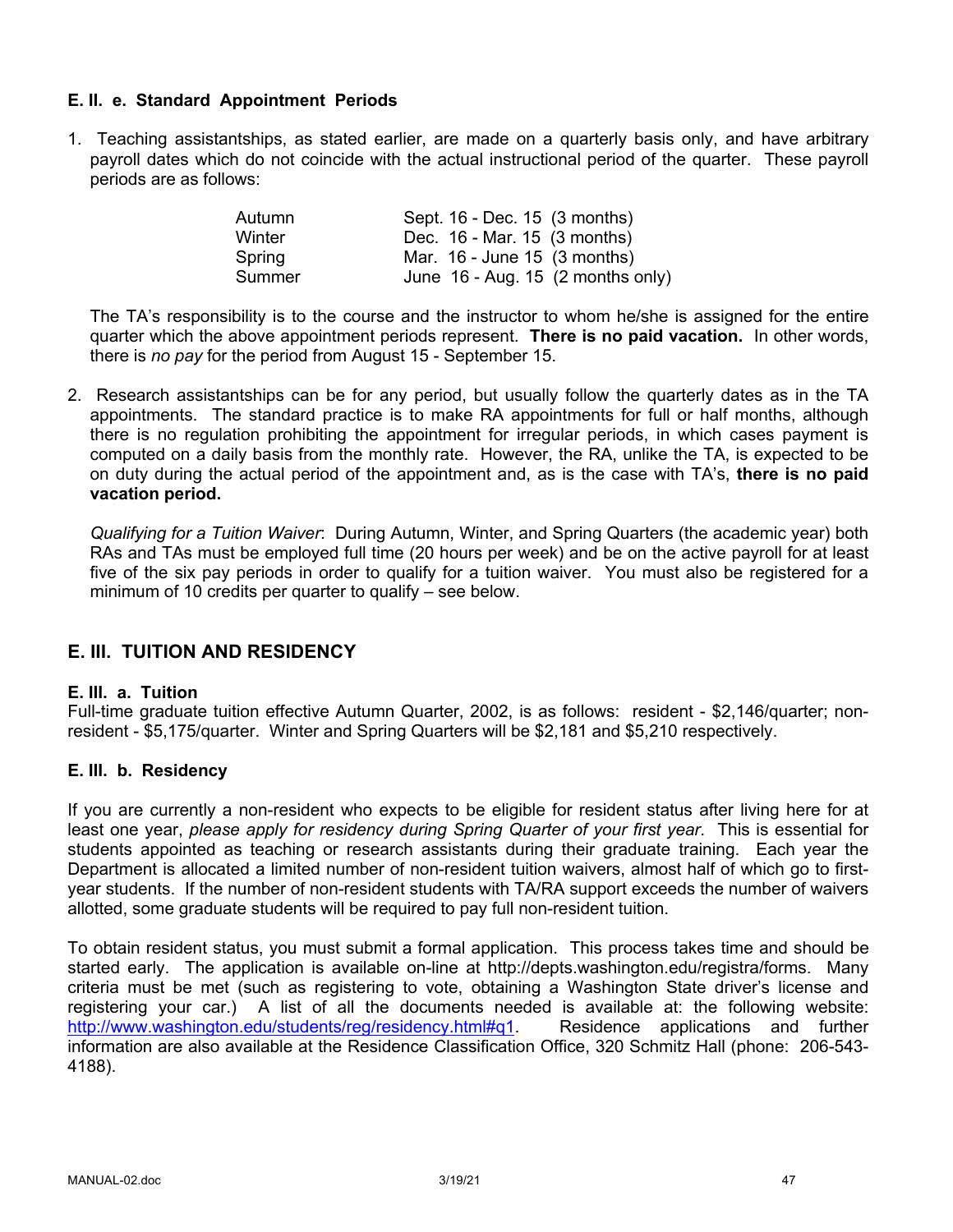# **E. III. c. Payment of Tuition and Fees**

One of the eligibility requirements for holding TA/RA positions is full-time registration of a minimum of 10 graduate credits per quarter. Exception: For Summer Quarter only, the minimum is 2 graduate credits. See: Registration Requirements chart in section A. If you have a student loan you may be required to register for the full 10 credits during the Summer Quarter as well. If you are unsure, please check with Student Financial Aid (Janet Cantelon, Assistant Director, 206-685-1371).

Most of your tuition and fees will be automatically paid for any RA or TA who is appointed to a 50% or greater position (i.e., 20 hours or more per week). However, you will receive a bill for certain fees that must be paid by Friday of the third week of the quarter. Failure to pay these fees by the deadline will result in an additional "late payment fee" being assessed to your account. See the UW Time Schedule or the General Catalog for deadlines and rates.

# **EVEN IF YOUR TUITION BILL IS INCORRECT, BE SURE TO PAY THE \$156 STUDENT FEE PRIOR TO THE DUE DATE.**

# **E. IV. SUMMER EMPLOYMENT AND SUPPLEMENTAL INCOME**

### **E. IV. a. Summer Employment**

The number of summer TA positions available is nearly one fourth of those available during the academic year. It is, therefore, important for graduate students to plan ahead for alternative funding in the form of RA, fellowship, or traineeship appointments, and even to prepare small research grant applications to such on-campus facilities as the Alcohol and Drug Abuse Institute, the Graduate School Research Fund, etc., by contacting their faculty advisors, training grant directors, and, in the case of grant applications, Michele Jacobs, the Associate Administrator. (See also Section B.II. 6, for more information on funding opportunities.)

#### **E. IV. b. Appointments in Excess of 50%**

All graduate student service appointments are normally limited to 20 hours per week (50% time). This includes hourly supplementation and other forms of University employment when performed in addition to a regular graduate student service appointment. Equated with these half-time appointments are fellowships and traineeships. A petition to the Graduate School must be completed and signed for all cases of employment or appointment which exceed the specified 50% (or its equivalent). Petitions for appointments in excess of 50%, including TAs, RAs, GSAs, will be approved only in special circumstances. The justification should include a description of work to be performed and the reason for a work assignment (either hourly or monthly) in excess of 50%. All petitions must be signed by the Graduate Program Coordinator, Frank Smoll. No petitions are required for fellowship supplements to the appointments. Contact the Graduate Program Assistant (G-127) who has the appropriate forms and processes these petitions.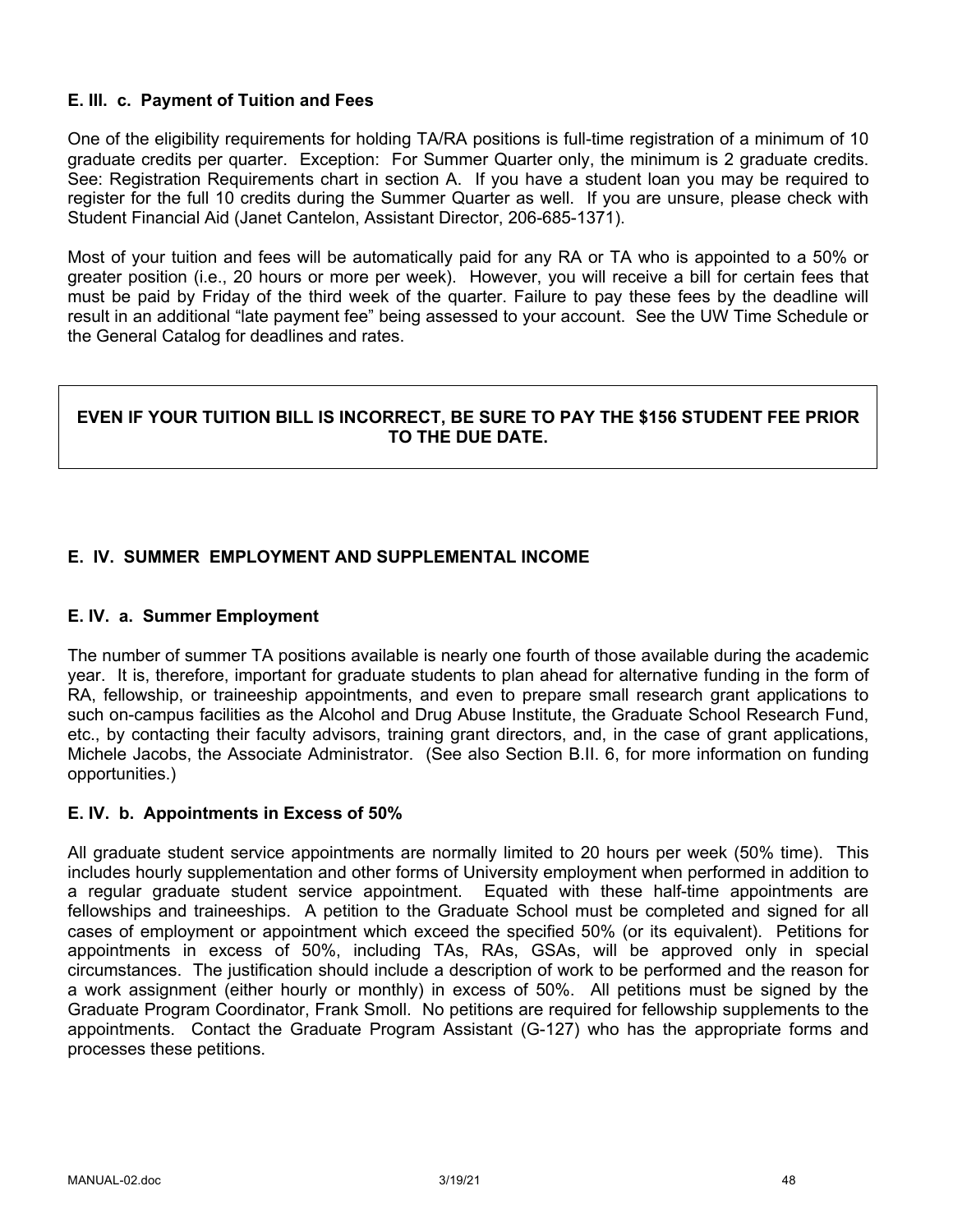# **First Year Checklist**

| Arrive in time to attend Orientation Seminar                                                                                                                                                                                                                                                                                            |
|-----------------------------------------------------------------------------------------------------------------------------------------------------------------------------------------------------------------------------------------------------------------------------------------------------------------------------------------|
| Prior to the beginning of classes, meet with your advisor to go over course requirements,<br>research plan, and TA/RA assignment                                                                                                                                                                                                        |
| Get Washington State driver's license                                                                                                                                                                                                                                                                                                   |
| Complete payroll, insurance, and tax paperwork with Brian Culver                                                                                                                                                                                                                                                                        |
| Get e-mail account, desk space, SPSS license                                                                                                                                                                                                                                                                                            |
| Acquire building keys                                                                                                                                                                                                                                                                                                                   |
| Pay student fees before the due date during the first month of the quarter                                                                                                                                                                                                                                                              |
| Talk with more advanced students to get their tips on the program                                                                                                                                                                                                                                                                       |
| Write your Annual Plan with your advisor (see Annual Plan Section B.I.) Turn in the final<br>version to your advisor by the end of the first week of classes                                                                                                                                                                            |
| Register for classes before the first day of classes, including:<br>Orientation seminar, statistics sequence, Colloquium Series<br>Masters credits during your 1 <sup>st</sup> and 2 <sup>nd</sup> year if you choose to get a Master's degree<br>(see Section B.VI.)                                                                   |
| Keep a file for yourself of all the courses you take, <i>including</i> seminars and independent<br>studies. In this file enclose reading lists, syllabi, instructor name(s), and the quarter and<br>year each course was taken. This file will be invaluable to you later, e.g. when you apply for<br>licensing or a teaching position. |
| Prepare for the first/second year project                                                                                                                                                                                                                                                                                               |
| Plan for summer funding                                                                                                                                                                                                                                                                                                                 |
| Review this manual for information that might be helpful                                                                                                                                                                                                                                                                                |
| Get to know the cafes on and off campus                                                                                                                                                                                                                                                                                                 |
| If any concerns arise, don't be shy. Talk to your advisor, co-advisor, another student, the<br>lead TA, the Psychology Graduate Student Action Committee, the Graduate Program<br>Assistant (Sandi Dormont), the Graduate Program Coordinator (Frank Smoll), or anyone<br>else you think might be helpful.                              |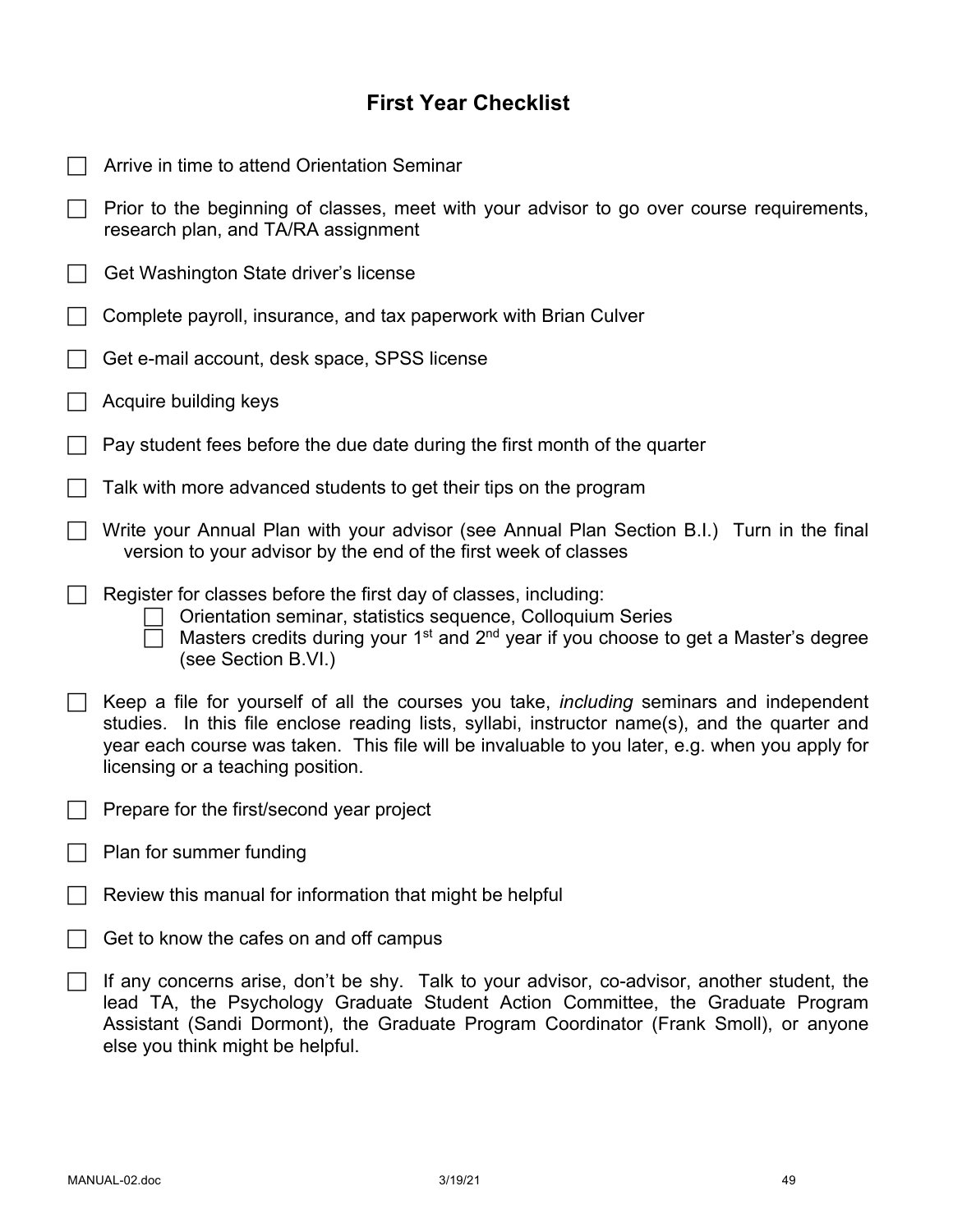# **Template for annual planning/evaluation meeting**

The purpose of this template is to help graduate students and advisors prepare for their annual planning/evaluation meeting. We suggest that the student use this template to jot down notes before the meeting. Not all parts of the template will be relevant for all students -- just use the parts that are relevant for you.

| University of Washington    |                  |       |
|-----------------------------|------------------|-------|
| Department of Psychology    |                  |       |
| Student Name typed here:    | (signature here) | Date: |
| Advisor Name typed here:    | (signature here) | Date: |
| Co-Advisor Name typed here: | (signature here) | Date: |

#### **1. Long-term goals**

A. What are the student's goals for the coming 5-10 year period (e.g. do you want to teach? What range of courses? Do research? A postdoc? On what topics? Work in industry? Other? Undecided, keep XX range of options open?)

B. Prepare an updated CV (curriculum vitae). Include courses taken, courses TA'd or taught, service, awards, publications, etc. Advanced students might also develop a statement of research and teaching interests.

C. What new skills/accomplishments/knowledge are most needed to take you toward your goals? How can they be acquired/worked on this year?

### **2. Accomplishments during the past year - (***Comparison to last year's Plan can be very instructive!***)**

#### A. Research

Research projects planned/underway/completed

Writing underway/completed/submitted/accepted for publication

Research presentations (e.g. Research Festival; journal clubs; colloquia; national meetings)

B. Coursework/milestones

Required courses taken

Other courses/seminars taken

Milestones (e.g. Committee formed; required coursework completed; Generals scheduled/taken; dissertation proposal accepted; dissertation completed)

C. Development of teaching skills Courses TA'd

Courses taught

Other teaching practice (e.g. journal club presentations, guest lectures, etc.)

### D. Departmental, University, Community, or National service

E. Awards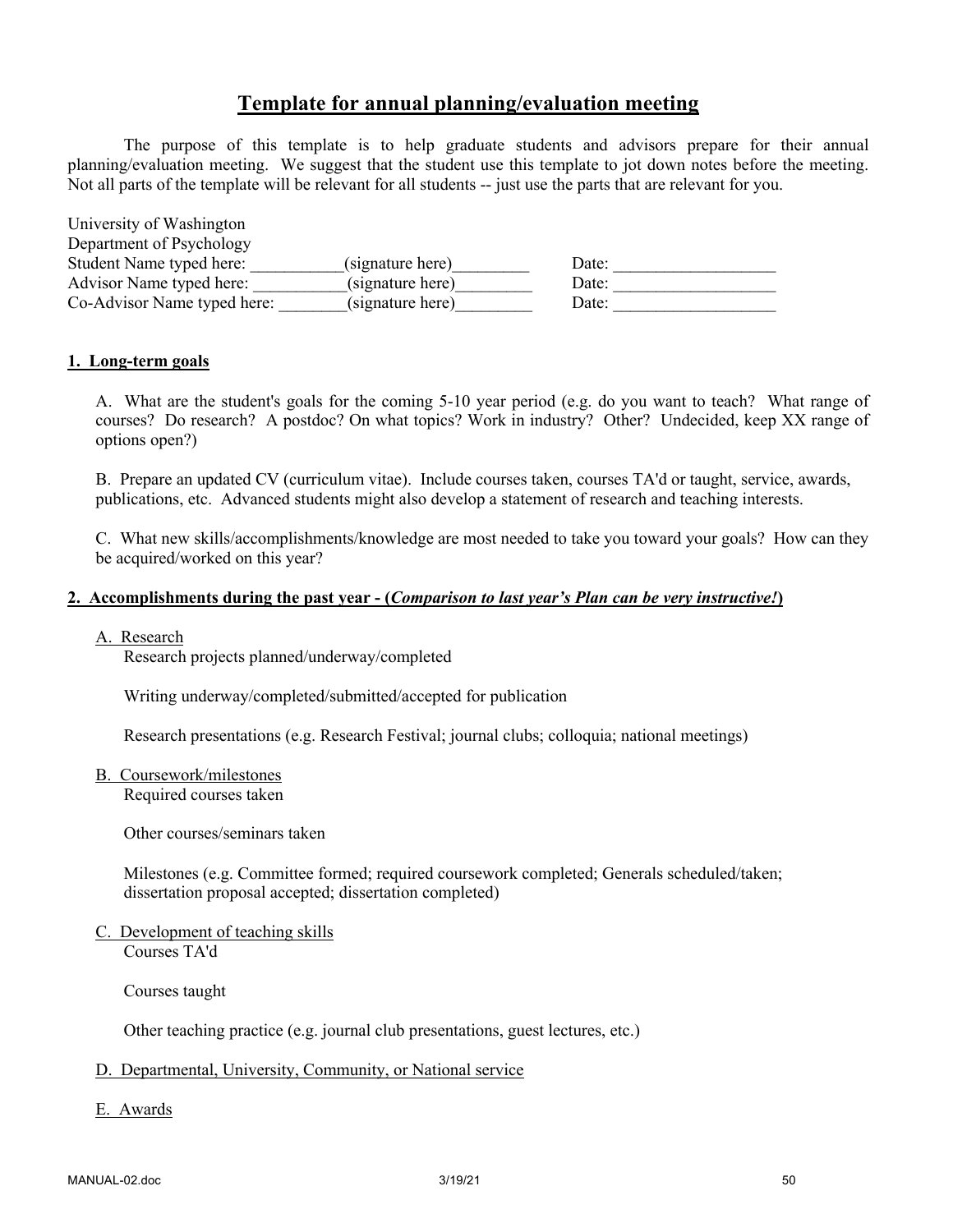### **3. Plans for the coming year**

### A. Research

Research projects to be initiated/completed

Writing to be initiated/completed

Research presentations planned (e.g. colloquia; talks at national meetings)

### B. Coursework/milestones

Required courses to be taken

Other courses/seminars to be taken

Milestones and dates (e.g. form Committee; complete required coursework; take Generals; develop dissertation proposal; complete dissertation)

### C. Application for outside funding? (see attached list)

D. Development of teaching skills Courses you hope to TA

Courses you hope to teach

Other teaching practice (e.g. journal club presentations, guest lectures, etc.)

E. Departmental, University or National service (optional, but start thinking about this)

### **4. Advisor/co-advisor/committee**

Given your goals, are you in the right research group with the right advisor? If you need to change, how and when could it be done gracefully?

(Before you have a Committee) What about your co-advisor? Any change needed?

(When you have a Committee): Is your Committee still functional given your goals? Any changes needed?

Will any faculty sabbaticals/leaves interfere with your time plan?

#### **5. Writing up the annual plan**

**After consultation with your advisor and co-advisor, you should write up your annual plan. You should review it with your advisor and co-advisor, and come to agreement on a final draft. The final draft should be signed by all three of you. It needs to go forward with your advisor's draft of your feedback/evaluation letter, in time to be reviewed by the Area in early June. So please get it to your Advisor by May 23.**

Summary: Deadline – May 23 – Annual Plan to Advisor Signaures required on Annual Plan – THREE **Template for faculty feedback/evaluation letter**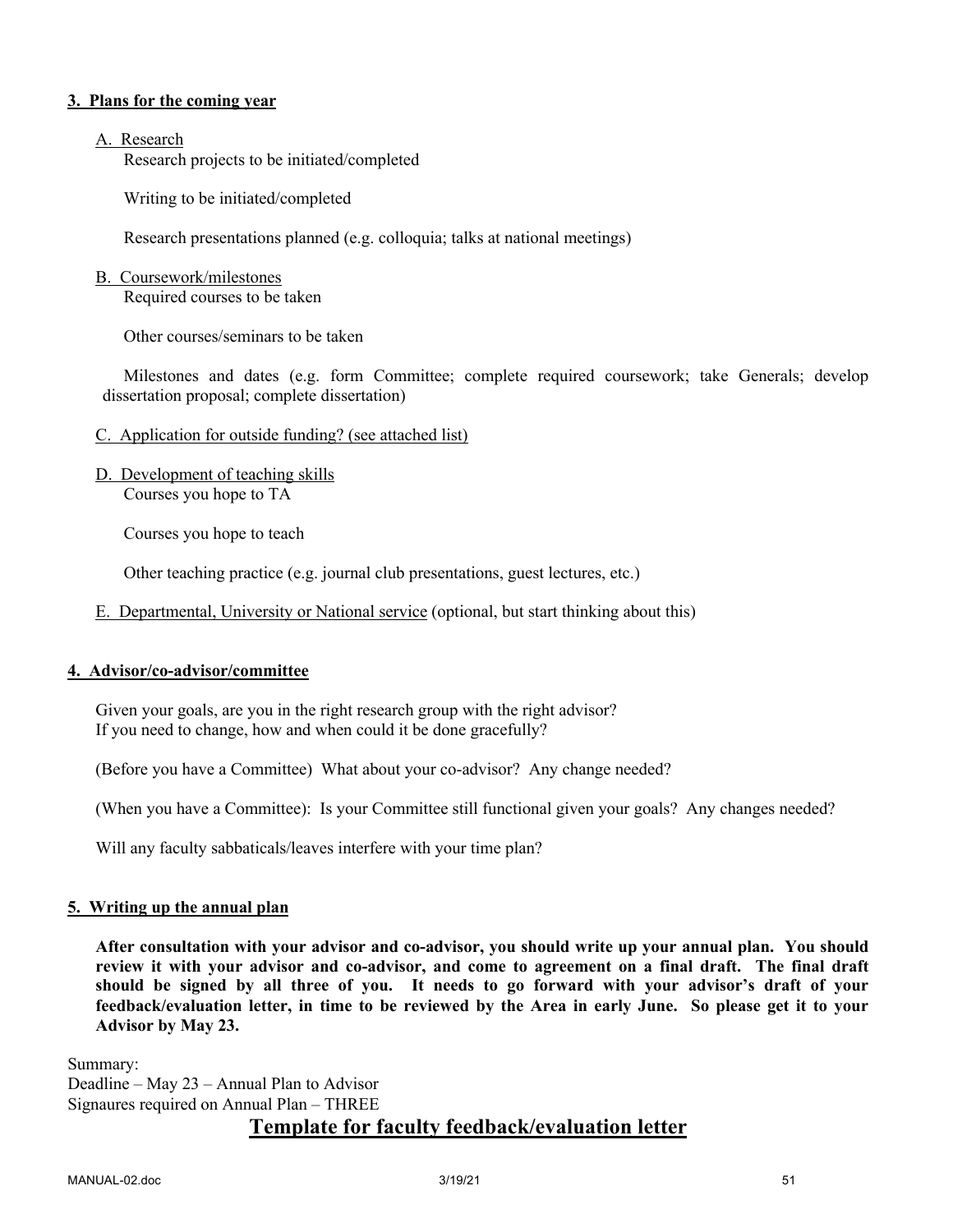The purpose of this template is to assist faculty members in preparing annual evaluation letters for graduate students. The template should be used selectively -- Not all topics need to be included for every student every year. Please ignore anything irrelevant.

| University of Washington    |                  |       |  |
|-----------------------------|------------------|-------|--|
| Department of Psychology    |                  |       |  |
| Student Name typed here:    |                  | Date: |  |
| Advisor Name typed here:    | (signature here) | Date: |  |
| Co-Advisor Name typed here: | (signature here) | Date: |  |

#### **1. Long-term goals**

*What are the student's goals? Has his/her activity served his/her goals well? What new skills are most needed to move toward these goals?*

e.g. "We understand that your career goal is to teach and do research in a University Psychology department. If this is so, you will need to fill in a broader background in Psychology, and gain some teaching experience....

"We understand that your career goal is to gain a position at a major neurobiology research institute. If this is so, you will need to fill in a broader range of neurobiological techniques....a lab rotation with XX is recommended....

"We understand that your goal is to return to your position at Microsoft full time. Given this goal, you might want to expand your knowledge of XX, and/or develop a minor in the Business School....

#### **2. Progress this year**

#### A. Research progress and time line

*What has the student accomplished? Is it more or less than what was expected? If less, what obstacles were overcome or continue to stand in the way? How will these be addressed in the future? Do his/her accomplishments serve his/her goals? Be sure to emphasize positive accomplishments.*

e.g. "We are pleased to hear that your first year project will result in a first-authored publication, and we encourage you to write it up and submit it in a timely fashion....

"We are pleased that you made a presentation at XX meeting, and that it was well received. We are also very pleased to know that one of your papers has been accepted by XX journal. These are noteworthy accomplishments, and you are rapidly building the kind of *vita* that should stand you in good stead for the academic job market....

"Over the last year we understand that your research has gone more slowly than expected because of problems with XX. We are optimistic that your new subject recruitment strategy will lead to more rapid progress. We understand that you now hope to complete data collection by XX and that you are planning to defend in June....

#### B. Coursework/milestones

Is required coursework on track? Is the student taking/participating in additional seminars/coursework that will serve his/her goals? What departmental/grad school milestones have been accomplished?

e.g. "We are pleased to see that you have completed all of your required courses, and have continued your training in statistical and quantitative methods consistent with your goal of research in social psychology....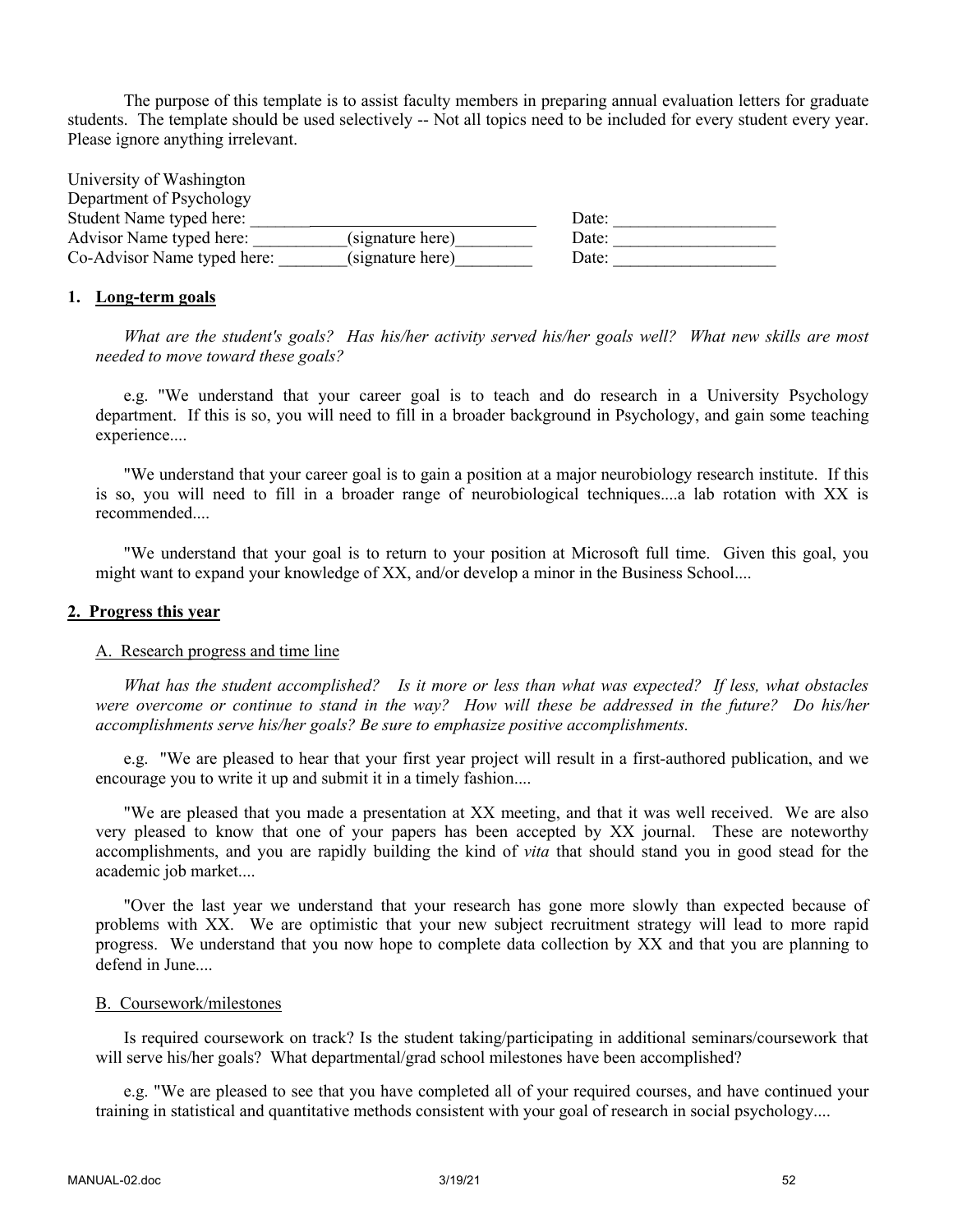"We note that last year we asked you to form your Committee, and that you have not done so. For this reason we are asking the Graduate Training Committee to review your record for possible disciplinary action.... Please form your committee immediately....

### C. Development of teaching skills

### *Is the student getting sufficient teaching training/experience to fulfill his/her goals?*

"Congratulations on the quality of your TA performance.... The faculty who have worked with you appreciate the extra time that you give to students having a difficult time with the material.... The lecture you gave in XX course was absolutely first rate....

"We note that you have been working as an RA the last three years and have not yet attained any significant teaching experience. This seems fine given your goal of being employed in industry, but be aware that you are limiting your future choices....

"We suggest that you attend the four sessions for first-time TAs conducted by the lead TA, and the class on Teaching Psychology offered by Dr. Mike Passer and the lead TA in Spring quarter....

### D. Development of outside funding?

### E. Departmental, University or National service

### *Does it make sense for this student to work on a service record?*

e.g. "Thank you very much for serving on the Clinical Search Committee this year. You might wish to add this service to your service record on your *vita*....

"Considering your goal to teach and do research in a major Psychology department, you might wish to begin to build up a record of departmental, university, or community service....

#### F. Awards or other special recognition

"Congratulations on ....

#### \*\*\*\*\*\*\*\*\*\*

*An annual plan and a draft of an evaluation letter for each of your students should be forwarded to your GTC Area Rep by June 2, for discussion at the final Area meeting in the spring. Feedback and suggestions from other Area faculty should be incorporated into your letter. The final letter should be signed by both the advisor and the Area Graduate Training Committee member, and forwarded to Sandi Dormont by June 13. Sandi does not type the final letters. She only distributes them to the students.*

*The plans and letters will be reviewed by the Graduate Program Coordinator, Frank Smoll. Any cases in which the student is judged not to be making sufficient progress, or in which other serious concerns are expressed, should be called to Frank's attention, and will be reviewed by the GTC at its June meeting.*

Summary:

June 2 – Plans and draft letters due to GTC Rep June 13 – Finished Plans and letters due in Sandi's office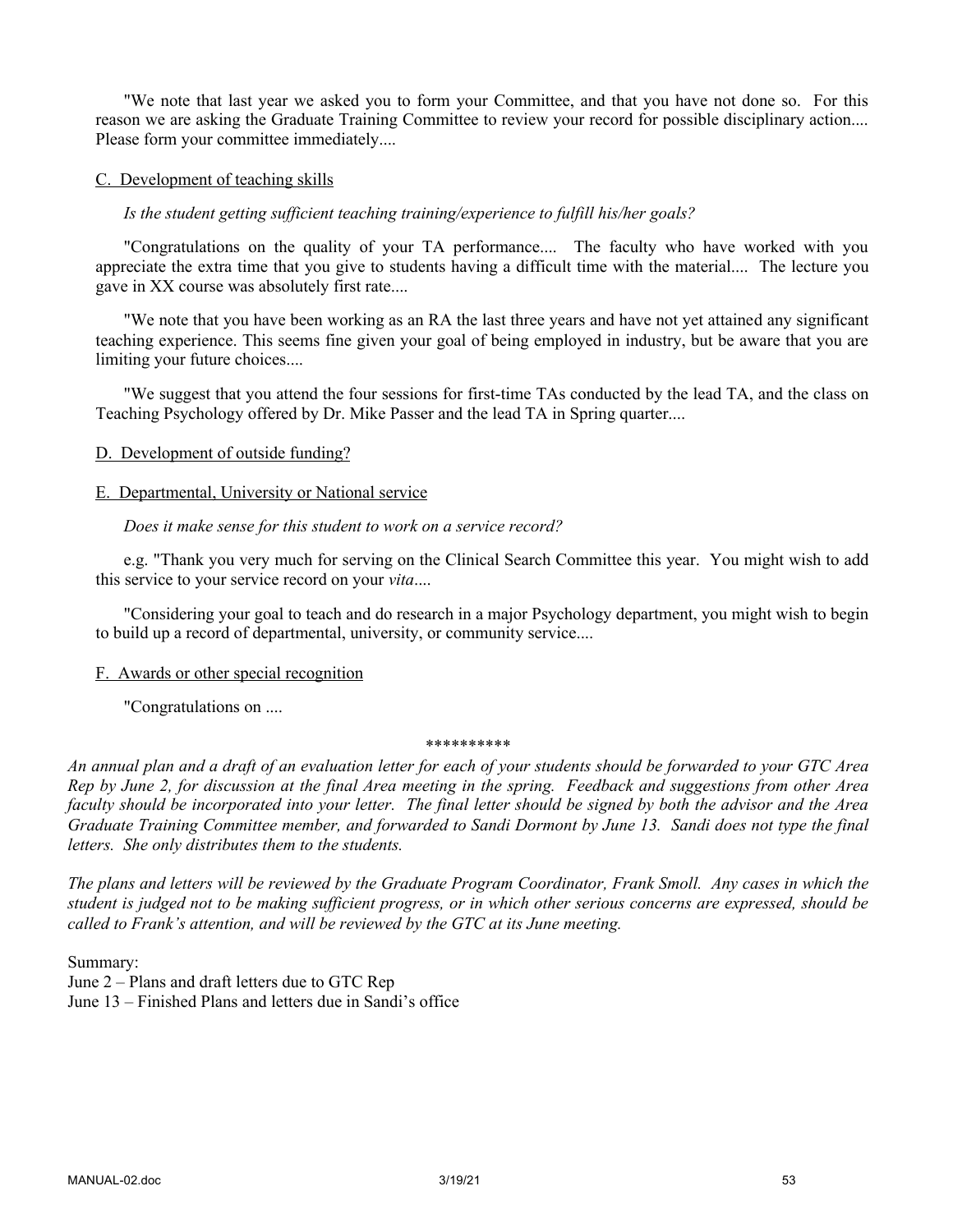# Psychology Department PETITION to the Graduate Training Committee

### **Due: 1st Day of Autumn, Winter or Spring Quarter**

| Date:                    |                                    |        |  |
|--------------------------|------------------------------------|--------|--|
| To:                      | <b>Graduate Training Committee</b> |        |  |
| From:                    |                                    | Area:  |  |
|                          | e-mail                             | Phone: |  |
| What are you requesting: |                                    |        |  |

**Explain briefly the reasons for your request, and give sufficient information to provide an appropriate basis for review and recommendation by the Graduate Training Committee (GTC). This description should clearly justify the request being made. If necessary, include a time line for completion of tasks. If course substitutions are requested, please provide a short description including number of credits, instructor, and syllabus whenever possible. Additional sheets may be attached if necessary.**

| Graduate Student Signature |                                                    | Date            |
|----------------------------|----------------------------------------------------|-----------------|
| Approved by:               | (Signature of Advisor/Supervisory Committee Chair) | Date            |
| Action and comments:       | Recommended                                        | Not Recommended |